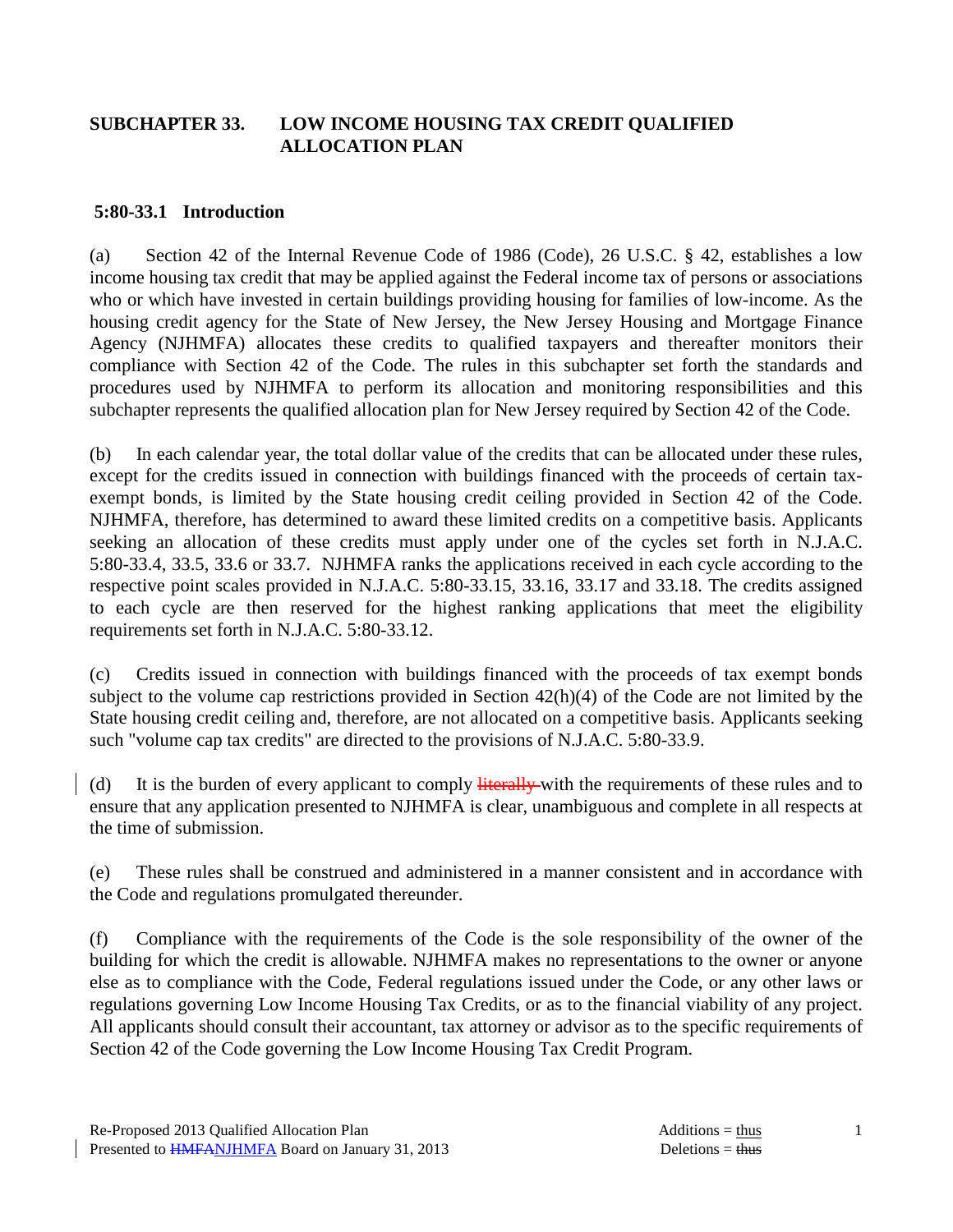(g) These rules have been promulgated in a manner consistent with the smart growth initiatives required under Executive Order No. 4 (2002).

### **5:80-33.2 Definitions**

The following words and terms, as used in this subchapter, shall have the following meanings, unless the context clearly indicates otherwise.

"At risk of losing its affordability controls" means a project with a deed restriction that expires within five years that is "likely" to convert to market rate (as supported by the market analysis at N.J.A.C. 5:80-33.12(c)1ii), project based assistance that expires within five years, a project that may be condemned or a project that is subject to foreclosure, unless NJHMFA determines such acquisition is part of an arrangement a purpose of which is to terminate such affordability controls. For multi-phase projects, forestalling of a foreclosure by funding of the initial phase shall not preclude latter phases of the same project from qualifying for the set-asides at N.J.A.C. 5:80-33.4(a)1, 33.5(a)1 and 33.7(a)2, provided the latter phases satisfy the remaining elements of the definition of "preservation project" below.

"At risk of losing its level of affordability" means that operating expenses or capital repair needs are so high that without an award of tax credits, only very high rent increases will keep the project in an acceptable condition and financially feasible. If the current owner or a related party of the current owner shall retain an ownership interest in the project post-rehabilitation, the owner must demonstrate it did not materially contribute to the decline of the property that created the high operating expenses or capital repair needs.

"Brownfield site" means, pursuant to the Brownfield and Contaminated Site Remediation Act, N.J.S.A. 58:10B-1 et seq., "any former or current commercial or industrial site that is currently vacant or underutilized and on which there has been, or there is suspected to have been, a discharge of a contaminant." For the purposes of this subchapter, the proposed redevelopment for the site under consideration may also have an approved New Jersey Department of Environmental Protection Remedial Action Work Plan.

"Center" means an efficient and compact form of development having one or more mixed-use Cores as well as residential neighborhoods and green spaces. Center designations are based on the area, population, density, and employment of the Center being considered and features of the surrounding areas. Centers can range in scale from very large, an urban center, to the smallest, a hamlet. Centers range in scale in the following order: urban, regional, town, village, and hamlet.

"Code" means the Internal Revenue Code, 26 U.S.C. §§ 1 et seq.

"Common area" means, for purposes of the point category at N.J.A.C. 5:80-33.15(a) 13ii, the area in a sub/individually-metered project where electric usage is not paid for by a tenant or the area in a mastermetered project where utility usage cannot be attributed to individual dwelling units, whether bedrooms, apartments, townhomes, or condominiums.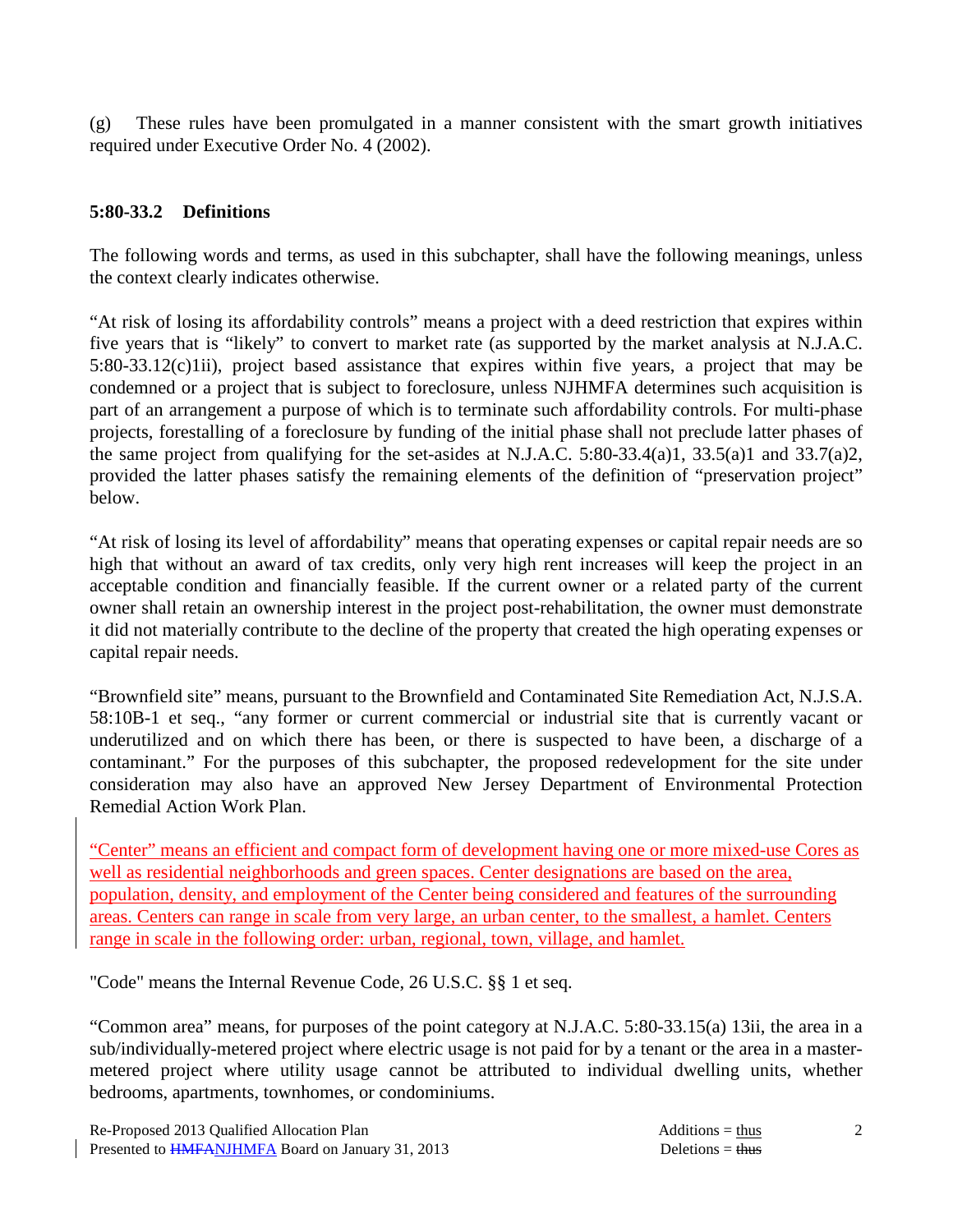"Community service facility" means, as established at Section 42(d)(4)(C)(iii) of the Code, "any facility designed to serve primarily individuals whose income is 60 percent or less of area median income within the meaning of 26 U.S.C.  $\S$  42(g)(1)(B)." For example, a community room, clubhouse or recreation center may be a community service facility. Lobbies and laundry facilities are not within the scope of this definition.

"Complete application" means an application submitted to NJHMFA, including the application fee, completed application forms and certifications, and all eligibility requirements.

"Core" means a pedestrian-oriented area of commercial and civic uses serving the surrounding municipality or Center, generally including housing and access to public transportation.

 "Core operating expenses" means expenses for administration, salaries, maintenance and repairs, maintenance contracts and insurance.

"DCA" means the New Jersey Department of Community Affairs, established in the executive branch of State Government pursuant to N.J.S.A. 52:27D-1.

"Density bonus subsidy" means an economic benefit for low- and moderate-income housing resulting from a zoning change that increases permitted density. Determination of whether a project is the recipient of a density bonus subsidy shall be made by the municipality or, in the case of a court-ordered project, the Superior Court judge or special master with jurisdiction over the suit.

"Designated Center" means a Center that has been officially recognized as such by the State Planning Commission. In the Pinelands Area, Designated Center means a Regional Growth Area, Pinelands Village or Pinelands Town designated by the Pinelands Commission.

"Designated Highlands Center" means a Center that has been officially recognized by the Highlands Council.

"Developer fee" or "development fee" means the fee that covers the overhead and profit of the developer. Certain fees are subsumed within the developer fee—such as acquisition fees, compensation to the general partner, financial consultants, employees of the developer, construction managers/monitors, clerk of the works and syndicator-required consultants. Professional fees not paid out of the developer fee are the fees for the architect, engineer, lawyer, accountant, surveyor, appraiser, soil investigator, professional planner, historical consultant and environmental consultant. (If there are costs listed under the professional planner, the executed contract shall be submitted. Only those costs determined by NJHMFA to be for planning purposes shall be shown as a separate line item.) All other consultant and professional fees shall be included in the developer fee and are not allowed to be shown as separate line items on the tax credit application; otherwise, those fees shown separately will be added to the developer fee line item.

The developer fee contained in the application shall be the maximum fee (dollar amount) recognized by NJHMFA at the time of cost certification so long as the project scope remains the same. NJHMFA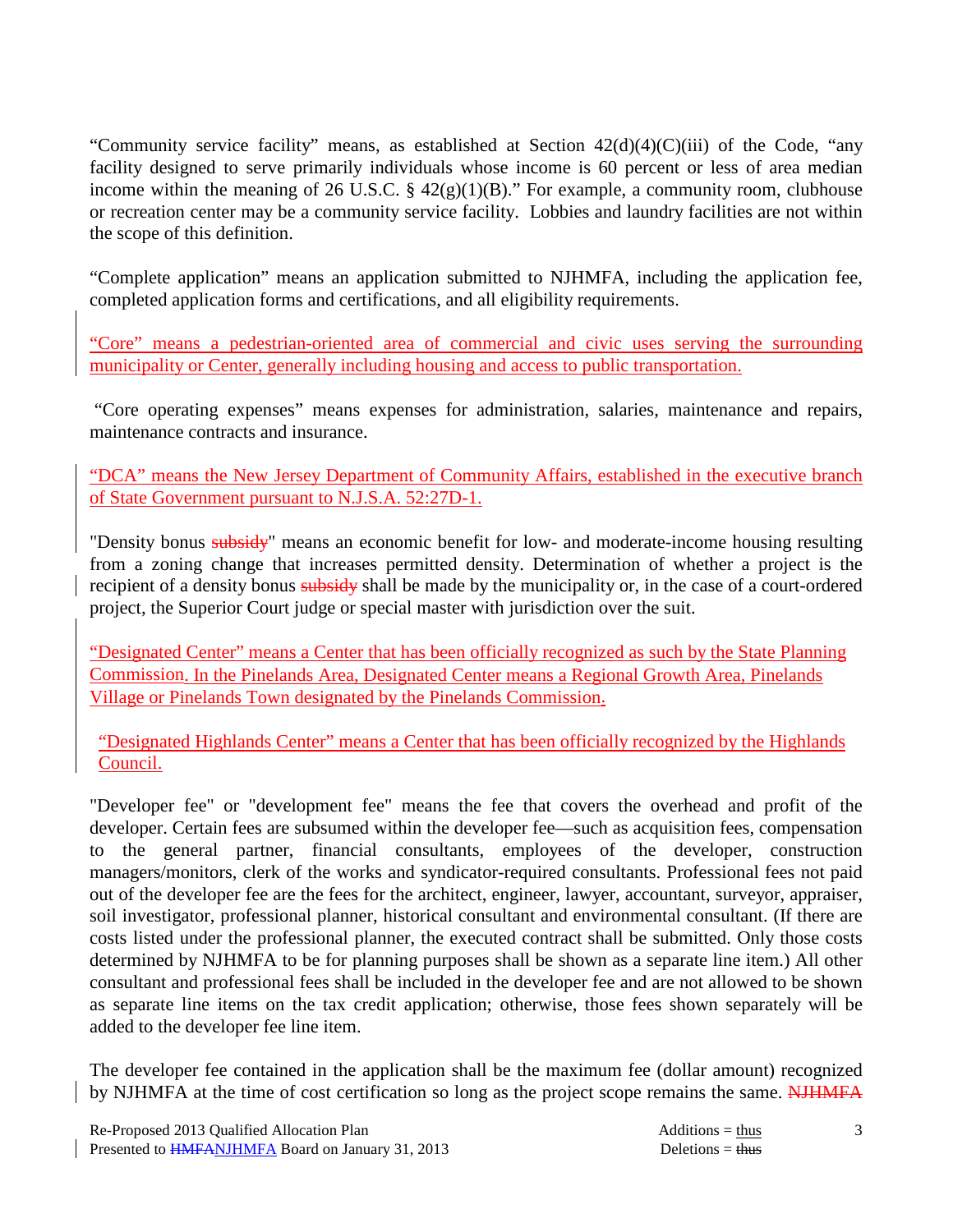may recalculate the fee at the time of cost certification using the developer fee percentage in the project's application, possibly resulting in a higher or lower dollar amount, if NJHMFA determines that there are significant increases or decreases in the project scope (substantial new additions to or deletions in the number of units, amenities, etc.).

Any fee paid to the developer in excess of the developer fee, such as an acquisition fee, incentive developer fee, or other pseudonym, shall be treated as a funding source and may not be recognized as a use of funds.

To the extent there is a reasonable expectation of repayment (as evidenced by available cash flow and/or confirmation by the applicant's syndicator/investor or tax attorney), the amount of developer fee allowed for eligible rehabilitation or new construction costs is limited to 15 15.00 percent of total development cost excluding acquisition (that is, land and building), working capital, marketing expenses, escrows, operating deficit reserves, step-in-the-shoes costs and costs associated with syndication. However, a developer fee of up to  $20\,20.00$  percent (of total development cost excluding landacquisition, working capital, marketing expenses, escrows, operating deficit reserves, step-in-theshoes costs and costs associated with syndication) is allowed for the following types of housing:

- i. Scattered site single-family detached or duplex housing;
- ii. Projects of 25 units or less; or
- iii. Housing for Supportive Housing Cycle projects populations.

The non-deferred portion of the developer fee shall not exceed  $\frac{$ ight 8.00 percent ( $\frac{13}{13}$ .00 percent for the three types of housing referenced at i, ii and iii above) of total development cost excluding landacquisition, working capital, marketing expenses, escrows, operating deficit reserves, step-in-theshoes costs and costs associated with syndication.

A developer fee of up to 8.00 percent shall be permitted for building acquisition costs; however, the non-deferred amount of this portion of the developer fee shall not exceed four percent of the acquisition amount. The cost of acquiring a building shall not be allowed in the calculation of the developer fee if the acquisition is between related parties.

"Eligible basis limits" are limitations on total eligible basis (except for projects in the Supportive Housing Cycle or those projects that receive credits from volume cap). A project whose total eligible basis exceeds its applicable eligible basis limit may participate in the tax credit program; however, the maximum amount of credits allowed to the project will be limited to the amount of the eligible basis limit applicable to the project. The eligible basis limit is not a per se limit on eligible basis as defined in the Code but is a mechanism that facilitates NJHMFA's exercise of its authority to limit tax credits to what is necessary to finance projects. See Code Section 42(m). The eligible basis limits are listed in the application and may change as market conditions dictate. For all projects receiving credits from the State housing credit ceiling, NJHMFA shall also limit the eligible basis used for calculating the tax credit in the following manner:

 1. A maximum of three percent per annum construction loan interest on unamortized, soft financing shall be recognized in eligible basis; and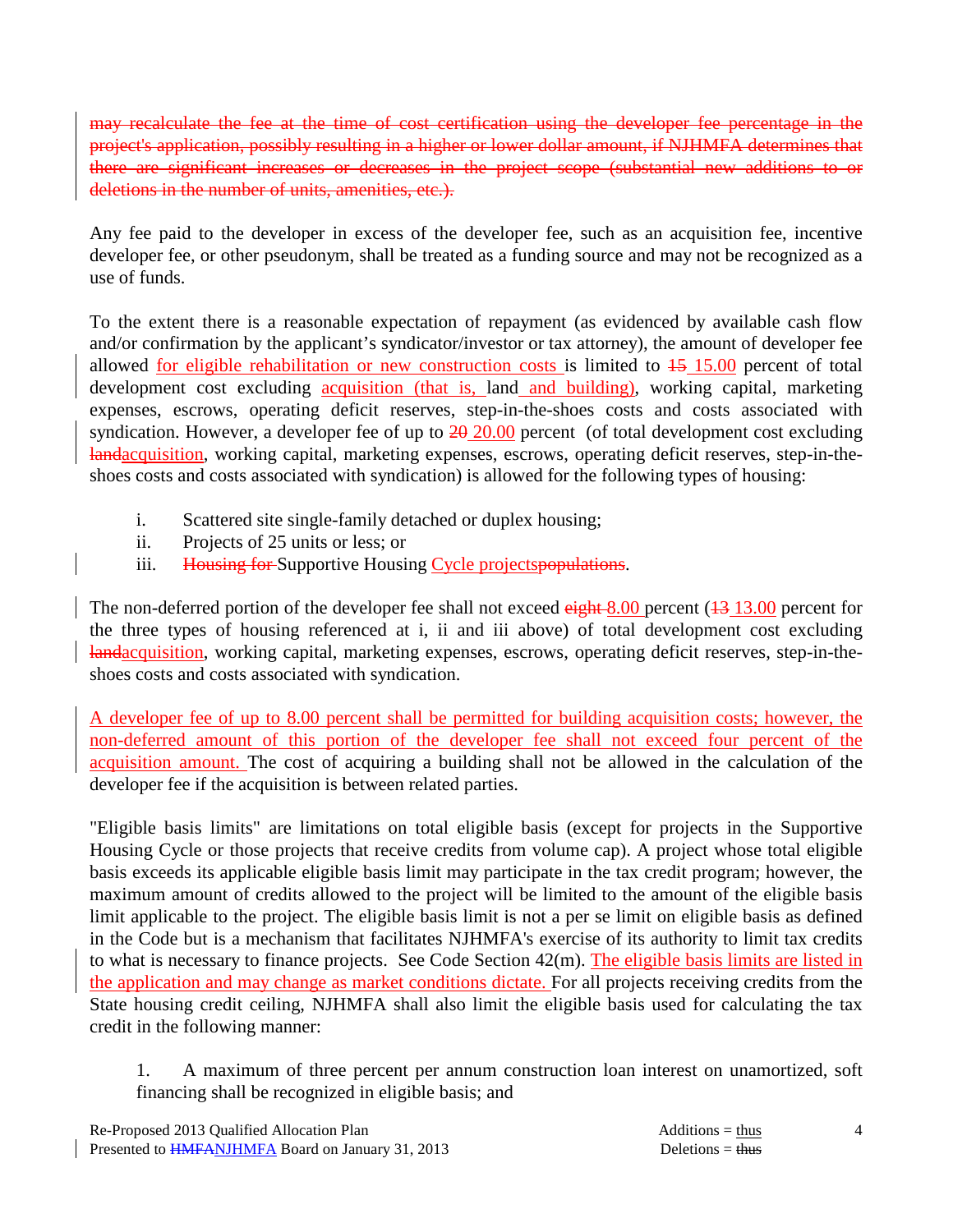2. Duplicative professional costs shall not be recognized in eligible basis. For example, for HOPE VI/Replacement Housing projects in which both the public housing authority and the developer retain their own construction managers, architects, engineers, etc., only the fees for services retained by the developer shall be recognized in eligible basis.

"Equity range" means the range of tax credit pricing that NJHMFA shall utilize in its needs analysis. The equity range is listed in the application and may change as market conditions dictate.

"Frail elderly" means a person at least 62 years of age who requires assistance in performing at least two activities of daily living or instrumental activities of daily living (that is, eating, dressing, grooming and household management activities). Only projects which qualify as "housing for older persons" under the Fair Housing Act may reserve units for rental exclusively to the frail elderly.

"Highlands Council" means the Highlands Water Protection and Planning Council established by section 4 of the Highlands Water Protection and Planning Act ("Highlands Act"), N.J.S.A. 13:20-4.

"Highlands Development Credit Receiving Area" means an area designated by the Highlands Council for the receipt of Highlands Development Credits under the Highlands Transfer of Development Rights Program authorized under section 13 of the Highlands Act, N.J.S.A. 13:20-13.

"Highlands Redevelopment Area" means a land area designated as such by the Highlands Council that is a brownfields, grayfields, and/or other previously developed area within the Highlands Region that is suitable for development.

"Historic building(s)" means any building or buildings that meet one or more of the following criteria:

 1. Building(s) listed on the New Jersey or National Register of Historic Places either individually or as a contributing building to a historic district;

 2. Building(s) that have been issued a Determination of Eligibility by the Keeper of the National Register of Historic Places;

 3. Building(s) identified as a contributing building to Local Historic Districts which have been certified by the Keeper of the National Register as substantially meeting the National Register Criteria; or

 4. Building(s) with a State Historic Preservation Officer Opinion or Certification that the property is eligible to be listed on the National Register of Historic Places either individually or as a contributing building to a historic district.

"HUD" means the United States Department of Housing and Urban Development.

"Individuals and families who are homeless" means any individual or family who does not have stable housing. In addition, depending on the funding sources, Individuals individuals coming out of a State

5

Form Form Form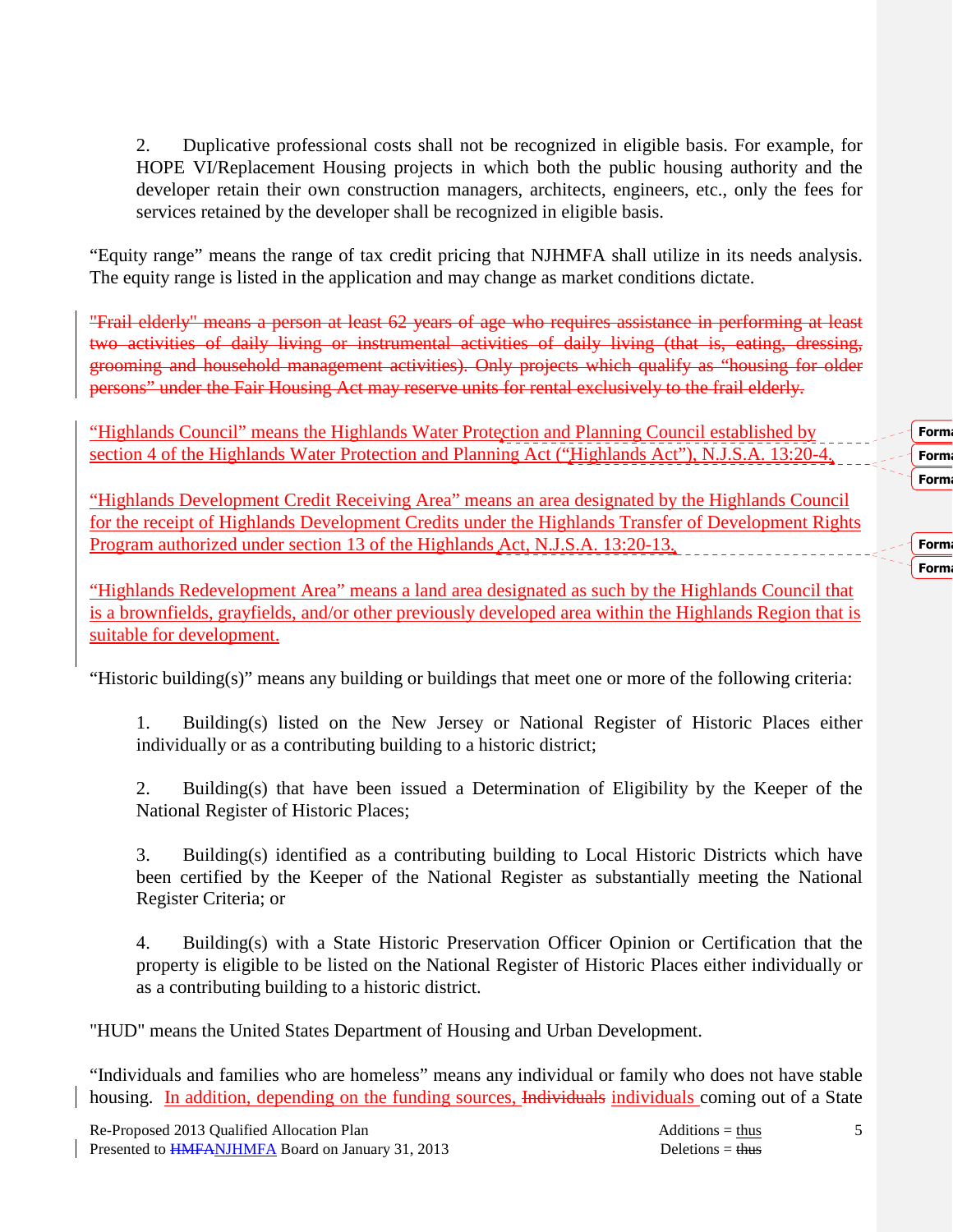psychiatric hospital, a transitional living program, half-way house, jail or correctional facility, with no place to live upon release may be considered homeless.

"Individuals in treatment for substance abuse" means any individual who is a client of programs funded and/or licensed by the New Jersey Department of Human Services, Division of Mental Health and Addiction Services.

"Individuals with developmental disabilities" means any individual with a severe, chronic disability that is attributable to a mental or physical impairment or combination of mental or physical impairments, is manifested before the person attains 22 years of age, and is likely to continue indefinitely. The disability results in substantial functional limitations in three or more of the following areas of major life activity: self-care, receptive and expressive languages, learning, mobility, self-direction, capacity for independent living, and economic sufficiency<sub>5</sub>; and reflects the person's need for a combination and sequence of special, interdisciplinary, or generic care, treatment or other services that are of lifelong or extended duration and are individually planned and coordinated.

"Individuals with mental illness" means any individual with a mental illness as that term is defined at N.J.S.A. 30:4-27.2, incorporated herein by reference, as amended and supplemented, and/or any individual with a mental illness eligible for housing or services funded by the Division of Mental Health and Addiction Services in the New Jersey Department of Human Services.

"Individuals with physical disabilities" means any individual who, because of a physical condition with adult onset, needs affordable housing with supportive services, including assistance with three or more activities of daily living (that is, bathing, dressing, using the toilet, eating, and getting in or out of a bed or chair), to live independently in community settings.

"Individuals with physical or developmental disabilities" means any individual with a severe, chronic disability that is attributable to a mental or physical impairment or combination of mental or physical impairments, is manifested before the person attains 22 years of age, and is likely to continue indefinitely. The disability results in substantial functional limitations in three or more of the following areas of major life activity: self-care, receptive and expressive languages, learning, mobility, self-direction, capacity for independent living, and economic sufficiency, and reflects the person's need for a combination and sequence of special, interdisciplinary, or generic care, treatment or other services that are of lifelong or extended duration and are individually planned and coordinated.

"Individuals with special needs" means:

- i. Individuals with mental illness;
- ii. Individuals with physical disabilities;

iii. Individuals with or-developmental disabilities;

iii.iv. Victims of domestic violence;

iv.v. Ex-offenders and youth offenders;

 $\overline{v}$ . Youth aging out of foster care;

vi.vii.Runaway and homeless youth;

vii. Individuals and families who are homeless;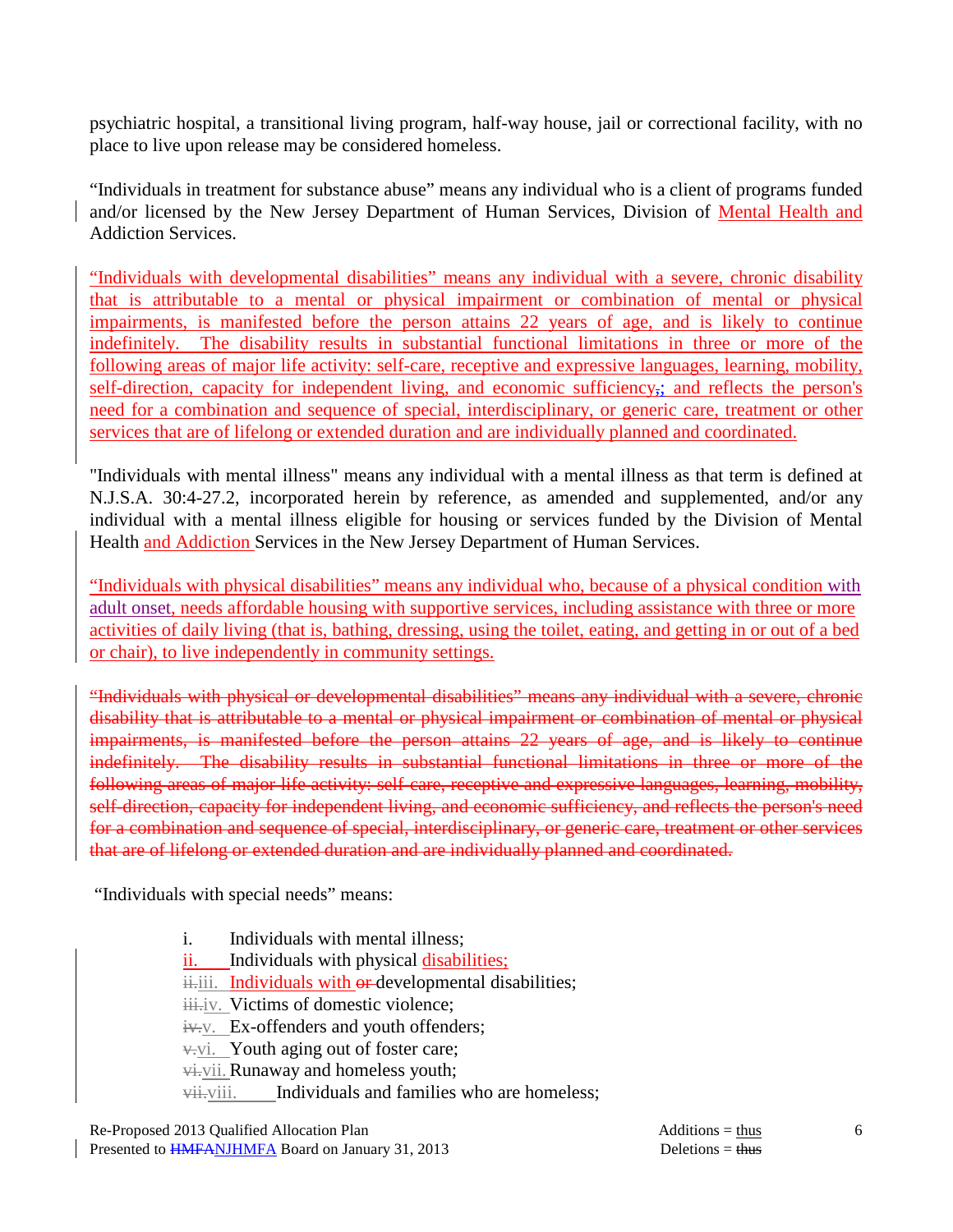viii.ix. Disabled and homeless veterans:  $\frac{1}{11}$  Individuals with AIDS/HIV; x.xi. Individuals in treatment for substance abuse; and  $x\ddot{+}x$ ii. Individuals in other emerging special needs groups identified by State agencies.

"Large family unit" means a unit within a non-age-restricted project with three or more bedrooms. For every three bedrooms, there must be at least 1.5 bathrooms. A three-bedroom unit must measure no less than 950 square feet. A four-bedroom unit should measure no less than 1,150 square feet. (Excluded from the calculation are common halls, stairways, unfinished basements and attics, garages, balconies and porches.) Developments must be structured in conjunction with realistic market demands (that is, if a developer's market analysis does not show a need or demand for all three-bedroom units, the developer should not be developing all three-bedroom units).

"LIHTC project" means a project participating in NJHMFA's Low Income Housing Tax Credit Program.

"Low-density" means a building having one to four residential floors or stories.

"Main Street Designated District" means a district designated as such by DCA pursuant to the "Main Street New Jersey" program created under N.J.S.A. 52:27D-452.a to support economic and community development in historic commercial districts with a long-term goal of revitalizing downtown areas. The District must be designated by the tax credit application deadline. Only traditional or partner designations qualify, not associate selections.

"Minimum rehab project" means any project undertaking only a minimum amount of rehabilitation. Minimum rehab is defined as construction cost totaling less than \$25,000 per unit. Minimum rehab projects are eligible to apply only in the Supportive Housing Cycle and Final Cycle. In the Final Cycle, unless it is a preservation project, a minimum rehab project shall be funded only if there are no other projects left to fund. NJHMFA shall utilize an amount not less than 33.33 percent of developer fee based on building acquisition costs as a funding source in its evaluation required under 26 U.S.C. § 42(m)(2).

**"**Meadowlands Commission**"** means the New Jersey Meadowlands Commission created by section 5 of the Hackensack Meadowlands Reclamation and Development Act, N.J.S.A. 13:17-5.

"Pinelands Commission" means the Pinelands Commission created by section 4 of the Pinelands Protection Act, N.J.S.A. 13:18A-4.

"Preservation project" means an existing housing project that is at least 50 percent occupied and is at risk of losing its affordability controls or at risk of losing its level of affordability. In order to qualify for the preservation set-aside, the proposal must be for the rehabilitation of  $\overline{100}$  at least  $\overline{75}$  percent of the affordable units and no demolition of the existing building new construction of units is permitted. The application shall include the following: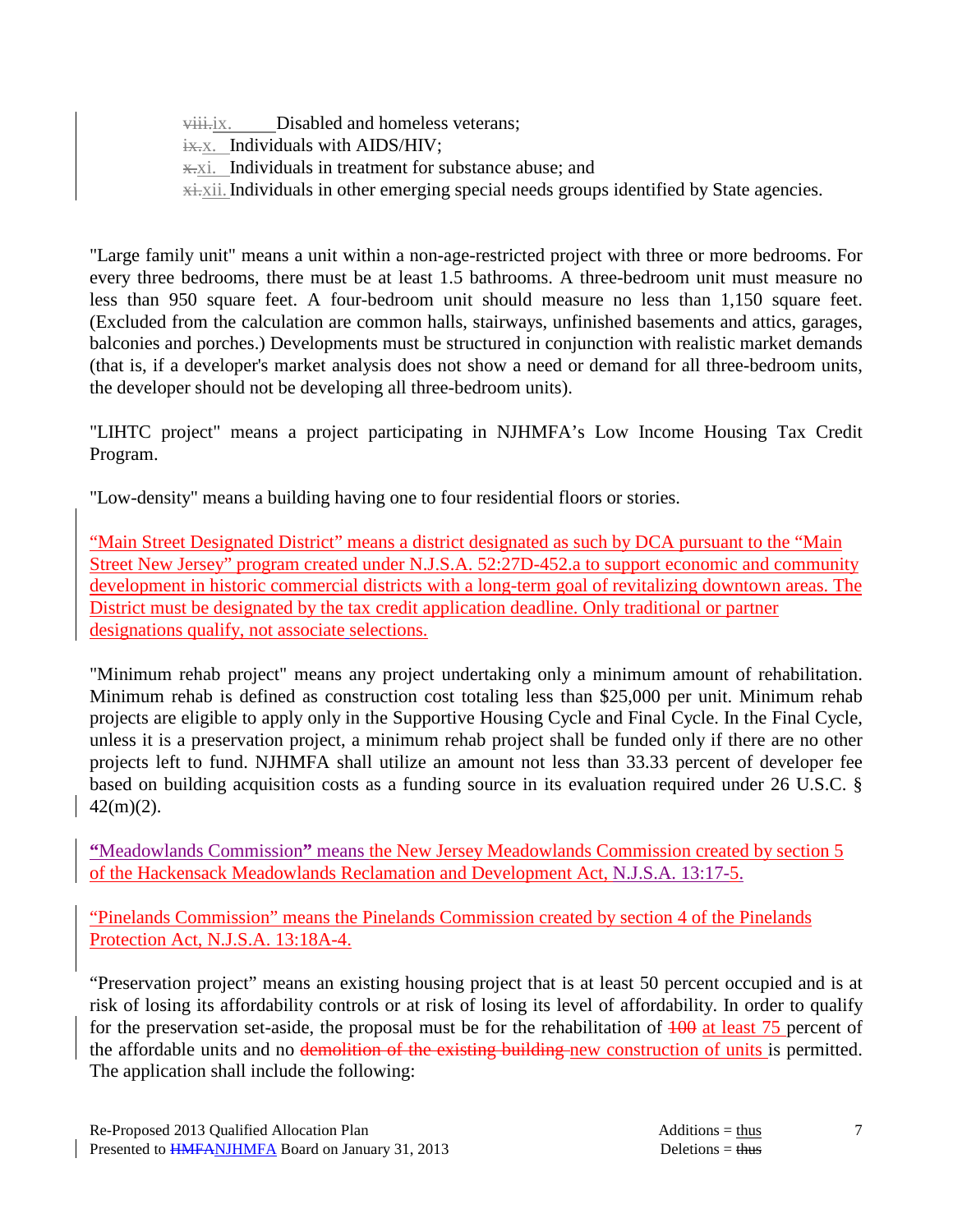1. Documentation that the property is at risk of losing its affordability controls or level of affordability;

 2. An agreement precluding the involuntary displacement of any existing resident (other than for good cause) and, in the case of scattered site projects, a copy of the relocation plan for overincome residents;

3. Documentation of how rents will remain at or near existing levels;

 4. Utilization of an applicable fraction based on an analysis of both the income levels of existing residents and the market analysis required under N.J.A.C. 5:80-33.12(c)1ii; and

 5. A capital needs assessment certified by the project architect which illustrates that the proposed rehabilitation meets identified critical repair items and 12-month physical needs; and

Letters from tax attorney and investor identifying all project funding sources that are considered Federal subsidies (if any).

"Qualified Census Tract," as defined in Section 42(d)(5)(C) of the Code, means a census tract designated by the Secretary of HUD in which 50 percent or more of households have an income less than 60 percent of the area median gross income or in which there exists a poverty rate of 25 percent or greater.

"Qualified nonprofit organization" means, pursuant to Section 42(h)(5)(B) of the Code, an entity that owns an interest in the project (directly or through a partnership) and materially participates (within the meaning of Section 469(h) of the Code) in the development and operation of the project throughout the compliance period and is not affiliated with or controlled by a for-profit organization.

1. Section 42(h)(5)(C) defines a qualified nonprofit organization as follows:

 "(i) Such organization is described in paragraph (3) or (4) of Section 501(c) and is exempt from tax under Section 501(a);

 (ii) Such organization is determined by the State housing credit agency not to be affiliated with or controlled by a for-profit organization; and

 (iii) 1 of the exempt purposes of such organization includes the fostering of low-income housing."

 2. Section 42(h)(5)(D) describes how certain subsidiaries meet the definition of a qualified nonprofit organization as follows:

 "(i) In general. For purposes of this paragraph, a qualified nonprofit organization shall be treated as satisfying the ownership and material participation test of subparagraph (B) if any qualified corporation in which such organization holds stock satisfies such test.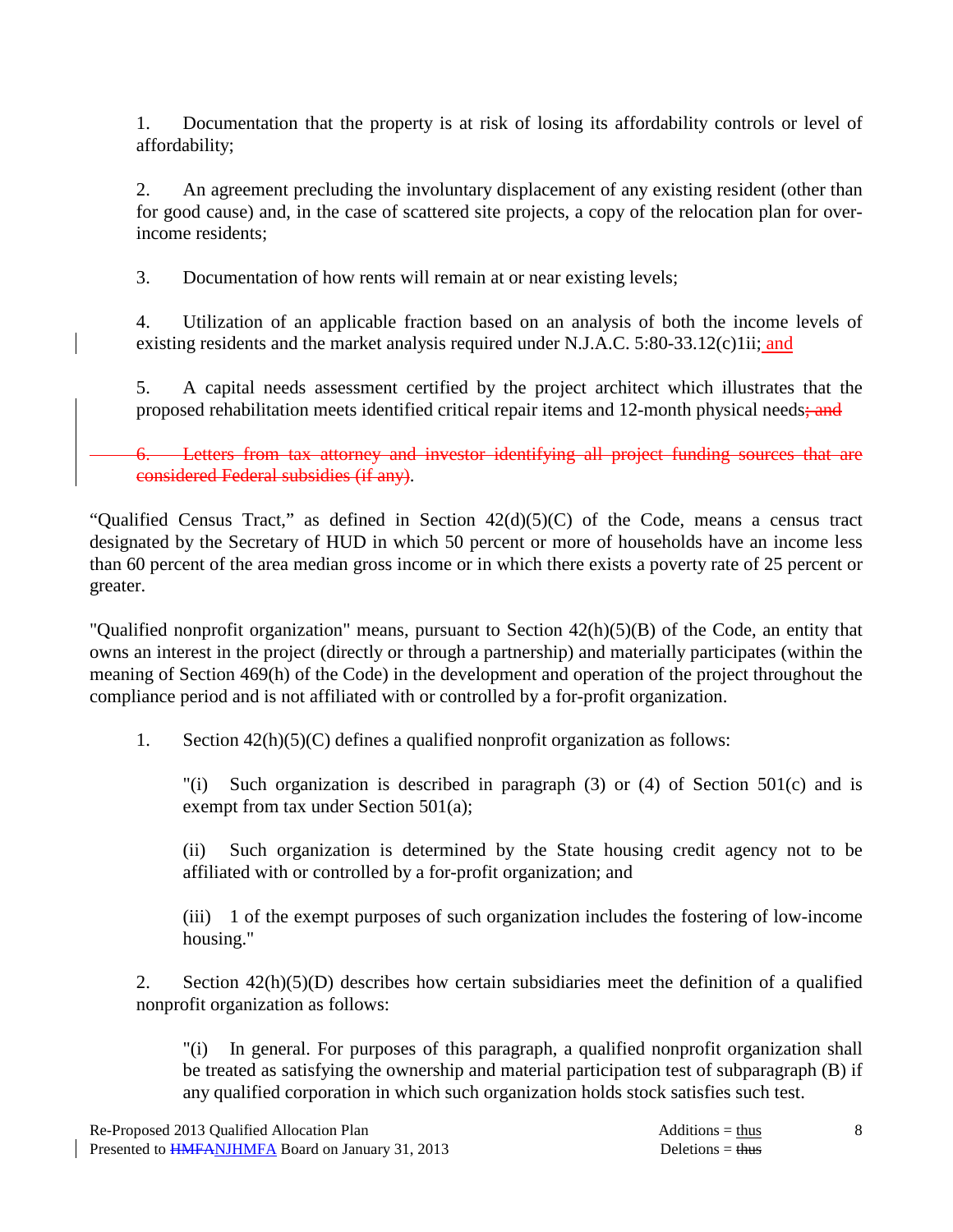(ii) Qualified corporation. For purposes of clause (i), the term 'qualified corporation' means any corporation if 100 percent of the stock of such corporation is held by 1 or more qualified nonprofit organizations at all times during the period such corporation is in existence."

The nonprofit points are available exclusively to Section  $501(c)(3)$  or (4) housing sponsors who comprise at least 50 percent of the general partner interest in the final ownership entity (the limited partnership). Limited liability companies and limited liability partnerships are not eligible for the nonprofit points.

In order to qualify for the nonprofit points, the application shall include:

1. A fully executed Nonprofit Certification;

2. The IRS determination letter granting tax-exempt status under Code section  $501(c)(3)$  or 501(c)(4);

 3. The by-laws or articles of incorporation of each general partner, which clearly state that one of the exempt purposes of said organization includes the fostering of low-income housing; and

 4. If applicable, the contract establishing a turnkey relationship or joint venture agreement that clearly defines the nonprofit's ownership interest and participation in the development and operation of the project.

At the point the project places in service, the owner shall be required to submit an attorney opinion letter which states that neither the for-profit developer with a financial interest in the project nor any member of the investor limited partner is or has been a member of the qualified nonprofit organization's board of directors.

"Ready to grow area" means an area that has the capacity for growth and has received recognition from the State of this capacity, either through a planning process or through the presence of water supply and wastewater infrastructure to serve the project. A project shall be considered to be in a ready to grow area if it is located within at least one of the areas designated in 1 through 3 and 2 below by the tax credit application deadline:

1. A smart growth area or, alternatively, an area suitable for growth as may be defined when the State Planning Commission revises and readopts New Jersey's State Strategic Plan and adopts regulations to refine this definition as it pertains to statewide planning areasin the State Planning Rules at N.J.A.C. 5:85; and

An area designated as a smart growth area on the Draft Final State Plan Policy Map in a county that has completed the Cross-Acceptance III Process; or 2.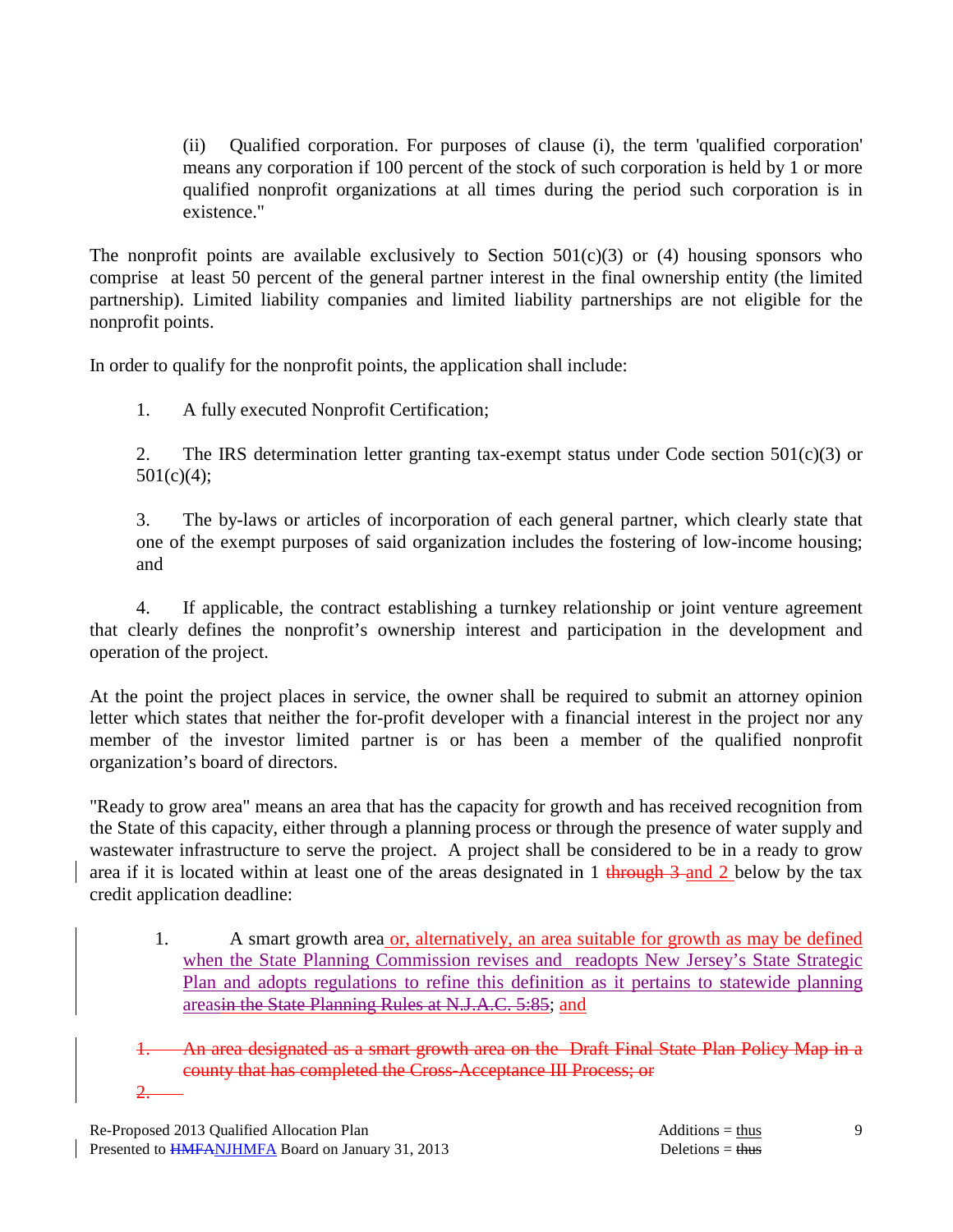- 3.1. An area that has the water and wastewater capacity and infrastructure to serve the project and that also has at least one of the features in  $\frac{32i}{12}$  through ivi below:
	- (i) Is located within an area in need of redevelopment or an area in need of rehabilitation, as those terms are defined at N.J.S.A. 40A:12A-3:
	- (ii) Was a Proposed Is located within a previously Designated Center on the 2001 State Plan Policy Map or a previously Designated Center;
	- (iii) Is in-located within a municipality whose master plan has received Plan Endorsement from the State Planning Commission and the project is consistent with the housing element within the endorsed master plan; or
	- (iv) Contains a site with an existing building footprint within which the project will be built
	- (v) Is located within a designated Highlands Redevelopment Area, a Designated Highlands Center, or a Highlands Development Credit Receiving Area; or
	- (vi) Is located within an area identified for development and/or redevelopment within the "Land Use Map and Map of the Meadowlands District Master Plan" and the "Hackensack Meadowlands District Official Zoning Map" as amended and supplemented by the Meadowlands Commission.

"Redevelopment project" means a project fully located within a designated "redevelopment area," or "area in need of redevelopment" as defined at N.J.S.A. 40A:12A-3, or a "rehabilitation area" or -an "area in need of rehabilitation," as those four terms are defined in the Local Redevelopment and Housing Law at N.J.S.A. 40A:12A-3 or within the boundary of an approved "neighborhood revitalization plan," as defined in the Neighborhood Revitalization State Tax Credit Act at N.J.S.A 52:27D-491. No later than the application deadline, the redevelopment plan must be approvedadopted by the municipal governing body or the neighborhood revitalization plan must be approved by the Commissioner of the Department of Community Affairs-DCA. The project must further the goals and objectives of the approved plan.

"Rehabilitation" or "rehab" means the repair, renovation, alteration or reconstruction of any building or structure.

"Related party" means a relationship between parties when there is a spousal or family relationship, parent-subsidiary relationship or where owners, officers, directors, partners, stockholders, or members of one business entity hold a 10 percent or more interest in the other business entity.

"Retention factor" means an increase to the base of the equity range used to calculate the value of the tax credits. NJHMFA will add a retention factor to non-syndicated tax credit projects, or projects where the general partner (and/or related entity) will retain at least  $t_{w0}$  2.00 percent ownership interest. For projects where the general partner's ownership interest is between  $t_{w0}$ -2.01 and  $f_{i}$  = 5.00 percent, \$.05 shall be added to the base of the equity range. If the general partner's ownership interest is  $\frac{f}{f}$  for  $\frac{5.01}{2}$  to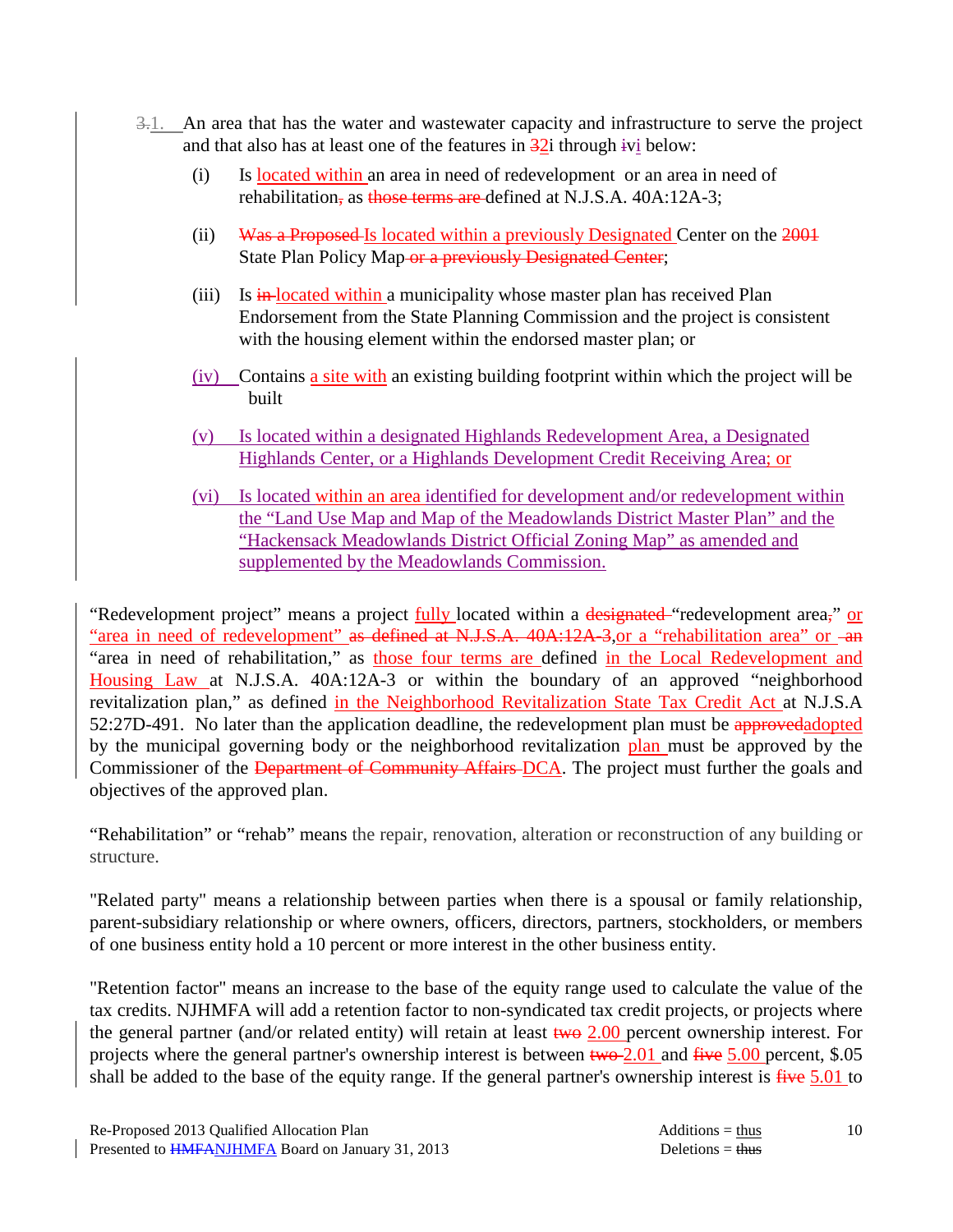49.99 percent, \$0.10 shall be added to base of the equity range. If the general partner's ownership interest is at least  $\frac{50,000}{2}$  percent, \$0.20 shall be added to the base of the equity range.

"Scattered site project" means a project that consists of buildings which are not all proximate to one another, is financed pursuant to a common financing plan and 100 percent of the residential rental units of which are rent-restricted within the meaning of section  $42(g)(2)$  of the Code.

"Senior project" means "housing for older persons" as defined in Section 807(b)(2) of the Fair Housing Act, 42 U.S.C. § 3607, as it may be amended. In order to be eligible for the Senior Cycle, the project must meet one of the three categories of exempt "housing for older persons" as defined by the Fair Housing Act:

 1. At least 80 percent of the occupied units in the building are each occupied by at least one person 55 years or older and the property must be clearly intended for older persons as evidenced by policies and procedures that demonstrate the intent that the property be housing for older persons  $(55+)$ ;

- 2. All the residents are 62 or older; or
- 3. Housing that the Secretary of HUD has designated as housing for older persons.

The familial status provisions of the Fair Housing Act prohibit discrimination against households with children under 18. This protection extends to pregnant women, foster families, legal guardians, and those in the process of obtaining guardianship of or of adopting minor children. The only exception to this prohibition against discrimination based on familial status is for property that qualifies under a Fair Housing Act exemption as "housing for older persons."

Refusing to rent to households with children is allowed under the exemption for housing for older persons as long as the age restrictions are met. Accordingly, in these properties, managers must verify the age of residents. Age verification documentation must be available on site; failure may lead to a loss of the exemption. For questions about whether a property qualifies for the exemption as housing for older persons, a fair housing attorney or other fair housing professional should be consulted.

"Services for Independent Living (SIL) program" means a program established at NJHMFA to enhance the quality of life for residents living in NJHMFA-financed senior housing developments.

"Smart growth areas" means areas that promote growth in compact forms and protect the character of existing stable communities. An area shall be considered to be a smart growth area if it is within Planning Area 1, Planning Area 2 or within a Designated Center on the State Plan Policy Map. In the Pinelands Area, an area shall be considered to be a smart growth area if it is within a Regional Growth Area, a Pinelands Village or a Pinelands Town. Planning Areas are large masses of land that share a common set of conditions, such as population density, infrastructure systems, level of development or natural systems. Centers are compact forms of development that, compared to sprawl development, consume less land, deplete fewer natural resources and are more efficient in the delivery of public services. For more information about the State Development and Redevelopment Plan (State Plan),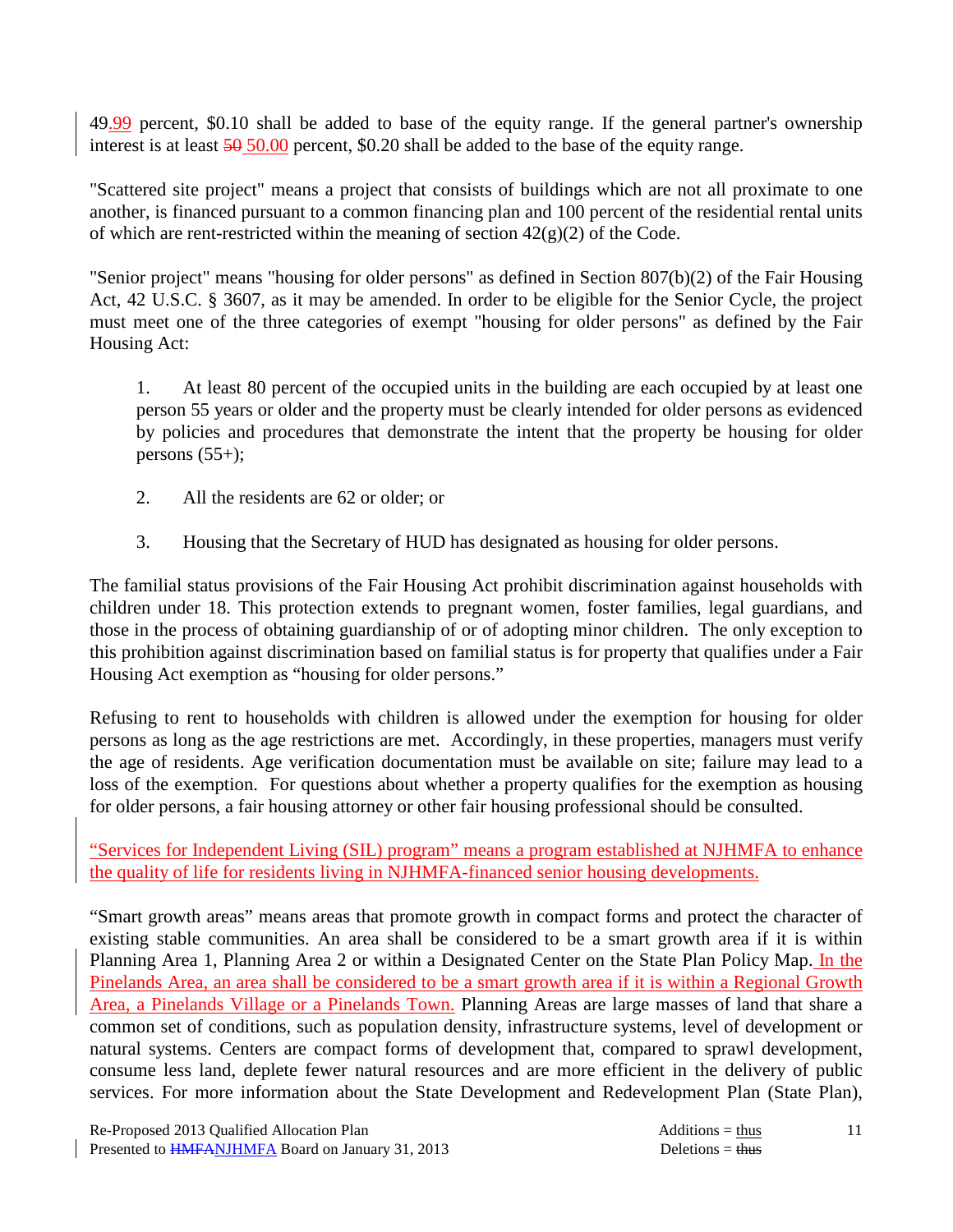contact the New Jersey Office for Planning Advocacy. The State Plan is not itself a regulation but a statement of State policy that has been adopted by the State Planning Commission pursuant to a statute to guide State, regional and local agencies in the exercise of their statutory authority.

For more information on whether a project is located within a smart growth area, visit the site evaluator website at www.njlocator.gov-www.evaluator.nj.gov or contact the NJHMFA Director of Policy and Planning at (609) 278-7400.

"Social service coordinator" means a person who is responsible for linking the residents of a tax credit property to appropriate supportive services. The major functions of the social service coordinator include, but are not limited to:

 1. Providing case management services to the residents and/or providing linkages to community resources by providing a signed agreement between the parties;

 2. Providing information and referrals to residents on programs and resources on local, State and Federal levels;

 3. Interviewing and screening residents for eligibility for programs and entitlements and assisting with application procedures;

 4. Assessing the needs of residents, including physical, mental, social and financial needs, and developing a plan for service delivery;

5. Monitoring and evaluating service delivery, and reassessing as necessary;

6. Establishing links with agencies and service providers;

7. Serving as residents' advocate/liaison; and

 8. Planning and implementing monthly programs and activities to meet the needs of residents, including establishment of social, educational and recreational programs.

"Social services plan" means a description of the scope of social and support services to be provided for supportive housing projects, including a staffing plan and how the services will be delivered and funded. The services must be affordable and appropriate to the target population to the satisfaction of NJHMFA, available and accessible to the project's tenants and the social service provider must have the capacity to perform such services. The social services plan must address the target population's(s') support service needs and may include a range of services across a wide continuum of care and intensity appropriate to the target population(s). Appropriate and needed services must be supported by evidence-based practice, research and/or direct practice experience. Each special needs tenant does not have to utilize all of the services provided by the project; however, the services must be available. The social services plan shall address, but is not limited to, the following items: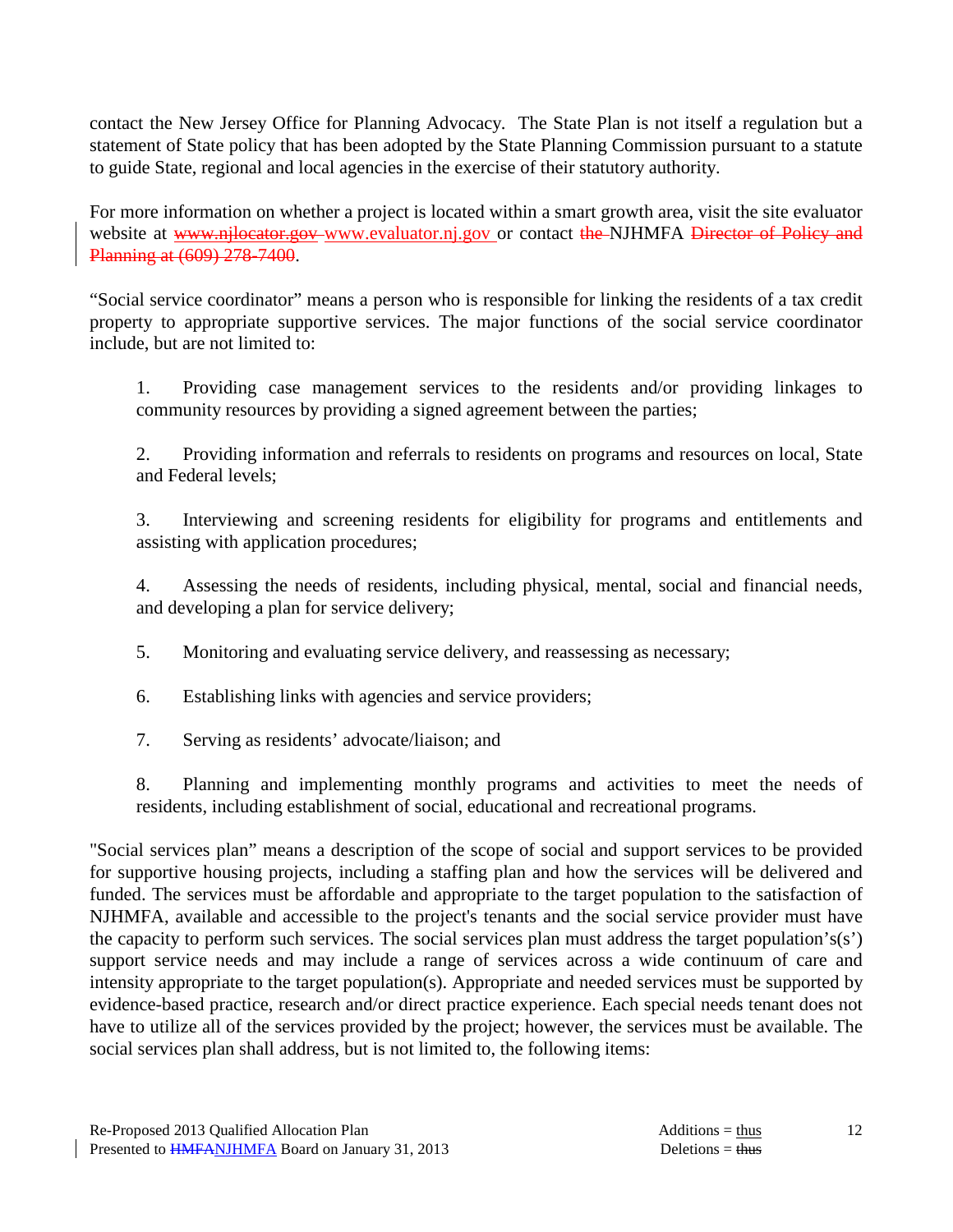1. Hiring a full-time social service coordinator. If a social service coordinator is being provided through a third party, then a signed agreement between the two parties is required, and the coordinator must be dedicated to the tax credit project for at least a reasonable amount of hours based on the number of supportive housing units in the project (generally 20 hours a week);

 2. A description of the targeted population(s), including criteria which will qualify proposed tenants for the supportive housing units and expected support services that are likely to be required;

 3. A description of the proposed services, including how services respond to need areas of tenants, how services will be funded, and service location (on site or in the community);

 4. A description of how services will be coordinated or made available to all special need tenants, including a listing of referral sources; and

 5. A description of tenant/landlord relationships, including roles of the service provider and developer in tenant/landlord relationships; how prospective tenants will be recruited, screened, and selected, and the plan for problem resolution to minimize evictions for supportive housing tenants.

Social service coordinator, case manager and linkages coordinator/provider are not counted as separate and distinct services. NJHMFA shall view these services as all being part of the same service.

"Sponsor-based rental assistance" means rental assistance that is provided to a sponsor from the HUD McKinney-Vento Programs or other government sources.

"Sponsor certification" means the certification signed by the developer(s), applicant(s) and general partner(s) submitted at application, reapplication, carryover request or IRS Form 8609 request which identifies the anticipated or actual date that the project is placed in service. The certification shall also include a signed breakdown of costs and basis and a statement whereby the owner agrees to abide by the low income housing tax credit requirements of the Code and a statement, under penalty of perjury, that the information contained in the certification is true and complete.

"State Planning Commission" means the New Jersey State Planning Commission established in the executive branch of State government pursuant to N.J.S.A. 52:18A-197.

"Substantially incomplete" means an application with a total of three or more defects as described at N.J.A.C. 5:80-33.11(c)1 and 3 or an application with a total of six or more defects as described at N.J.A.C. 5:80-33.11(c)1, 2 and 3. An application deemed to be substantially incomplete is not eligible for the 48-hour period to cure such defects under N.J.A.C. 5:80-33.11(c).

"Supplemental award" means an award of credits from the Reserve in order to fund the final eligible project awarded credits in a cycle if there are insufficient credits in the cycle to provide a full reservation for the project. Applicants do not apply for supplemental awards.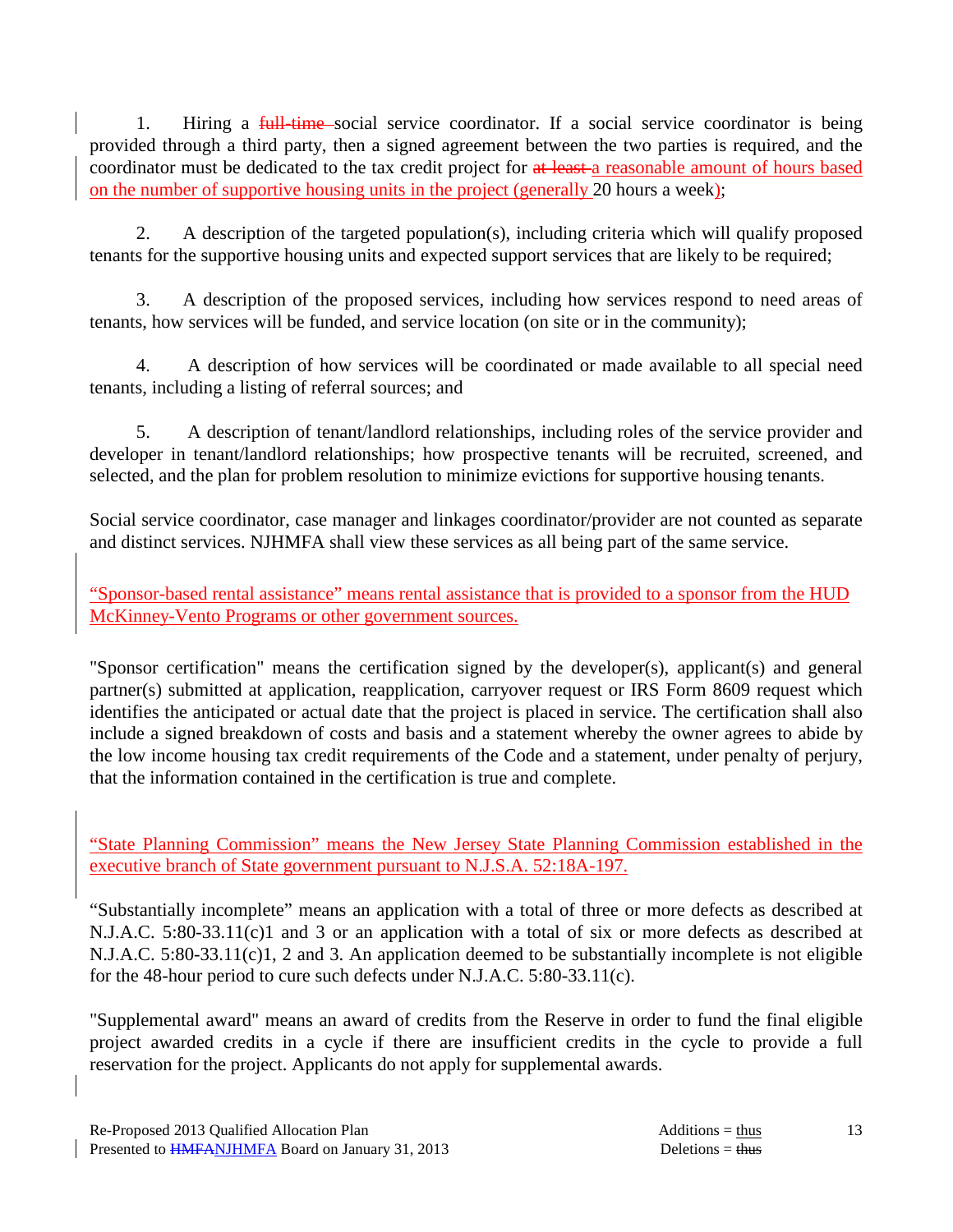"Supportive housing marketing plan" means a marketing plan that contains a list of State and community-based organizations that serve the target population that the sponsor is planning to house, as well as a detailed list of referral sources for tenant applications.

"Supportive housing population needs analysis" means a needs analysis that demonstrates the current and projected need and demand for housing for the targeted population(s). A supportive housing population needs analysis shall address the following:

- 1. The scope of the current and 15-year projected need of the target population(s) for supportive housing;
- 2. Define the market area, including sources of referrals for supportive housing;
- 3. Current and estimated population needs assessment for the defined market area. Applicants can obtain this information from Federal, State and local agencies and sources;
- 4. The estimated time it will take to fill the units;
- 5. The estimated income and sources of income for the target population(s); and
- 6. The number of supportive housing and other types of designated housing serving the target population(s) in the defined market area.

"Supportive housing project" means a project which shall rent a minimum of  $10 \text{ units or } 25 \text{ } 25.00$ percent of the total project units, whichever is greater, to individuals with special needs. At a minimum, a supportive housing project must have a social service coordinator and a social services plan that addresses the needs of the identified special needs population. If a social service coordinator is being provided through a third party, then a signed agreement between the two parties is required and the coordinator must be dedicated to the tax credit project for at least 20 hours a week. Special needs populations include individuals and families who are in need of certain types of homes and/or community-based supportive services, usually on an ongoing basis, in order to remain capable of independent living in communities. Supportive services range across a wide continuum of care (such as meal preparation, assistance with housecleaning, etc.) to high level (such as substance abuse and mental health supports) to medically intense (such as skilled nursing) and will vary from person to person depending on their particular physical, psycho-social, and/or mental limitations, and may vary for one person over time. Each special needs tenant does not have to utilize all of the services provided by the project; however, the services must be available. If tenants are not utilizing the services that are available, NJHMFA may call into question whether or not the project is serving a special needs population.

Examples of supportive services include, but are not limited to, the following:

- i. Social service coordinator/case manager;
- ii. Counseling and crisis intervention;
- iii. Health care advocacy and linkages;

 iv. Assistance with activities of daily living and/or instrumental activities of daily living;

- v. Entitlement counseling and advocacy;
- vi. Employment counseling and training;
- vii. Home-based personal or medical assistance;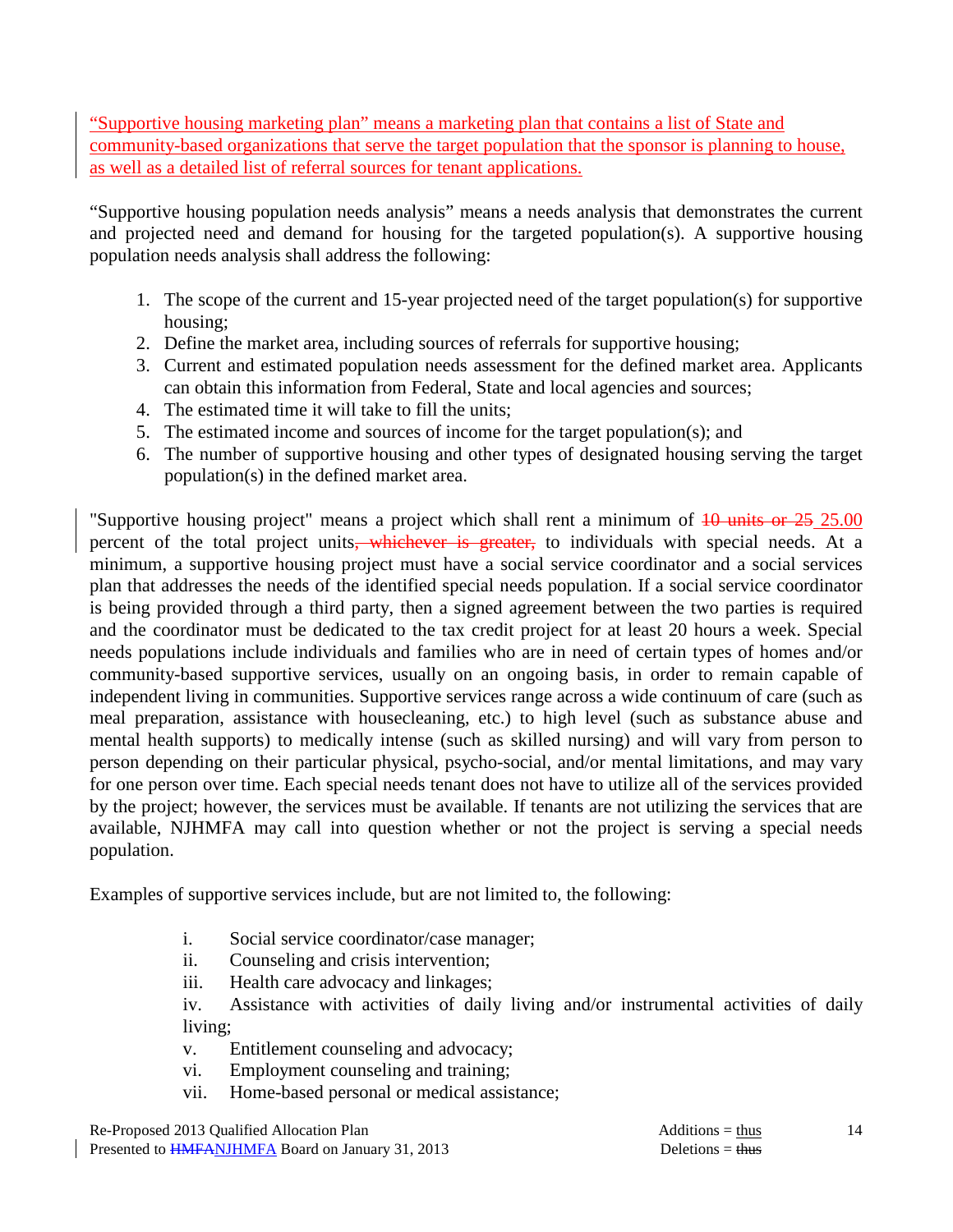- viii. Skilled nursing;
- ix. Meals preparation;
- x. Housekeeping;
- xi. Substance abuse and mental health supports; and
- xii. Child care/adult day care.

"Supportive housing unit" means a unit within a project that is rented to an individual with special needs, with a social service coordinator, a supportive services plan that addresses the needs of the identified special needs population and the provision of supportive services, just as with supportive housing projects, as defined above.

"Targeted Urban Municipalities" means those Urban Aid Municipalities designated pursuant to N.J.S.A. 52:27D-178 plus Atlantic City, with a poverty rate greater than 8.1 percent.

"Total development cost" or "total project cost" means the cost to complete the development of a proposed project.

"Transit Oriented Development" or "TOD" means a mixed use development within walking distance (within 1/2 mile) of a rail, light rail, subway, ferry or major bus corridor station.

"Transit village" means a community with a bus, train, light rail, or ferry station that has developed a plan to achieve its goals. The transit village program is designed to spur economic development, urban revitalization, and private-sector investment around passenger rail stations. The New Jersey Department of Transportation coordinates a task force of different State agencies to review applications and make recommendations. Transit villages must be designated by the Transit Village Task Force by the tax credit application deadline.

"Uncorrected noncompliance" applies only with respect to the uncorrected noncompliance point category and means any one of the following which was reported to the owner by NJHMFA and remains uncorrected as of the date of the tax credit application deadline or the correction date set forth in the formal notice of non-compliance, whichever occurs later:

1. A violation of State and local building codes or health ordinances;

 2. Failure of one or more major systems (for example, roof, HVAC, elevators, plumbing and electric);

 3. Failure to fulfill any Qualified Allocation Plan provisions as represented by an owner in a project's New Jersey LIHTC application; or

 4. Failure of the owner to complete and fully execute the Deed of Easement and Restrictive Covenant for Extended Low-Income Occupancy.

Owners shall be notified of the noncompliance by either a formal notice of noncompliance or by the non-issuance of the IRS Form 8609.

15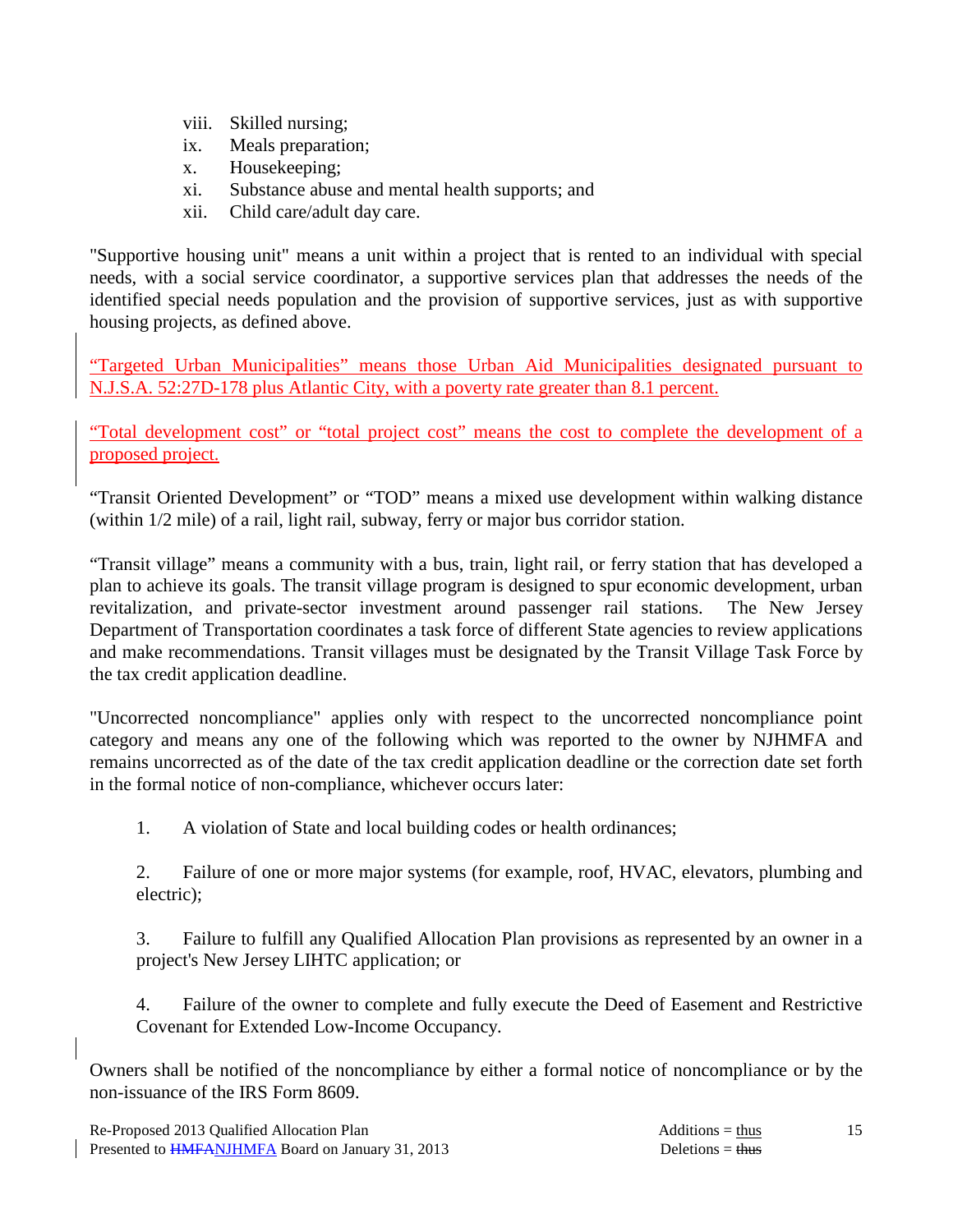"Urban transit hub" means a property defined and designated as such by the New Jersey Economic Development Authority pursuant to the Urban Transit Hub Tax Credit Act, N.J.S.A. 34:1B-207 et seq.

### **5:80-33.3 Application cycles**

Each year, NJHMFA shall establish funding cycles and the amount of credits available in each cycle. They will be advertised on the NJHMFA website www.nj-hmfa.com and in at least five of the following newspapers: Atlantic City Press, The Record, Newark Star Ledger, The Courier News, The Asbury Park Press, The Camden Courier Post, Bridgeton Evening News and The Times. NJHMFA shall set the eligibility cut-off dates in each year for receipt of completed applications. Applications shall be submitted to NJHMFA by 12 noon of the application deadline date in order to be considered for review. The application filing deadlines and the credits available in each cycle shall be announced as early in the year as possible. Reservations shall be announced approximately 90 days (or the next business day if the 90th day is a weekend or holiday) after the deadline for the cycle. NJHMFA may adjust the number of cycles or adjust the award dates if required by the timing of passage of Federal legislation or adoption of IRS rules and regulations or for other compelling circumstances. A project cannot compete in more than one cycle simultaneously.

# **5:80-33.4 Family Cycle**

(a) Non-age restricted developments may apply to this cycle. Not less than 50 percent of the available tax credit authority attributable to a particular calendar year will be available in the Family Cycle, and the maximum annual allocation of credits to **any** developments competing in this cycle is the lesser of \$1,750,000 in tax credits or the credit equivalent of \$200,000 in eligible basis per tax credit unit. Total development costs shall not exceed \$250,000 per unit for buildings of one to four residential stories, \$275,000 per unit for buildings with five or six residential stories, and \$300,000 per unit for buildings with over six residential stories, excluding capitalized permanent reserves, non-basis eligible off-site improvements and required deferred developer fee, if any. If multiple tranches of this cycle are awarded, all set-asides for this Cycle will be applicable to each tranche. Minimum rehab projects are not eligible to apply in this cycle. Unless market area demographics and/or financial feasibility demonstrate otherwise, all non-age restricted projects (except minimum rehabilitation, preservation and historic rehabilitation projects) must adhere to the following minimum bedroom distributions: the combined number of efficiency and one-bedroom tax credit units shall be no greater than  $20,20.00$  percent of the tax credit units; at least  $30,00$  percent of the tax credit units shall be two-bedroom units; and at least 2020.00 percent of the tax credit units shall be three-bedroom units. There are two set-asides in the Family Cycle:

1. RedevelopmentHOPE VI/Choice Neighborhood set-aside: The first reservation of credits from the Family Cycle shall be given to the highest-ranking eligible application from a redevelopmentHOPE VI or Choice Neighborhood project with a majority of its units located within a Qualified Census Tract. If, because of lack of demand, the redevelopment this set-aside

16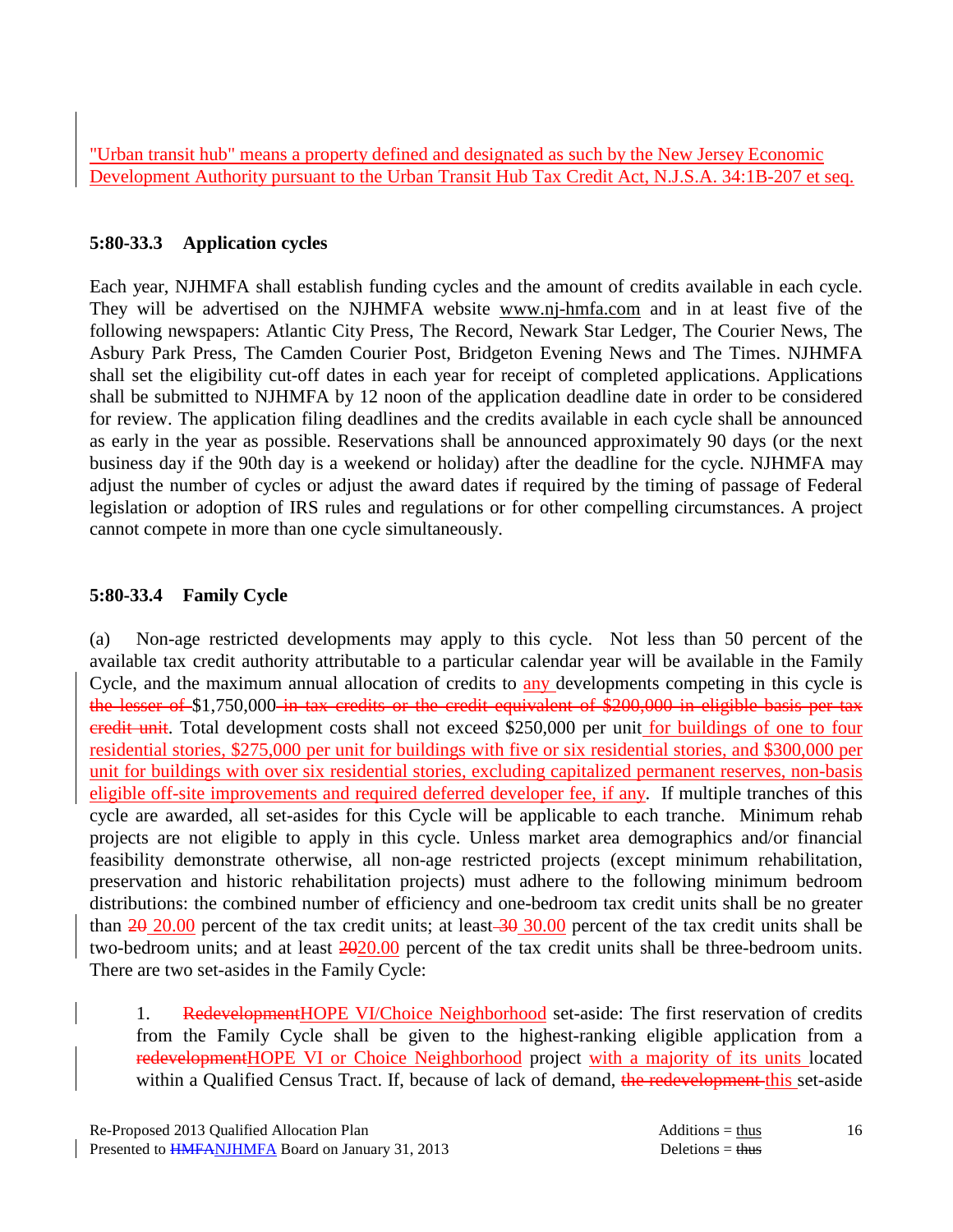is not utilized, the credits in this set aside shall be released into the Family Cycle for use by other eligible applications after satisfaction of any other set-aside, as applicable.

 2. Preservation set-aside: The second reservation of credits from the Family Cycle shall be given to the highest-ranking eligible application from a preservation project. that meets all of the following criteria: project-based rental assistance expires/lapses earlier than the mortgage is paid off; project-based rental assistance subsidizes at least 50.00 percent of the total units; and the project has achieved a Real Estate Assessment Center (REAC) score of 60 or higher (if applicable) for the preceding three years or if the project's REAC score is below 60, the general partner/managing member of the proposed rehabilitation project shall not be a related party to the current ownership entity. Should no such projects apply, then the second reservation of credits from the Family Cycle shall be given to the highest-ranking eligible application from a preservation project. The maximum annual allocation of credits to developments competing in this set-aside is \$1,250,000. HOPE VI/Replacement Housing/CFRC Choice Neighborhood projects do not qualify for this set-aside. If, because of lack of demand, the preservation set-aside is not utilized, the credits in the preservation set-aside shall be released into the Family Cycle for use by other eligible applications after satisfaction of any other set-aside, as applicable.

(c) Reservations shall first be awarded to the highest-ranking eligible projects qualifying for the aforementioned prioritized set-asides. Thereafter, reservations shall be awarded to the highest-ranking eligible projects. To insure equitable distribution if there are both excess demand and multiple ranking eligible applications from a single municipality, NJHMFA shall fund no more than two projects per year from the same municipality (however, projects funded through the Supportive Housing Cycle will not be included in this count). Funding of projects shall be prioritized in the following manner: the highest ranking eligible project(s) in the Family Cycle, the Senior Cycle<del>, the Supportive Housing Cycle</del> and lastly, the Final Cycle. Projects that received an award of credits in a previous year that are now recompeting shall not be included in the totals for purposes of the equitable distribution provision described herein.

(d) Forty percent of the credits in this cycle (inclusive of all set-asides) shall be made available to Targeted Urban Municipalities and the remaining credits shall be allocated to the remainder of the State, provided NJHMFA receives a sufficient number of eligible applications from areas outside of Targeted Urban Municipalities to result in these allocation percentages. The credits allocated toward Targeted Urban Municipalities could exceed 40 percent if necessary to fully fund a project.

<sup>(</sup>b) If the highest ranking eligible project in the redevelopment set-aside also applies for and qualifies for the preservation set-aside, the project shall be deemed to satisfy NJHMFA's obligation to fund both set-asides. In such a case, the project shall have an ongoing obligation to meet the requirements for both set-asides. This overlapping of set-asides shall expand the amount of credits available in the general competition. However, projects Projects which receive negative points under N.J.A.C. 5:80-33.15(a)16, 18 or 19 shall not be eligible to compete in any set-aside.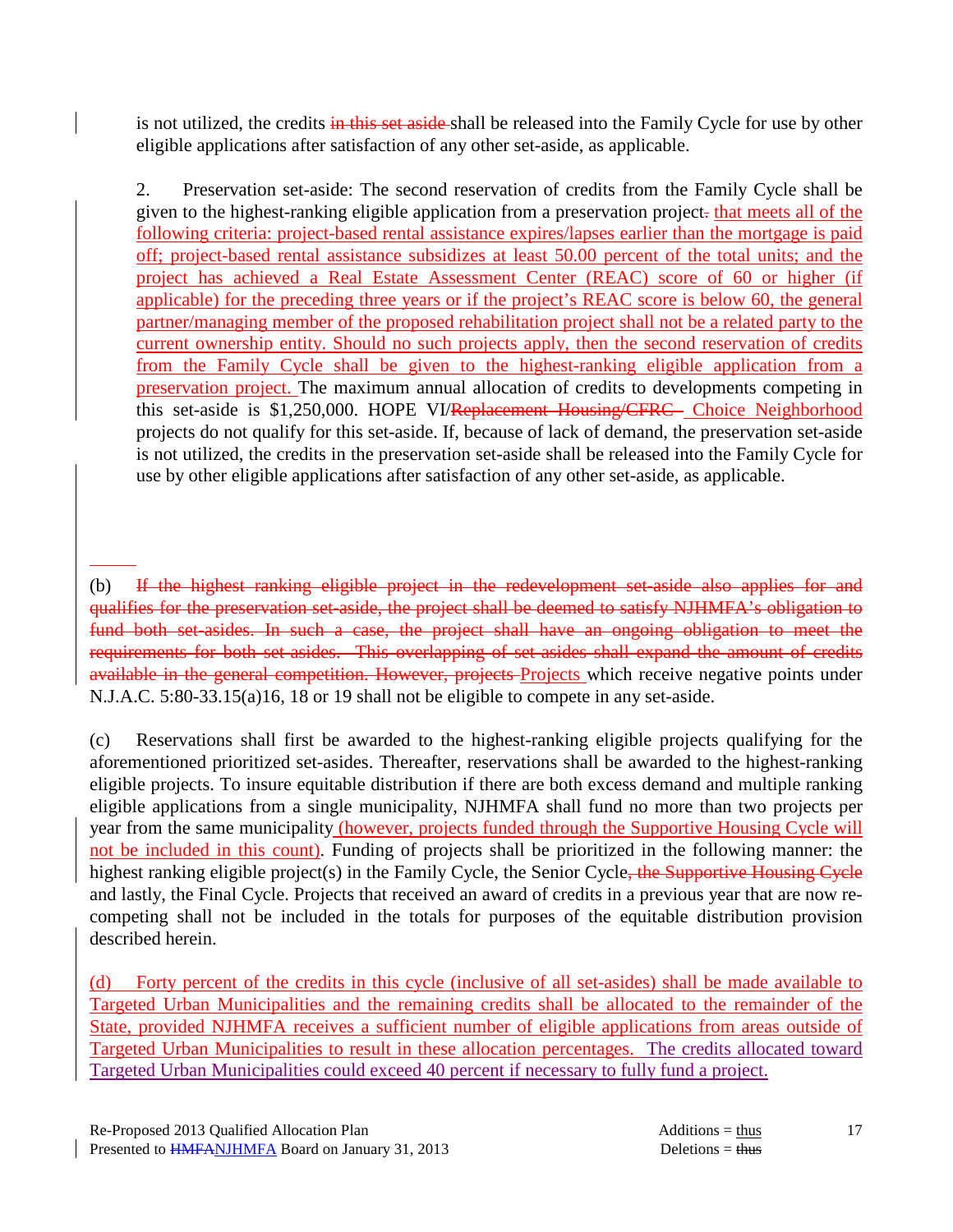### **5:80-33.5 Senior Cycle**

(a) Senior projects may apply to this cycle. Not less than 20 percent of the available tax credit authority attributable to a particular calendar year will be available in the Senior Cycle, and the maximum annual allocation of credits to developments competing in this cycle is the lesser of \$1,400,000 in tax credits or the credit equivalent of \$200,000 in eligible basis per tax credit unit. Total development costs shall not exceed \$250,000 per unit for buildings of one to four residential stories, \$275,000 per unit for buildings with five or six residential stories, and \$300,000 per unit for buildings with over six residential stories, excluding capitalized permanent reserves, non-basis eligible off-site improvements and required deferred developer fee, if any. If multiple tranches of this Cycle are awarded, all set-asides for this Cycle will be applicable to each tranche. Minimum rehab projects are not eligible to apply in this cycle. Unless market area demographics demonstrate otherwise, onebedroom units should comprise at least 85 percent of the project. There is one set-aside in the Senior Cycle:

1. RedevelopmentHOPE VI/Choice Neighborhood set-aside: The first reservation of credits from the Senior Cycle shall be given to the highest-ranking eligible application from a redevelopmentHOPE VI or Choice Neighborhood project with a majority of its units located within a Qualified Census Tract. If, because of lack of demand, the redevelopment this set-aside is not utilized, the credits in this set-aside-shall be released into the Family Senior Cycle for use by other eligible applications.

(b) Projects which receive negative points under N.J.A.C. 5:80-33.15(a) 16, 18 or 19 shall not be eligible to compete in any set-aside.

(c) Reservations shall first be awarded to the highest-ranking eligible project qualifying for the aforementioned prioritized set-aside. Thereafter, reservations shall be awarded to the highest-ranking eligible projects. To insure equitable distribution if there are both excess demand and multiple ranking eligible applications from a single municipality, NJHMFA shall fund no more than two projects per year from the same municipality (however, projects funded through the Supportive Housing Cycle will not be included in this count). Funding of projects shall be prioritized in the following manner: the highest ranking eligible project(s) in the Family Cycle, the Senior Cycle<del>, the Supportive Housing Cycle</del> and lastly, the Final Cycle. Projects that received an award of credits in a previous year that are now recompeting shall not be included in the totals for purposes of the equitable distribution provision described herein.

(d) Forty percent of the credits in this cycle (inclusive of all set-asides) shall be made available to Targeted Urban Municipalities and the remaining credits shall be allocated to the remainder of the State, provided NJHMFA receives a sufficient number of eligible applications from areas outside of Targeted Urban Municipalities to result in these allocation percentages. The credits allocated toward Targeted Urban Municipalities could exceed 40 percent if necessary to fully fund a project.

# **5:80-33.6 Supportive Housing Cycle**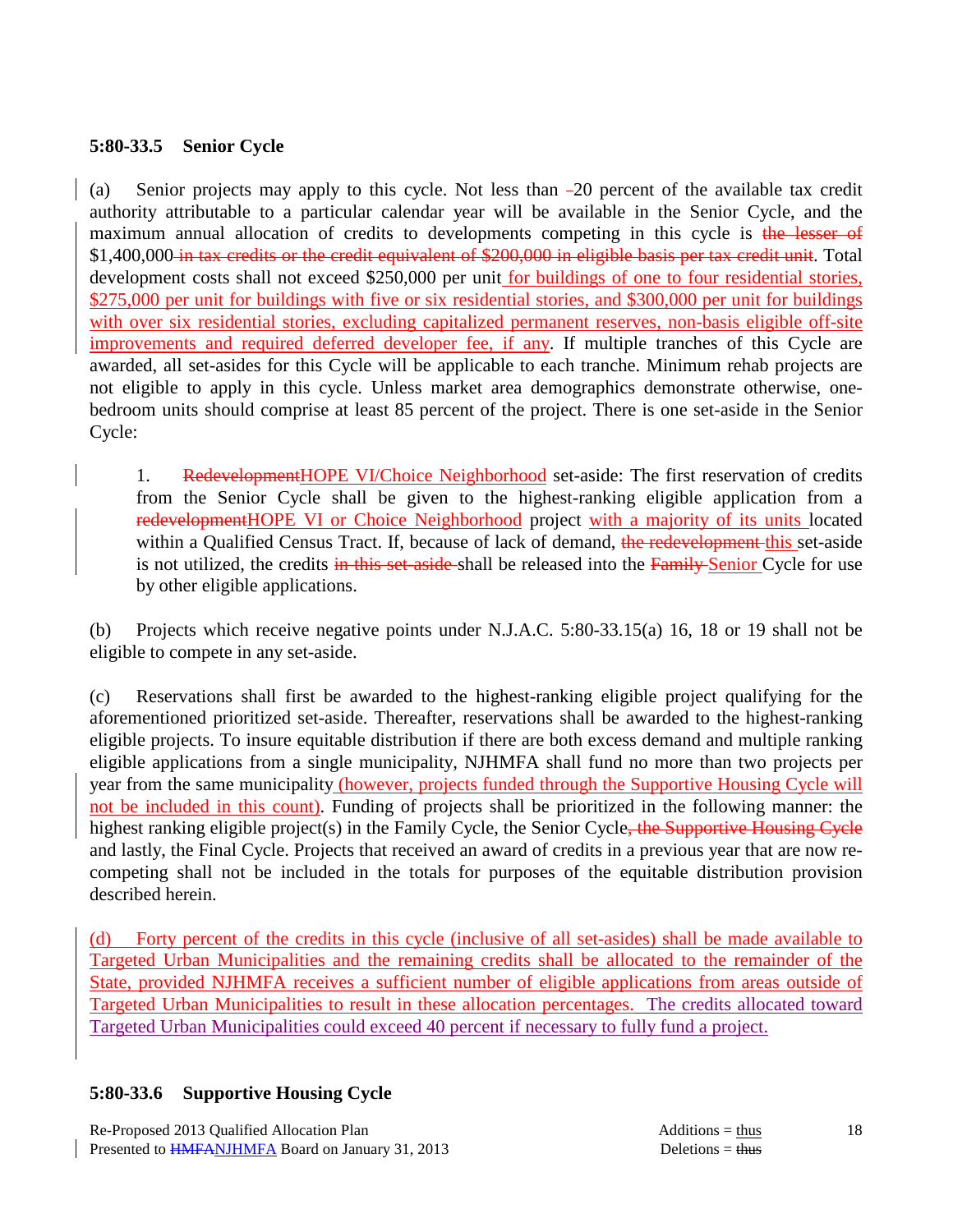(a) Supportive housing projects in which a minimum of  $10$  units or  $25\,25.00$  percent of the total project units, whichever is greater, are rented to individuals with special needs and at least three appropriate services are provided may apply to the Supportive Housing Cycle. There must be an executed agreement between the proposed owner entity and a supportive services provider that will submit a social services plan consistent with requirements of this subsection for the Supportive Housing Cycle and approved by NJHMFA. There will be not less than 12.5 percent of the available tax credit authority attributable to a particular calendar year available in the Supportive Housing Cycle and the maximum annual allocation of credits to projects competing in this cycle is \$1,000,0001,200,000. Total development costs shall not exceed \$250,000 per unit for buildings of one to four residential stories, \$275,000 per unit for buildings with five or six residential stories, and \$300,000 per unit for buildings with over six residential stories, excluding capitalized permanent reserves, non-basis eligible off-site improvements and required deferred developer fee, if any. If multiple tranches of this cycle are awarded, all set-asides for this Cycle will be applicable to each tranche.

(b) Reservations shall be awarded to the highest-ranking eligible projects.  $\overline{P}$  insure equitable distribution if there are both excess demand and multiple ranking eligible applications from a single municipality, NJHMFA shall fund no more than two projects per year from the same municipality. Funding of projects shall be prioritized in the following manner: the highest-ranking eligible project(s) in the Family Cycle, the Senior Cycle, the Supportive Housing Cycle and lastly, the Final Cycle. Projects that received an award of credits in a previous year that are now re-competing shall not be included in the totals for purposes of the equitable distribution provision described herein.

(c) Projects which receive negative points under N.J.A.C. 5:80-33.15(a) 16, 18 or 19 shall not be eligible to compete in a set-aside.

(d) Forty percent of the credits in this cycle (inclusive of all set-asides) shall be made available to Targeted Urban Municipalities and the remaining credits shall be allocated to the remainder of the State, provided NJHMFA receives a sufficient number of eligible applications from areas outside of Targeted Urban Municipalities to result in these allocation percentages. The credits allocated toward Targeted Urban Municipalities could exceed 40 percent if necessary to fully fund a project.

# **5:80-33.7 Final Cycle**

(a) All projects, including minimum rehab projects, may apply to this cycle. All credits not utilized under N.J.A.C. 5:80-33.4 through 6 and 8 (if any) shall be made available in the Final Cycle and the maximum annual allocation of credits to projects competing in this cycle is the lesser of \$1,750,000 in tax credits or the credit equivalent of \$200,000 in eligible basis per tax credit unit. Total development costs shall not exceed \$250,000 per unit for buildings of one to four residential stories, \$275,000 per unit for buildings with five or six residential stories, and \$300,000 per unit for buildings with over six residential stories, excluding capitalized permanent reserves, non-basis eligible off-site improvements and required deferred developer fee, if any. Unless market area demographics and/or financial feasibility demonstrate otherwise, all non-age restricted projects (except minimum rehabilitation,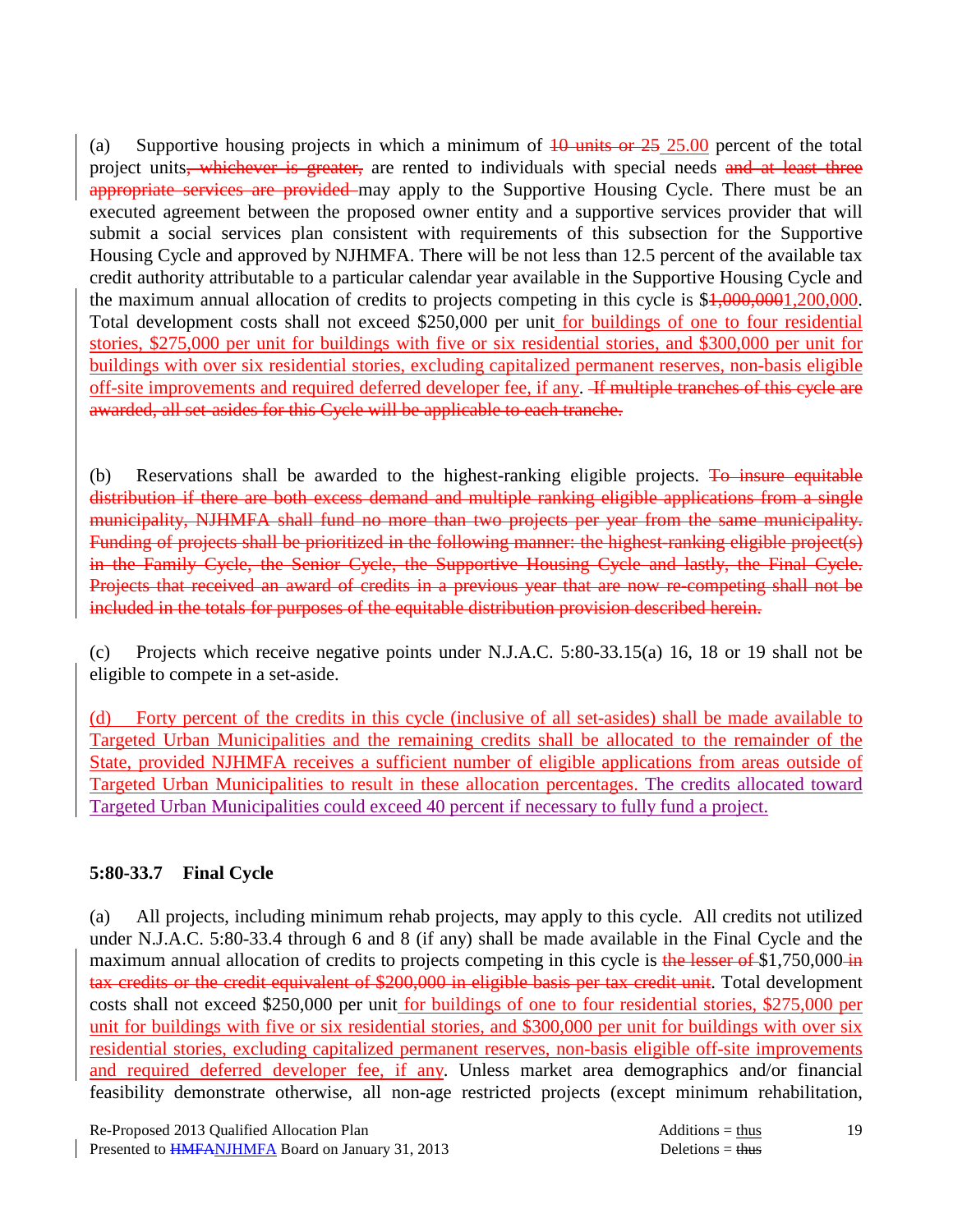preservation and historic rehabilitation projects) must adhere to the following minimum bedroom distributions: the combined number of efficiency and one-bedroom tax credit units shall be no greater than 2020.00 percent of the tax credit units; at least 3030.00 percent of the tax credit units shall be twobedroom units; and at least 2020.00 percent of the tax credit units shall be three-bedroom units.

(b) If less than 10 percent of the ceiling has been awarded to qualified nonprofit organizations, then awards from the Final Cycle shall first be made to such organizations until not less than 10 percent of the credit ceiling has been awarded to such organizations. If the Federal nonprofit requirement as stated in 26 U.S.C. § 42(h)(5)(A) is satisfied, reservations shall be awarded to the highest-ranking eligible projects. To insure equitable distribution if there are both excess demand and multiple ranking eligible applications from a single municipality, NJHMFA shall fund no more than two projects per year from the same municipality (however, projects funded through the Supportive Housing Cycle will not be included in this count). Funding of projects shall be prioritized in the following manner: the highest ranking eligible project(s) in the Family Cycle, the Senior Cycle<del>, the Supportive Housing Cycle</del> and lastly, the Final Cycle. Projects that received an award of credits in a previous year that are now re-competing shall not be included in the totals for purposes of the equitable distribution provision described herein.

(c) Projects which receive negative points under N.J.A.C.  $5:80-33.15(a)$  16, 18 or 19 shall not be eligible to compete in any set-aside.

(d) Projects that were admitted to a cycle in the same allocation year but did not receive a reservation of credits may reapply in the Final Cycle by submitting the reapplication fee and a sponsor certification for reapplication in which the applicant:

1. Certifies that there are no changes whatsoever to the previously submitted application; or

 2. Identifies any and all changes to the previously submitted application, along with supporting documentation.

#### **5:80-33.8 Reserve**

(a) Projects that need credits because of technical errors and severe hardship can submit a reapplication for credits from the Reserve. The Reserve may also be used to fund supplemental awards or for unforeseen circumstances beyond the developer's control where NJHMFA determines that a project's financial feasibility is jeopardized. Any credits not dedicated to the Family, Senior, and Supportive Housing Cycles shall be deposited into the Reserve. Awards of credits from the Reserve are subject to availability and to NJHMFA's evaluation of the request.

 1. Since NJHMFA does not award partial allocations, one of the purposes of the Reserve is to provide supplemental awards to eligible projects that can only be partially funded with the credits remaining in their respective cycles. Supplemental awards are given first to the highestranking, partially funded eligible project from the Family Cycle. NJHMFA then evaluates the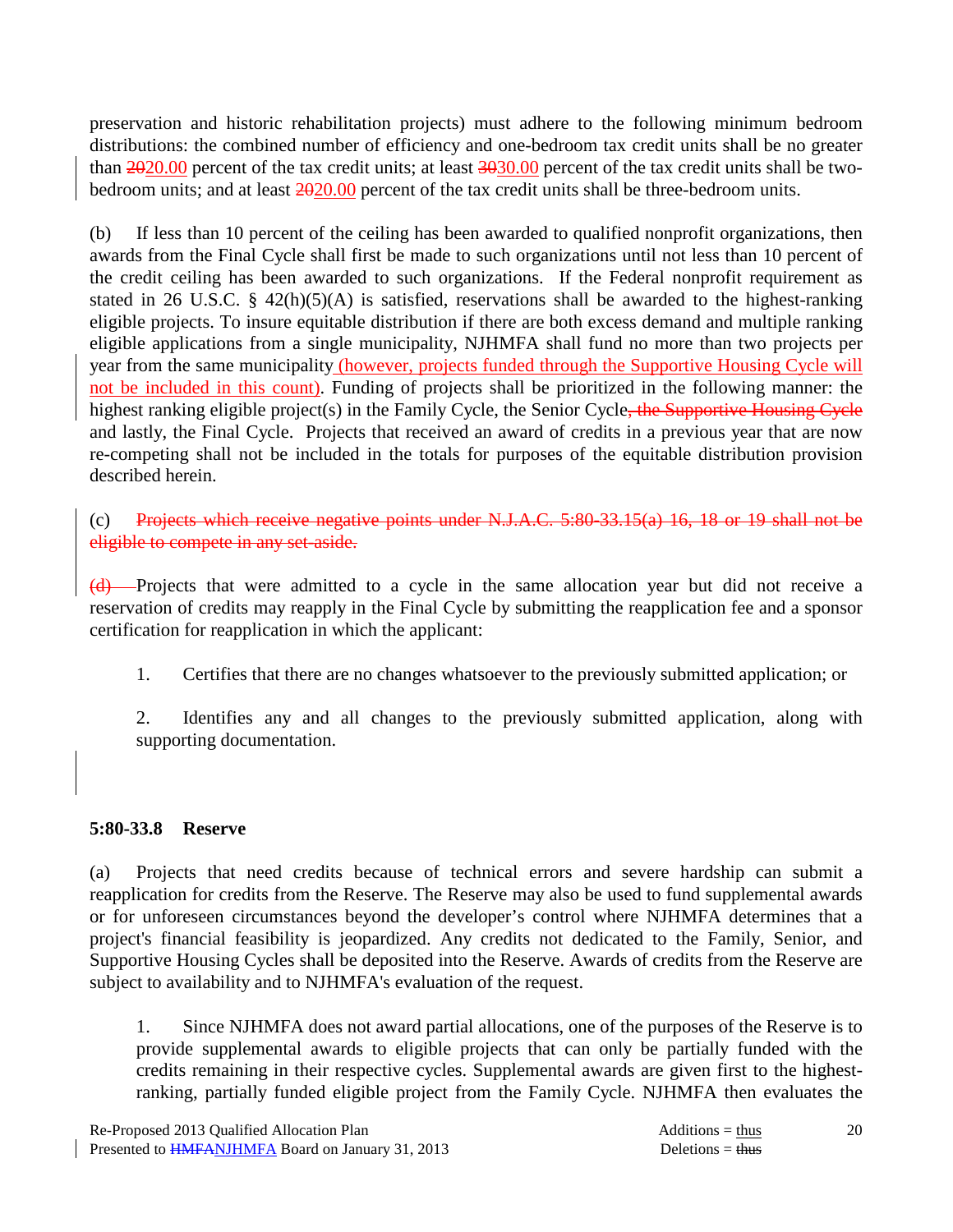highest-ranking, partially funded eligible projects from the Senior and Supportive Housing Cycles. The next supplemental awards shall be given to the project which requires the least amount of credits from the Reserve to achieve the maximum eligible credit amount. Should sufficient credits exist in the Reserve, NJHMFA shall give a supplemental award to the highestranking, partially funded eligible projects from both the Senior and Supportive Housing Cycles. Simultaneously, credits remaining from cycles that did not receive a supplemental award shall be deposited into the Reserve.

 2. Hardship requests for additional credits from the Reserve are limited to \$100,000 per project. Total development costs shall not exceed \$250,000 per unit for buildings of one to four residential stories, \$275,000 per unit for buildings with five or six residential stories, and \$300,000 per unit for buildings with over six residential stories, excluding capitalized permanent reserves, non-basis eligible off-site improvements and required deferred developer fee, if any. Hardship requests must be documented to the satisfaction of NJHMFA and must demonstrate the existence of an unforeseen emergency situation where the completion of the project is jeopardized without an award of additional low-income housing tax credits. No more than one hardship award shall be approved with respect to a given project. Hardship applications to the Reserve are accepted on an ongoing basis until May 15. To apply to the Reserve for a hardship reservation of additional credit, applicants must follow the procedures at N.J.A.C. 5:80- 33.13(a)1.

3. Approximately \$2,000,000 in credits shall be set aside for eligible family projects with up to a 55 percent affordability component. The project's market study at N.J.A.C. 5:80-33.12(c)1ii shall clearly demonstrate that the tax credit units provide a minimum 20 percent market advantage compared to comparable market rate units. Total development costs shall not exceed \$250,000 per unit for buildings of one to four residential stories, \$275,000 per unit for buildings with five or six residential stories, and \$300,000 per unit for buildings with over six residential stories, excluding capitalized permanent reserves, non-basis eligible off-site improvements and required deferred developer fee, if any. Projects shall achieve a minimum of 65 percent of the maximum score under the ranking criteria established under N.J.A.C. 5:80-33.15. Should multiple projects be deemed eligible at the same Tax Credit Committee meeting, credits shall be awarded in accordance with the tiebreaker at N.J.A.C. 5:80-33.19(a)1ii; however, NJHMFA shall fund at least one project in a Targeted Urban Municipality and one project not in a Targeted Urban Municipality, provided NJHMFA receives eligible applications from both areas. Mixed income applications to the Reserve are accepted until two months prior to the anticipated date that credits for the Family Cycle at N.J.A.C. 5:80-33.4 are to be awarded. Credits not awarded under this subsection shall be deposited for use in the Family Cycle at N.J.A.C. 5:80-33.4.

#### **5:80-33.9 Volume cap credits**

(a) Projects financed by tax-exempt bonds that request tax credits pursuant to Section 42(h)(4) of the Code are required by Section  $42(m)(1)(D)$  of the Code to satisfy the requirements for allocation of a housing credit dollar amount under the qualified allocation plan. Projects requesting tax credits entirely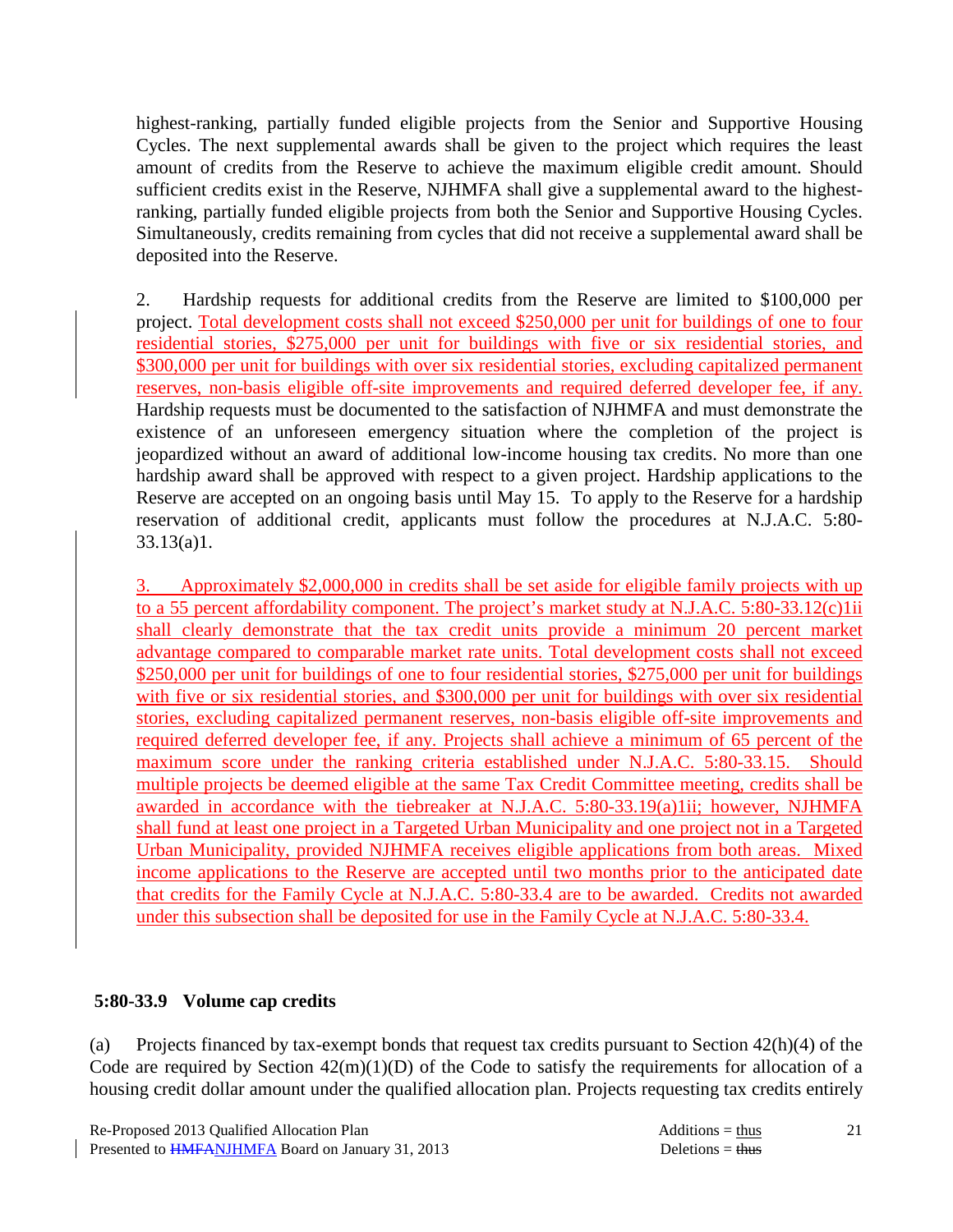from volume cap do not have to compete and there are no cycle deadlines. However, complete applications shall be submitted at least one month before the tax-exempt bonds are sold. The following information shall be included in order for the application to be deemed complete: all applicable sections of the application corresponding to eligibility requirements at N.J.A.C. 5:80-33.12; those sections of the application corresponding to the point categories for period of restriction, conversion to tenant ownership (if applicable), tax abatement (if applicable) and the negative point categories; and a sponsor certification and breakdown of costs and basis. A copy of the appraisal/market study required by the applicant's lender and/or syndicator may be submitted in lieu of the market study required at N.J.A.C. 5:80-33.12(c)1ii.

1. The governmental unit issuing the bonds is required by Section  $42(m)(2)(D)$  of the Code to determine the credit amount needed for feasibility and viability of the project. If NJHMFA is the bond issuer, NJHMFA shall make this credit determination. If NJHMFA is not the bondissuer, the bond issuer shall provide a letter to NJHMFA assigning its responsibility under Section 42 (m)(2)(D) to NJHMFA.

2. In order for a project to qualify for all of its tax credits from volume cap, Section  $42(h)(4)$ of the Code requires that 50 percent or more of the aggregate basis of the building and the land on which it is located be financed with tax-exempt bonds. Qualifying tax-exempt bonds are obligations the interest on which is exempt from tax under Section 103 of the Code if such obligation is taken into account under Section 146 of the Code, and the principal payments on such financing are applied within a reasonable period to redeem obligations the proceeds of which were used to provide such financing.

 3. Projects that request both volume cap credits and ceiling (competitive) credits shall comply with the application requirements for both.

 4. Projects that would have received negative points under N.J.A.C. 5:80-33.15(a) 16, 18 or 19 shall not be issued tax credits until such items are corrected.

 5. Projects that receive volume cap credits shall pay an allocation/issuance fee as described at N.J.A.C. 5:80-33.25.

(b) If a municipality has created granted a density bonus subsidy to assist the low- or moderateincome units in a project, the project may not receive volume cap credits unless the applicant can conclusively demonstrate that the market rate residential or commercial units are unable to internally subsidize the affordable units despite the density bonus, and the affordable units are developed contemporaneously with the commercial or market rate residential units. In evaluating this criteria, NJHMFA shall adopt the standards as promulgated by the Department of Community AffairsDCA for similar types of projects seeking Balanced Housing funds. This subsection shall not be evaded by failing to apply all or any portion of the subsidy to the low- or moderate-income units, by diverting all or any portion of the subsidy to other uses or by using any other device in which all or any portion of the subsidy is not used to benefit low- or moderate-income housing.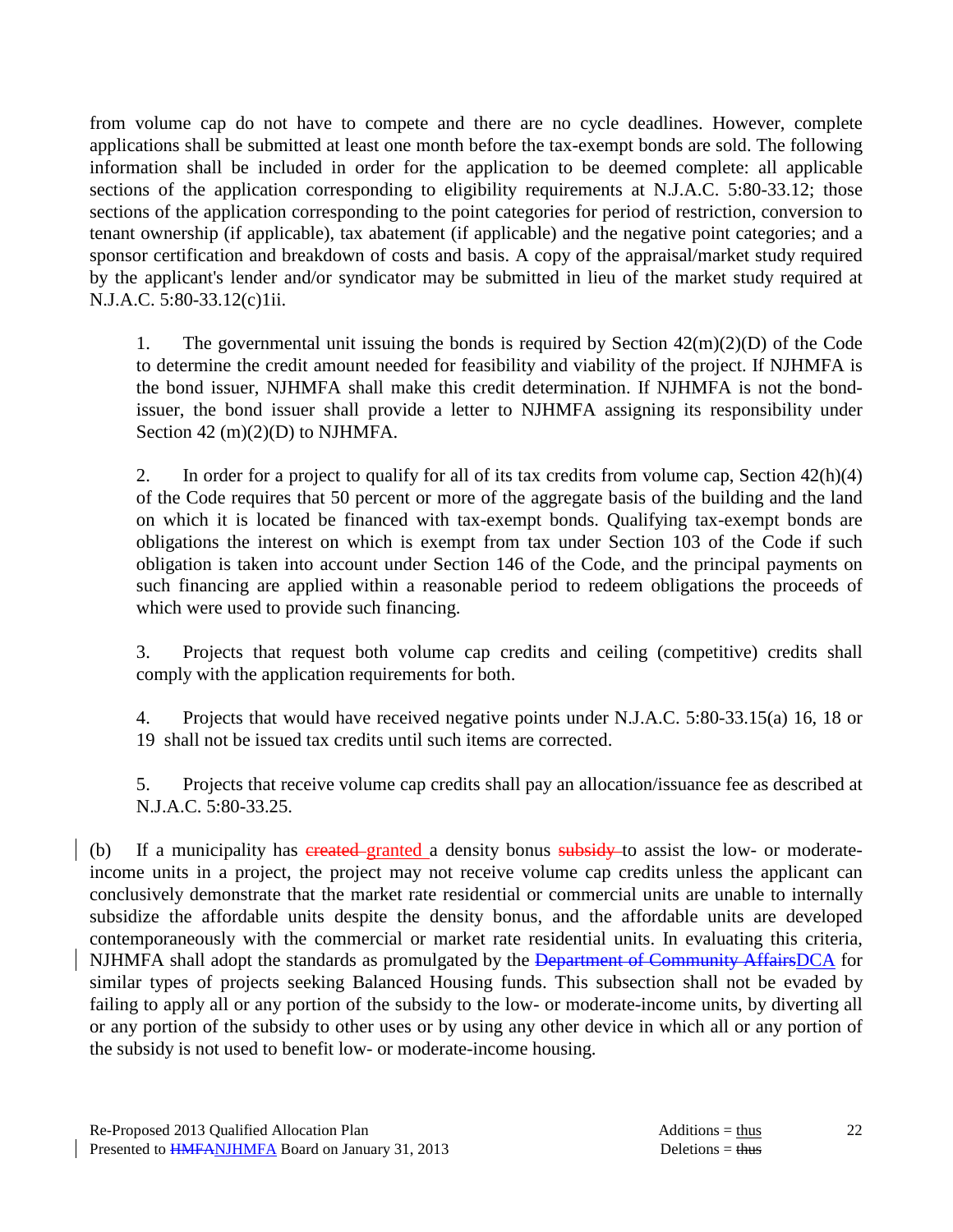### **5:80-33.10 Application fee schedule**

(a) The following fees shall be submitted at the time the application or reapplication is submitted:

 1. An application fee of \$2,500 shall be paid by applicants for projects applying to the Family, Senior or Supportive Housing Cycle, and any first-time applications to the Final Cycle, as well as for projects applying for volume cap tax credits.

 2. A reapplication fee of \$100.00 for projects requesting credits from the Reserve and for projects that applied to the Family, Senior or Supportive Housing Cycle, which did not receive a reservation of credits and wish to reapply in the Final Cycle of the same allocation year. Projects that are in essence new projects (for example, changes in the project composition, sites, or owner or developer entities) shall submit a new application and application fee.

(b) Application fees and reapplication fees are non-refundable.

### **5:80-33.11 Cycle deadlines**

(a) Application cycles shall be announced by NJHMFA via notices sent to the mailing list maintained by the Tax Credit Division no later than 45 days prior to the deadline. Applications shall be accepted beginning one month prior to the deadline date. Applications shall be submitted to NJHMFA by 12 noon of the application deadline date in order to be considered for review. Late and substantially incomplete applications shall not be admitted into a cycle. Late applications shall be returned to the applicant.

(b) It is the burden of the applicant to comply literally with the requirements of these rules and to ensure that the application presented to NJHMFA is clear, unambiguous and complete in all respects at the time of submission.

(c) Applicants shall be given 48 hours to cure defects as follows, except for applications that NJHMFA deems to be substantially incomplete:

 1. If the applicant has failed to include a required document, the applicant may supply the document; provided, however, that the document existed on the application deadline date and, if the document is a legal agreement or instrument, the document was legally effective on the application deadline date.

 2. If statements or items in the application are contradictory or mutually inconsistent, the applicant may present information resolving the contradiction or inconsistency; provided, however, that the information accurately reflects the state of affairs on the application deadline date.

3. The applicant may provide any required signature that has been omitted.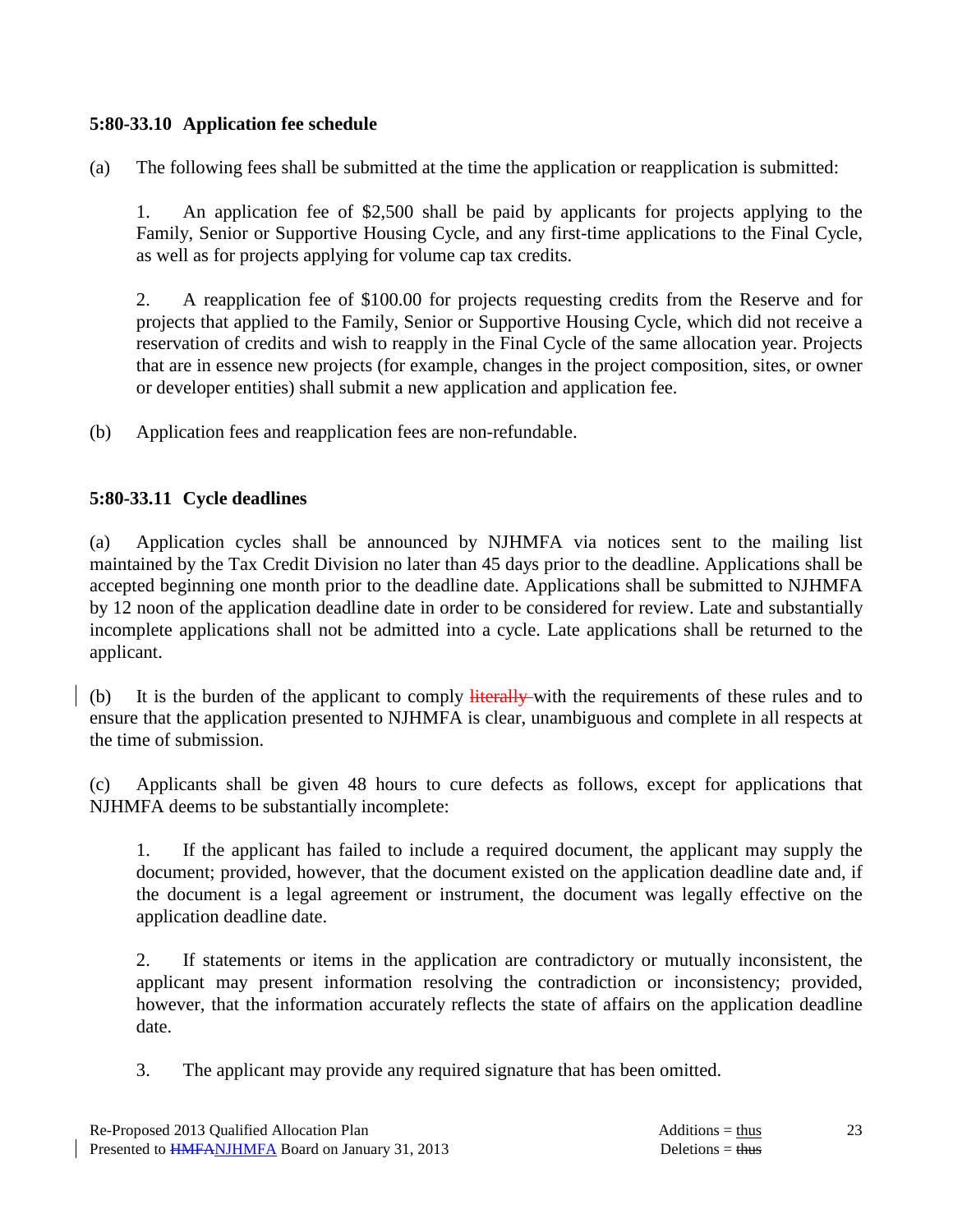(d) Except for applications that NJHMFA deems to be substantially incomplete NJHMFA shall notify the applicant of any curable defects it discovers by telephone and, simultaneously, in writing by facsimile transmission electronic mail (e-mail). The applicant's corrective submission shall not be considered unless it is received by NJHMFA no later than 48 hours (excluding weekends and legal holidays) from the applicant's receipt of the facsimile transmission e-mail. NJHMFA shall notify applicants of curable defects on Mondays, Tuesdays or Wednesdays. No application will receive more than one notice for a curable defect. A project that has previously applied for competitive credits (a reapplication) may receive notification of a curable defect regardless of whether such project has received notification in the past.

(e) If an applicant cures one or more defects in the manner set forth at (c)1 or 3 above, NJHMFA will deduct one point for each defect cured from the project's score in determining its ranking in the application cycle.

(f) If an applicant fails to respond to NJHMFA's notification of curable defects within the 48-hour cure period, or if an applicant's response is non-responsive to the question asked, a negative inference shall be drawn. Failure to respond to an item in a cure letter will result in the denial of points if the question is with respect to a point category; negative points if with respect to the point categories at N.J.A.C. 5:80-33.15(a) 15 to 19; or ineligibility if with respect to an eligibility requirement.

(g) After the application deadline, telephone calls or other oral or written communications on behalf of a tax credit applicant (for example, from a project's development team, elected representatives, etc.) other than information submitted pursuant to (d) and (e) above shall not be accepted or considered before reservation awards have been announced.

#### **5:80-33.12 Application to a cycle/eligibility requirements**

(a) If a municipality has created-granted a density bonus subsidy to assist the low- or moderateincome units in a project, the project may not compete for tax credits (ceiling tax credits) unless the applicant can conclusively demonstrate that the market rate residential or commercial units are unable to internally subsidize the affordable units despite the density bonus and the affordable units are developed contemporaneously with the commercial or market rate residential units. In evaluating this criteria, NJHMFA shall adopt the standards as promulgated by the Department of Community AffairsDCA for similar types of projects seeking Balanced Housing funds. This subsection shall not be evaded by failing to apply all or any portion of the subsidy to the low- or moderate-income units, by diverting all or any portion of the subsidy to other uses or by using any other device by which all or any portion of the subsidy is not used to benefit low- or moderate-income housing. For example, if a site was originally zoned at four units per acre and a rezoning resulted in six units per acre with a 20 percent set-aside for low- and/or moderate-income units, then the site would be the recipient of a density bonus subsidy. If the developer built at six market units per acre, subdivided a portion of the acreage and donated that land to a for- profit or nonprofit developer, then the new owner may not compete for ceiling tax credits if the market rate residential units were able to subsidize the affordable units. Alternatively, if on the same site the number of low- and moderate-income units is increased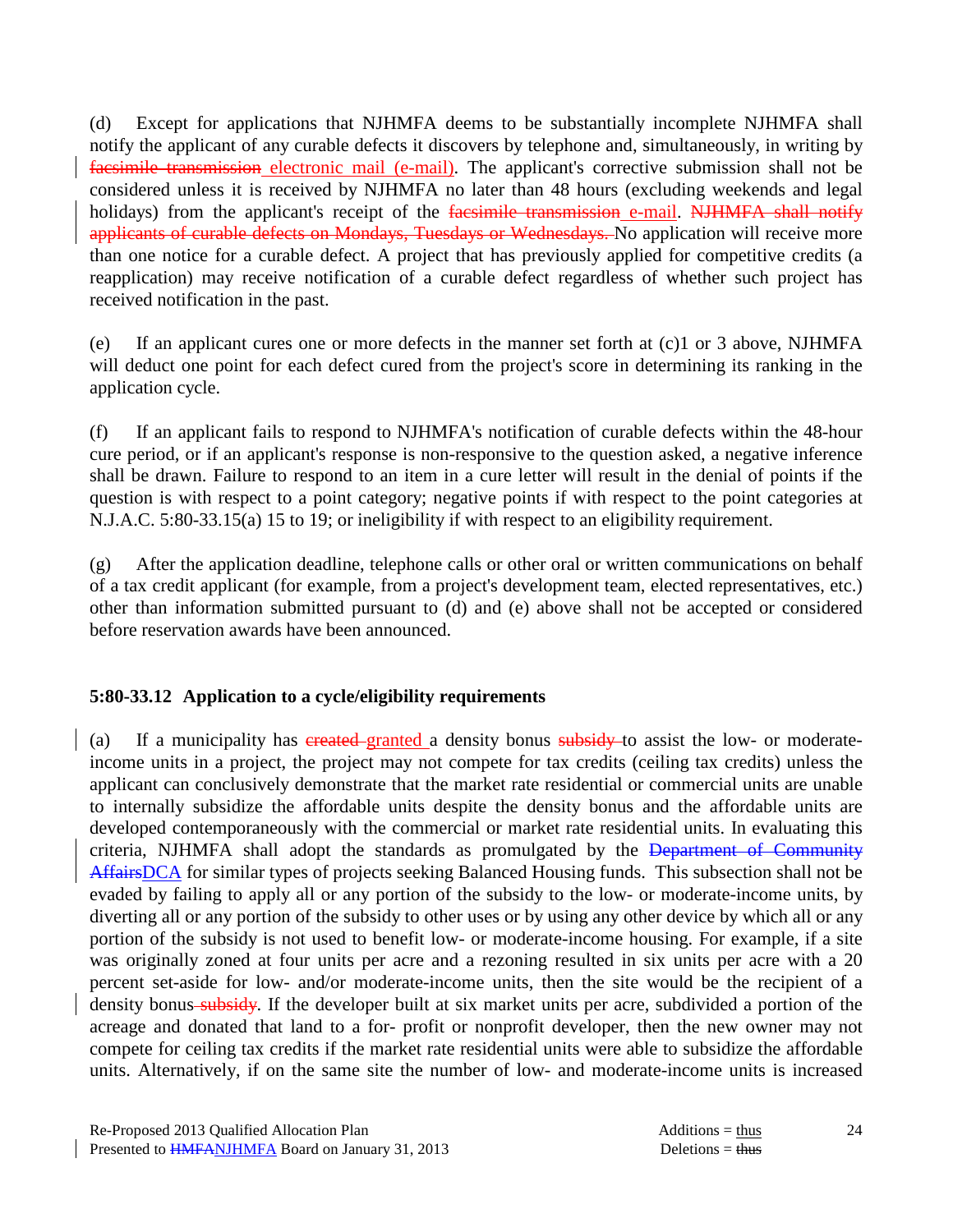without a corresponding increase in density, then the additional affordable units would be eligible to compete for ceiling tax credits.

(b) In performing its review of all applicable eligibility requirements, NJHMFA staff may contact the applicant to ask questions if there are unclear aspects of the application. Such contact should not be construed by the applicant as an approval or rejection, but simply as an attempt to clarify the application.

(c) Applications shall meet all of the eligibility requirements listed in this section by the application deadline in order to be admitted into a cycle. NJHMFA reserves the right to contact the applicant if the need arises.

 1. Applications shall include the information set forth in (c)1i, either (c)1ii or (c)1iii, and (c)1iv below in order to demonstrate the need and demand for the proposed project in a market area. If NJHMFA determines an insufficient market need or demand exists, the project shall be deemed ineligible.

 i. The proposed development, including all amenities and services, shall be described in a narrative format by the applicant. The narrative shall include an explanation of how the services shall be paid for, as well as the need and demand for the project and its impact upon the neighborhood. Commercial space, if any, shall be disclosed. Photographs of the site and existing structures shall be provided from all significant perspectives and show all significant nearby land uses, including, but not limited to, those land uses listed at N.J.A.C. 5:80-33.15(a)11. Preliminary drawings of the finished project, including the site plan, floor plan and elevations drawn to scale, shall be submitted with the narrative.

 ii. A market study, certified to both the applicant and NJHMFA in the analyst's Certification, shall be submitted for all projects. Two copies of the report shall be submitted. The market study shall be no more than six months old; therefore, unsuccessful Spring Cycle applicants may have to update their market study prior to applying to the Final Cycle. Projects applying for additional credits (either from the Reserve or a competitive cycle) that have already received a previous allocation of tax credits shall not be required to submit a new market study. The analyst shall state in the certification that all market study requirements have been fully addressed. If any relevant information cannot be obtained, the analyst shall explain why the information cannot be obtained. The study shall also identify any assumptions, estimates, projections and models used in the analysis. The assumptions used in the market study (for example, project rents, unit mix, amenities, etc.) must precisely reflect the information provided in the tax credit application. The data and analysis shall clearly indicate enough demand in the market to support the proposed development. Any additional information appropriate to the market area and the project shall be submitted to demonstrate the demand for the proposed housing project. The report shall include, at a minimum:

 (1) A brief executive summary which includes the appropriate vacancy rate, capture rate, absorption period and the **discount from market advantage compared to**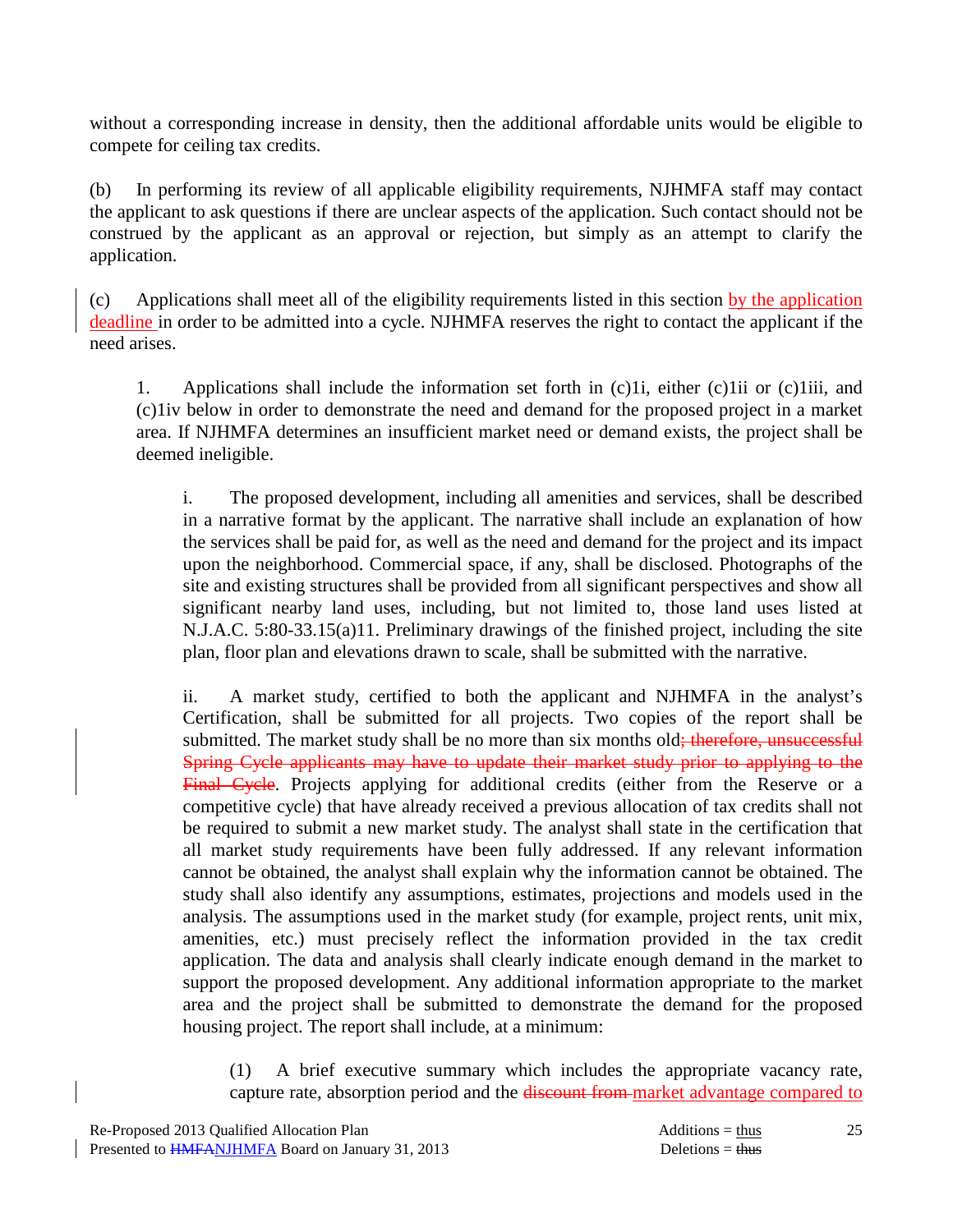comparable market rate units properties given the rents projected by the applicant, as well as a detailed table of contents which clearly identifies the location of the items listed below;

 (2) A description of the proposed site (including pictures of the site and existing structures, pictures of the immediate neighborhood, visibility/access/exposure, proximity to retail and employment, detailed neighborhood and market area maps showing all significant nearby land uses, block and lot numbers of each parcel, site acreage, available public services and public transportation, and existing infrastructure) and  $a_1$ . A description of the proposed improvements (including unit mix, a commentary on the preliminary drawings including unit size and design, proposed project and unit amenities and any applicable tenant charges, tenant-paid utilities and project-paid utilities) shall be provided;

 (3) Geographic definition and analysis of the market area, including a comprehensive and reasonable rationale for the suggested market area with supporting evidence. For example, the market area may be defined as the area in which similar properties compete with the subject property for tenants, or the area immediately surrounding the project from which 60 to 70 percent of the residents are expected to be drawn, taking into account political and natural boundaries, socioeconomic characteristics, and the areas from which nearby rental developments draw new tenants. The market area shall be evaluated on the basis of employment and income levels and trends, the presence of local revitalization projects, the number of substandard units in the market and the number of cost burdened households in the market. Interviews shall be conducted with area apartment managers to establish mobility patterns in the area. Particular attention should be given to tax credit properties. The As available, the results of the interviews shall be provided in a chart-reported showing the percentage of residents by neighborhood/ community. For cases in which the subject property is an existing rental development or later phase of an existing development, detailed tenure by prior residence must be shown. Additional explanation shall be provided for any market area with boundaries in excess of 3 miles (urban site) or 5 miles (rural site) of the site;

(4) An economic analysis that provides the reader context to better understand the household and rent trends in the market. Topics to be addressed shall include:

(A) Presentation of data and analysis pertaining to the trend in resident employment and unemployment;

(B) Presentation of data and analysis pertaining to trends over the past five years in total at-place employment (that is, jobs) in the county in which the subject site is located;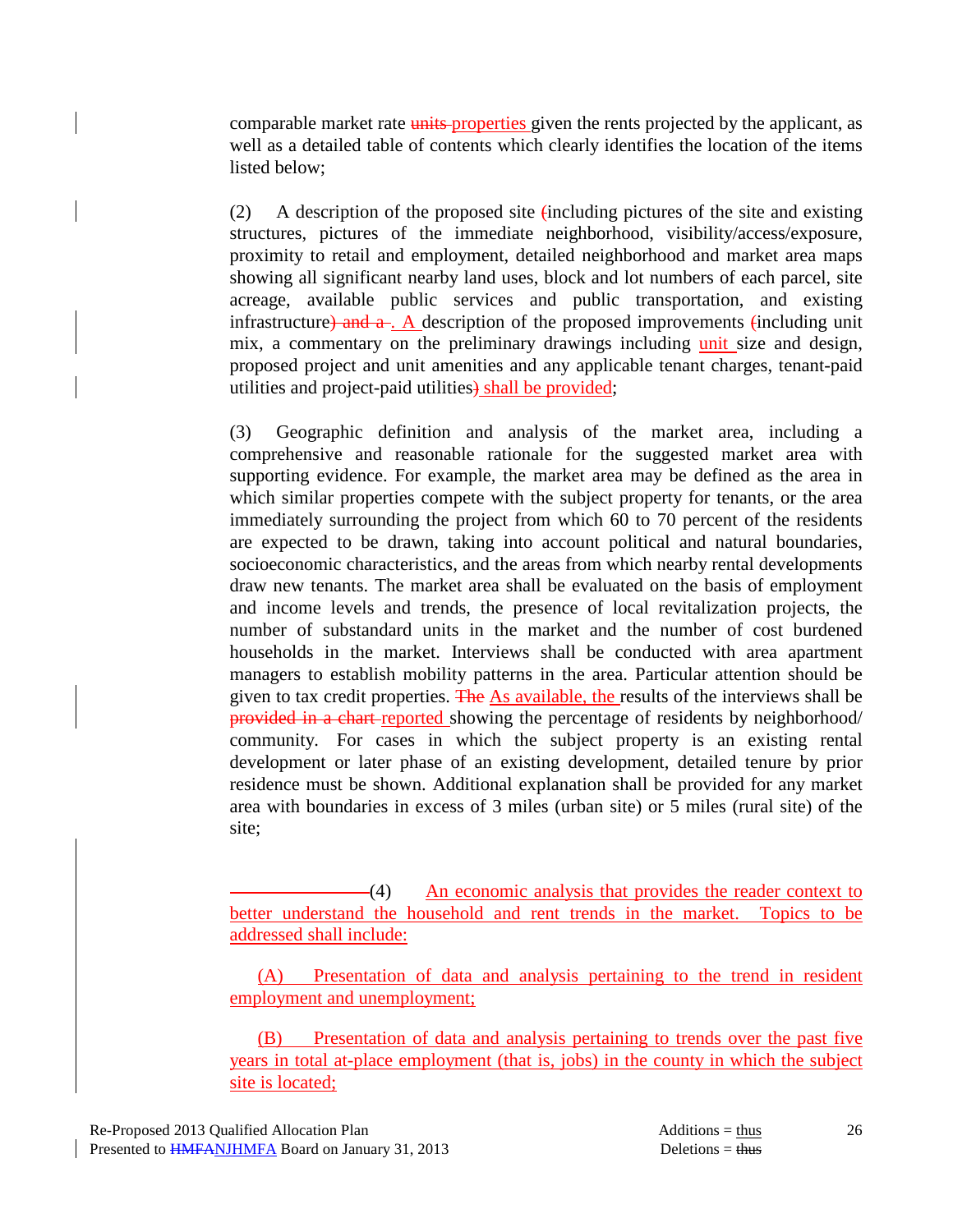(C) Presentation of data and analysis pertaining to at-place employment by industry sector for the primary market area (PMA) or smallest available geographic area that includes the PMA and comparison to appropriate larger geographic area (that is, city, county, metropolitan statistical area, or labor market area);

(D) A list of major employers in the PMA or other appropriate small geographic area and announced changes in workforce (that is, expansions, contractions, and relocations), contractions in their workforces, as well as newly announced employers and their anticipated effect on the local economy; and

(E) A map of major employers and employment centers in relation to the subject property;

 $(5)$  A demographic analysis of the households in the market area in  $(c)$ 1ii(3) above which are income eligible and can afford to pay the rent (assuming potential households may spend up to 40 percent of their income on housing expenses). When appropriate, the eligible populationhouseholds shall also be analyzed by tenure (owner/renter), size of renter households, and age. Market studies submitted for projects applying to the Senior Cycle shall include an evaluation of the market for the eligible population over 70 years old. Demographics from the last decennial census shall be updated to reflect current market conditions and shall be the basis for projected demographics. This research data shall be provided in the appendix and shall be from an organization such as **Claritas**-Nielsen or a governmental source such as the American Community Survey, metropolitan planning organizations or local planning agencies. Supportive Housing projects shall also provide demographics on the special needs population in the project in order to substantiate need and demand at projected rent levels;

 (56) Rent, vacancy and amenity surveys by unit size of both market rate, affordable and subsidized properties. The subsidized affordable property survey shall include a representative sample of all LIHTC properties in the market area and those projects that are currently under construction or have received preliminary site plan approval. In addition, a A rent adjustment analysis shall be provided of the properties most comparable to the subject property of the most comparable properties to the subject should be presented to derive a market rent for each unit type. Data shall include, at a minimum, a grid analysis by unit size for rents, amenities, unit features, unit square footage, age, number of bathrooms, tenant-paid utilities, rent per square foot, location, physical condition and curb appeal. Rents shall be adjusted, especially for utility and amenity charges, so that fair-appropriate comparisons can be made. The proposed rent discount for the proposed project in relation to comparable market rate projects should be at least shall have at least a 10 percent rent advantage in relation to the estimate of market rent. Additional information concerning unit mix, vacancy and turnover rates, operating expenses, rent trends, rent concessions, rent control, waiting lists, absorption per month, design, name of property-contact and contact phone number shall be provided in a grid or narrative format when available.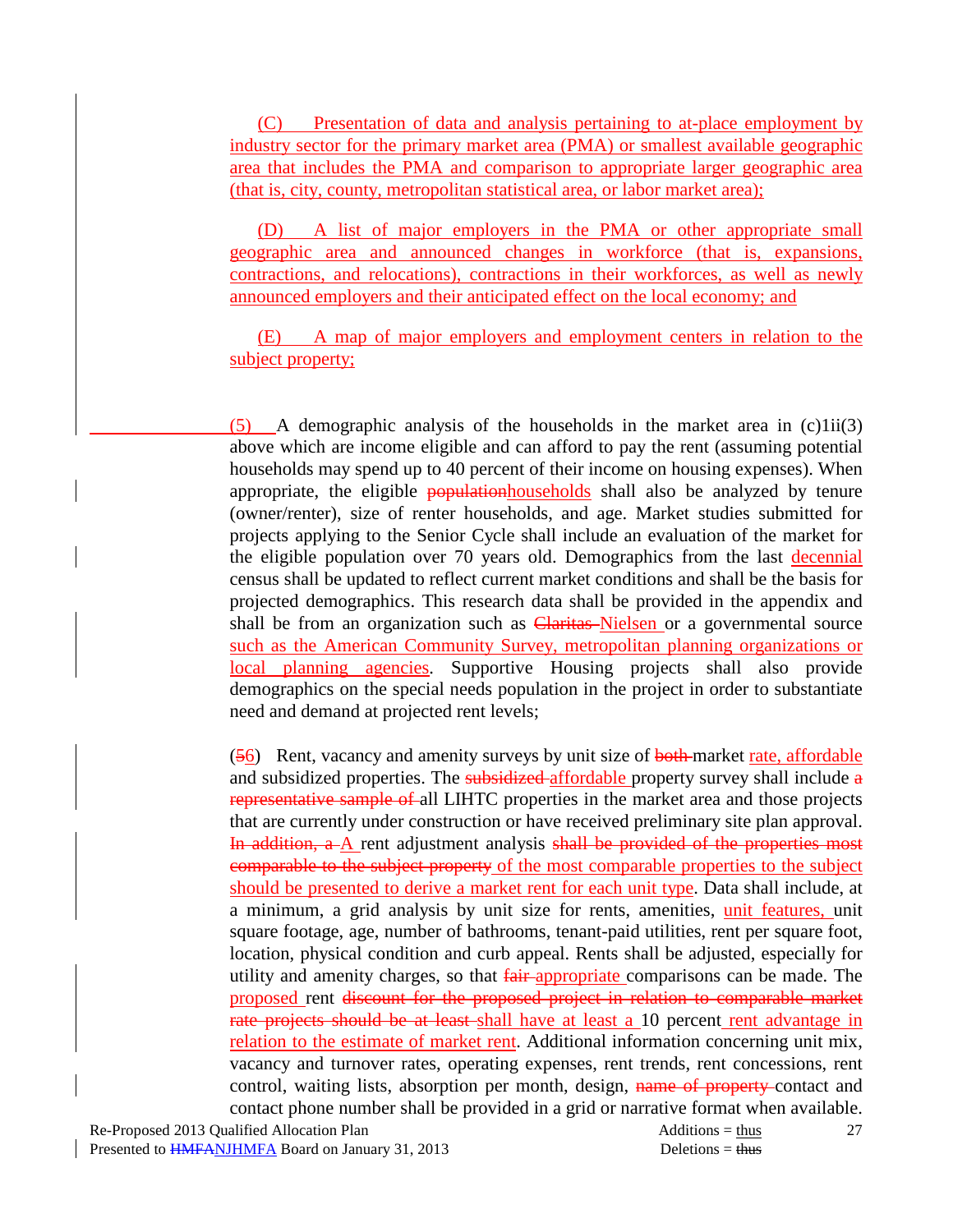The market study shall contain a minimum of three rent comparables for each unit size. All comparable properties should be within the delineated market area when possible. In cases where a comparable project has to be chosen from outside the market area (for example where there is not enough similar rental product in the market area), appropriate concessions adjustments should be made for location differences. At least one picture of each comparable and a detailed street map which shows the location of each comparable shall be provided. In addition, if the building that is the subject of the tax credit application is currently occupied, rent rolls and current tenant incomes shall be provided and analyzed;

 (67) The capture rate, absorption period and the effect of impact the proposed rental housing-on the market area may have on existing inventory. The capture rate is the number of units in the project divided by the net demand for the project, where the net demand is the number of households which are income eligible and can afford to pay the rent minus the number of comparable subsidized affordable units in the market area. For purposes of the market study, the maximum annual household income for the tax credit units shall be equal to 50 or 60 percent of the area median income (depending on whether the applicant chooses the 20 percent at 50 percent or 40 percent at 60 percent Federal set-aside) of a household. The household size to be used shall be 1.5 persons per the number of bedrooms in the largest tax credit unit. The maximum income limit shall be based on an average household size of 1.5 persons per bedroom for the largest tax credit unit. For single room occupancy projects, assume one person per unit. Maximum income limits for all proposed senior projects shall be limited to a two-person household. -The minimum annual household income for the tax credit units shall be equal to the lowest tax credit gross rent multiplied by 30 (which assumes that potential households may spend up to 40 percent of their income on housing expenses on a monthly basis). The absorption period is a forecast of the number of months that will elapse from the completion of construction to the achievement of stabilization (93 percent occupancy) of the project as a whole, taking into consideration a reasonable vacancy rate. Sample calculations of capture rate and absorption period shall be shown in the report, and NJHMFA shall be able to reconstruct the estimates using the data and methods in the market study. When additional analysis is appropriate, methods shall consider demographic trends, age of householders, the size of renter households, the unit mix of the project, the amount of home ownership in the target population, the cost of home ownership in the market area, approved projects not yet placed in service and any other significant factors. The impact of the subject project on existing housing in the market area shall also be addressed;

 (78) If applicable, the appropriate rent per square foot and vacancy factor based on market conditions for any commercial space in the project;

 (89) A conclusion forecast regarding the potential viability of the proposed project which states the strengths and weaknesses of the project, compatibility of surrounding land uses, appropriateness of project design and amenities, and the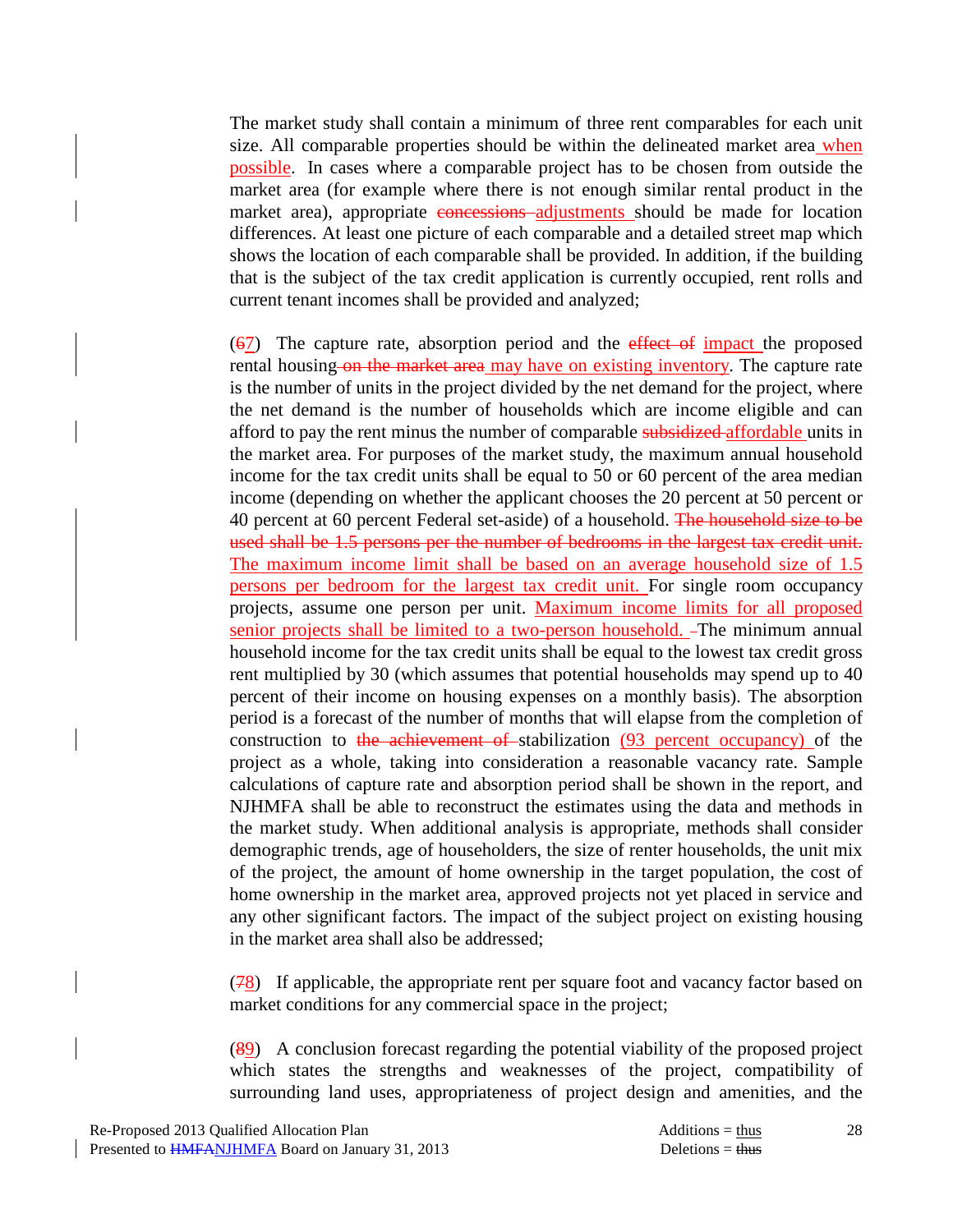reasonableness of projected rents. In addition, the analyst shall state whether sufficient demand from targeted households exists for the development as proposed. Suggestions to make the project more marketable shall be provided if appropriate. All conclusions shall be based on data analyzed in the body of the report; and

 (910) A statement of the competency of the analyst conducting the study. The market analyst shall certify that:

 (A) He or she is an independent, third party professional with no financial interest in the project other than in the practice of his or her profession (for example, his or her fee for preparing the report is not contingent upon project completion and/or an award of tax credits);

(B) He or she has the requisite knowledge to proceed with the study;

 (C) He or she has personally inspected the subject property and the comparable properties analyzed in the report;

(D) He or she has conducted the study in accordance with Standards 4 and 5 of the 2001 edition of the Uniform Standards of Professional Appraisal Practice (USPAP), incorporated herein by reference, as amended and supplemented the Model Content Standards for Market Studies for Rental Housing of the National Council of Affordable Housing Market Analysts (NCAHMA), 1400 16<sup>th</sup> Street NW, Suite 420, Washington, DC 20036, which Market Content Standards are available at http://www.housingonline.com/resources.aspx, incorporated herein by reference, as amended and supplemented.

 $(1011)$  The provisions of N.J.A.C. 5:80-33.11(d) and (e) shall not apply to market studies submitted under this subsection. Instead, during the market study review process, a reviewer contracted by NJHMFA shall notify the independent, third-party professional who completed the market study by telephone and, simultaneously, in writing by facsimile transmission about significant missing or unclear components of the market study. A copy of such correspondence shall also be simultaneously sent to NJHMFA and the tax credit applicant. Failure of the independent, third-party professional who completed the market study to provide a sufficient response within five business days about significant missing or unclear components of a market study shall result in an application being declared ineligible.

 iii. For projects of 25 units or less and projects receiving Project Based Section 8 rental assistance for 100 percent of the units, the form of market analysis described below may be submitted in lieu of the market study requirements listed in  $(c)$ 1ii(1) through (67) above: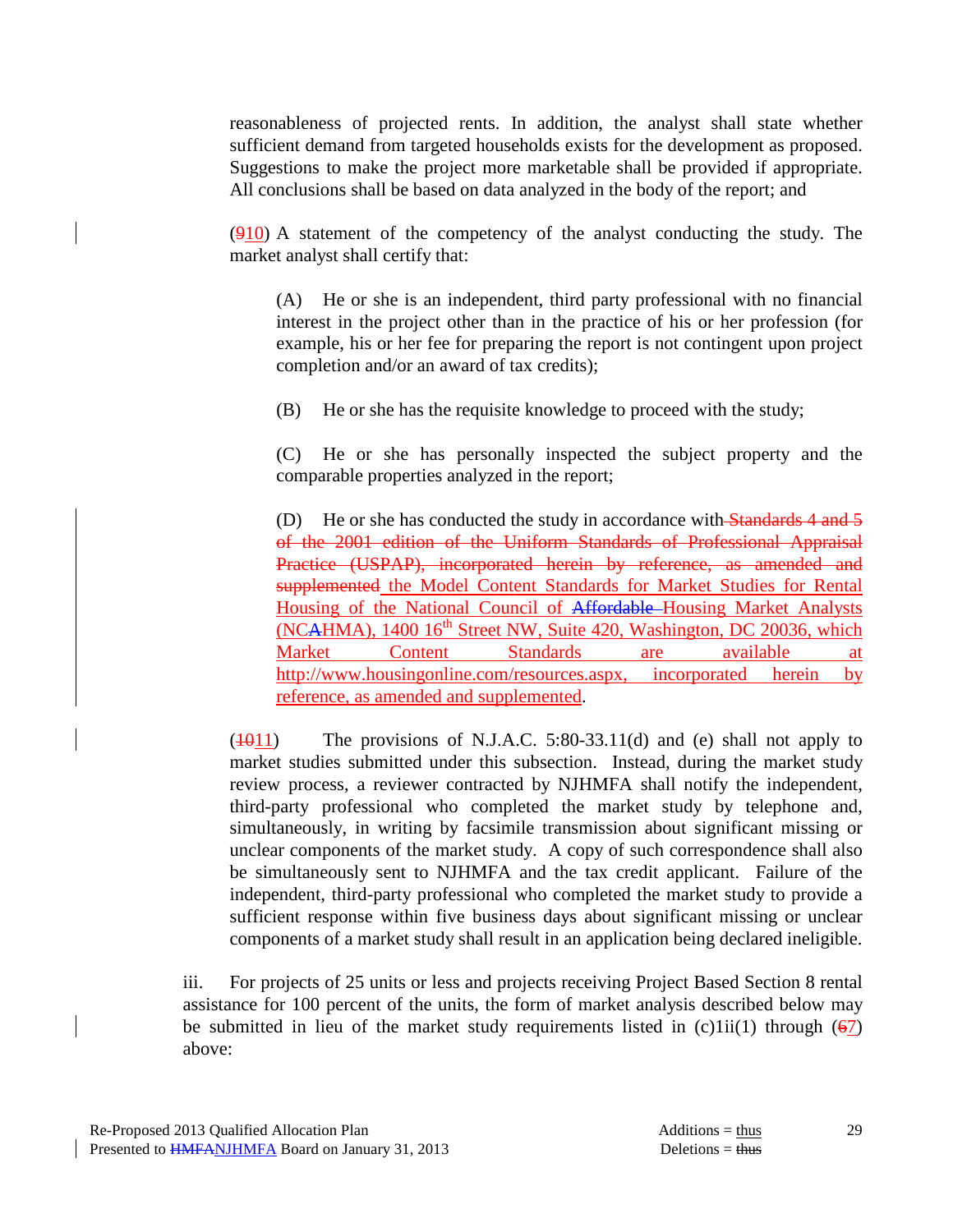(1) The third party analyst shall provide a description of the proposed site and proposed improvements, a geographic definition and analysis of the market area, age and income demographics within the defined market area and rent, vacancy and amenity surveys by unit size of both market rate, affordable and subsidized properties. In addition, a rent adjustment analysis shall be provided of the properties most comparable to the subject property. For suggestions, see related subsections of (c)1ii above; and

(2) The requirements at (c)1ii( $\frac{78}{8}$ ) through ( $\frac{1011}{8}$ ) above shall be complied with.

 iv. Updates of market studies more than six months old shall reflect a recent site visit by the market analyst, updated information on the comparable properties and an analysis of any significant changes to the subject development. Updated demographic information is not required if the market study is less than two years old unless relevant new decennial census data has become available since the original study.

 2. Applications shall include the information set forth in (c)2i and ii below in order to demonstrate site control:

 i. The applicant shall be either the owner or developer of the project and shall demonstrate that it has site-control of the property via any one or a combination of the following: fee simple title; long-term leasehold interest (for a minimum term of the compliance and extended use periods); option to purchase or lease, including evidence that options are renewable until at least the start of construction; executed land sales contract or other enforceable agreement for acquisition of the property; and/or an executed disposition and development agreement with a public agency that specifies the site(s) to be acquired and, if the property is to be or may be acquired by eminent domain, identifies the condemnor, as such term is defined at N.J.S.A. 20:3-1 et seq. or its successor. The acquisition price and basis shall be limited to the lesser of the purchase price or the "as is" appraised value of the building and/or land.

 ii. The applicant assumes the full burden of disclosing with certainty in its application how it shall obtain and maintain site control. The application shall set forth with specificity by what means each parcel of the project's real property is to be acquired if such acquisition has not yet been perfected; applications shall not indicate alternate means of acquisition for any particular parcel. For all forms of site control, a copy of the current owner's recorded deed (or equivalent) shall be submitted as supporting documentation. In the case of a municipality or other entity acquiring property through eminent domain, at a minimum, the applicant shall submit as part of its application a copy of all written offers, as described at N.J.S.A. 20:3-6 or its successor, executed by the condemnor to the condemnee(s) with regard to all real property comprising the project which is to be acquired by this means, which offers must be in effect and valid at the time of submission to NJHMFA. If additional documents have been executed and/or filed with regard to eminent domain at the time of application deadline, the applicant shall append a copy of those documents with its application and shall continue to supplement the application with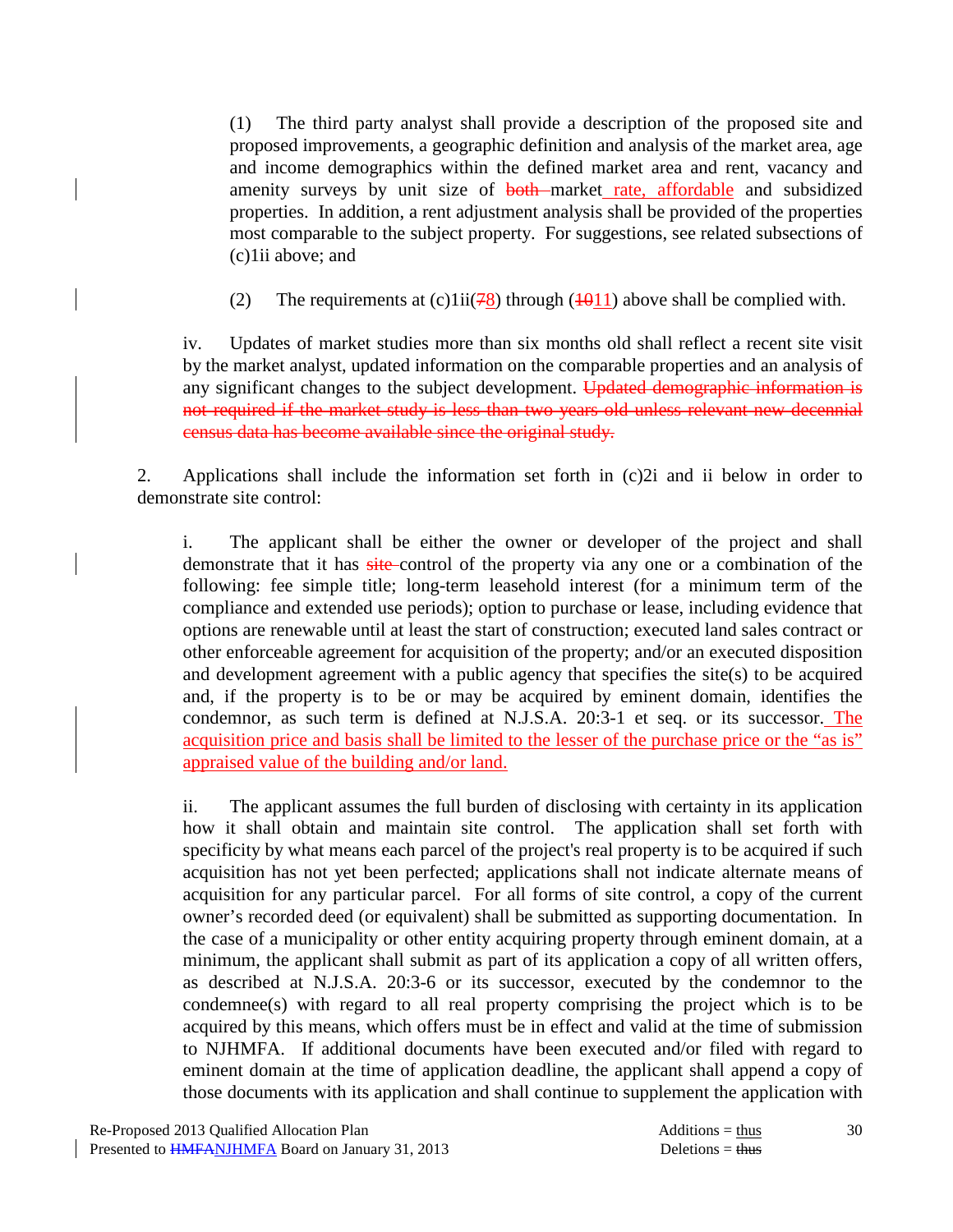such documents as required by N.J.A.C. 5:80-33.31; additionally, the declaration of taking shall be recorded within three months from the date of the Tax Credit Committee meeting at which awards/decisions are announced.

 3. Applicants shall submit a copy of the preliminary or final site plan resolution as well as all other approvals. For rehabilitation projects with sites that are not required by the municipality to obtain site plan approval, a letter from the planning board (or appropriate municipal official) stating that the site(s) are not subject to site plan approval shall be provided. It is the applicant's responsibility to insure that the project complies with all applicable local land use and zoning ordinances and that nothing at the local or county level will interfere with the project obtaining all necessary permits.

 4. Applicants shall disclose the existence of any known environmental conditions/constraints including, but not limited to, wetlands, stream encroachment, and steep slope grading, which may impact development on the project site. In addition, applicants shall certify that all necessary environmental approvals have been obtained from the Department of Environmental Protection or, at a minimum, applied for. If remediation is necessary, the remediation plan shall be accounted for in total development costs. If a Phase I environmental study conducted in accordance with A.S.T.M. E1527-97, Standard and Poors Enhanced Protocol (which includes testing for lead, asbestos and radon) has been completed for the project, the findings shall be submitted. A Phase I is not required; however, if a project is awarded credits and a Phase I was not submitted with the application, the applicant shall not be allowed to apply for hardship credits for unforeseen environmental issues.

 5. As required by Section 42(m)(2)(B)(i) of the Code, all financing information shall be disclosed in the application, including information about letters of interest and other undertakings that the applicant does not identify as funding sources in the application. The applicant shall provide all syndication documents in existence at the time of application including, but not limited to, the prospectus (offering memorandum), limited partnership agreement, joint venture agreement, partnership administration services agreement, development agreement and any amendments to the aforementioned documents and any relevant agreement between and among the relevant parties setting forth the terms of the financial arrangements, commitment letters, if any (firm or otherwise) and mortgage documents. All documents must include all exhibits and schedules. In addition, Section  $42(m)(2)(C)(ii)$  of the Code requires the taxpayer to "certify to the housing credit agency the full extent of all Federal, State, and local subsidies which apply (or which the taxpayer expects to apply) with respect to the building."

 6. All funding sources planned for the project shall be committed to the project. Commitments shall be firm and contain only conditions that are under the control of the applicant (that is, commitments cannot be conditioned on the availability of funds). The amount and all terms of the funding commitment shall be listed in the documentation provided under (c)6i through viii below. The amount and terms shall be used by NJHMFA in its underwriting analysis. Commitment letters shall be countersigned/accepted by the applicant. Expired commitments, letters of interest/intent and term sheets do not qualify as commitments. To evidence commitments for funding sources, the following is required:

31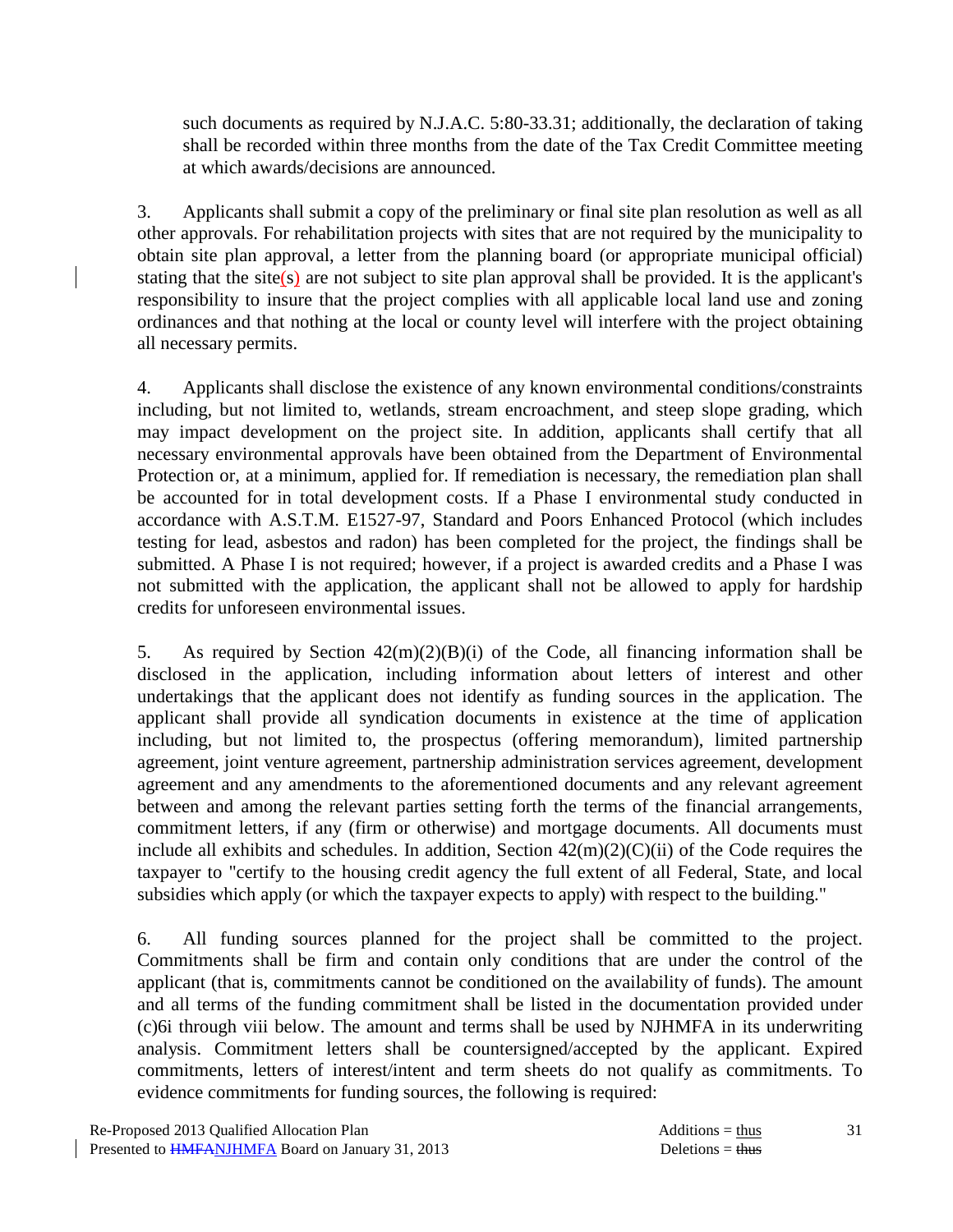i. Banks and other lending institutions: Commitment letters for construction and permanent financing must indicate the interest rate (or the basis on which the interest rate will be set), term of the loan (at least 15 years for permanent financing, or if less than 15 years, loan must be fully amortizing) and all conditions. If the interest rate is floating after permanent loan closing, a maximum interest rate shall be stated in the commitment letter, and shall be the rate at which NJHMFA conducts its underwriting analysis. The commitment shall have been approved by the lender's final approval authority (for example, from a bank's loan review committee or if a lending consortium, from the consortium itself). The maximum mortgage supportable shall have been obtained.

ii. State Balanced Housing, Home Express-or, State Community Development Block Grant (CDBG) or HOME funds: Projects applying for Balanced Housing or Home Express funds and tax credits shall comply with the applicable rules of these programs. The Department of Community Affairs (DCA) shall inform NJHMFA of those projects that have submitted a complete application for State Balanced Housing, State CDBG or State HOME funds by the tax credit application deadline. DCA will inform NJHMFA of the projects it intends to fund and the subsidy amounts if those projects are sufficiently competitive to receive tax credits. DCA will announce the Balanced Housing, Home Express, State CDBG and HOME commitments at the same time NJHMFA awards the reservations of tax credits.

 iii. Grants: All private, State or local grants shall be deducted from basis unless the grantee is taking the grant into income and paying income tax on it or the grantee is making a loan to the partnership. All Federal grants must be subtracted from basis.

 iv. Municipal, county or PHA grants or loans: Funding approvals for municipal or county grants or loans (for example, CDBG, HOME) vary from county to county and from municipality to municipality. NJHMFA is sensitive to the regulatory constraints and administrative processes of local governmental funding sources and recognizes that evidence of firm commitments may vary from one government entity to the next. Generally, it is the municipal council and county board of freeholders that have final approval authority; therefore, a copy of the county or municipal resolution/ordinance approving the funds for the project is required to be submitted with the application. However, for governmental entities where that is not the standard approval process, NJHMFA shall accept comparable commitments. For example, for projects receiving HOME funds from participating jurisdictions (PJs), NJHMFA shall accept one of four forms of commitments in light of the many ways that local governmental entities combine their local approval process with Federal HOME regulations. First, applicants may simply submit an approved municipal or county resolution described in the beginning of this subsection. Second, an applicant may submit a copy of the HUD form 7015.15 "Request for Release of Funds & Certification" along with a copy of the PJ's cover letter transmitting it to HUD. Third, the applicant may submit a copy of their PJ's Comprehensive Housing Affordability Strategy (CHAS) with the project and the funding amount specifically cited in the CHAS along with a copy of the PJ's resolution approving the CHAS. Fourth, for those PJs that have authorized their staff to make final funding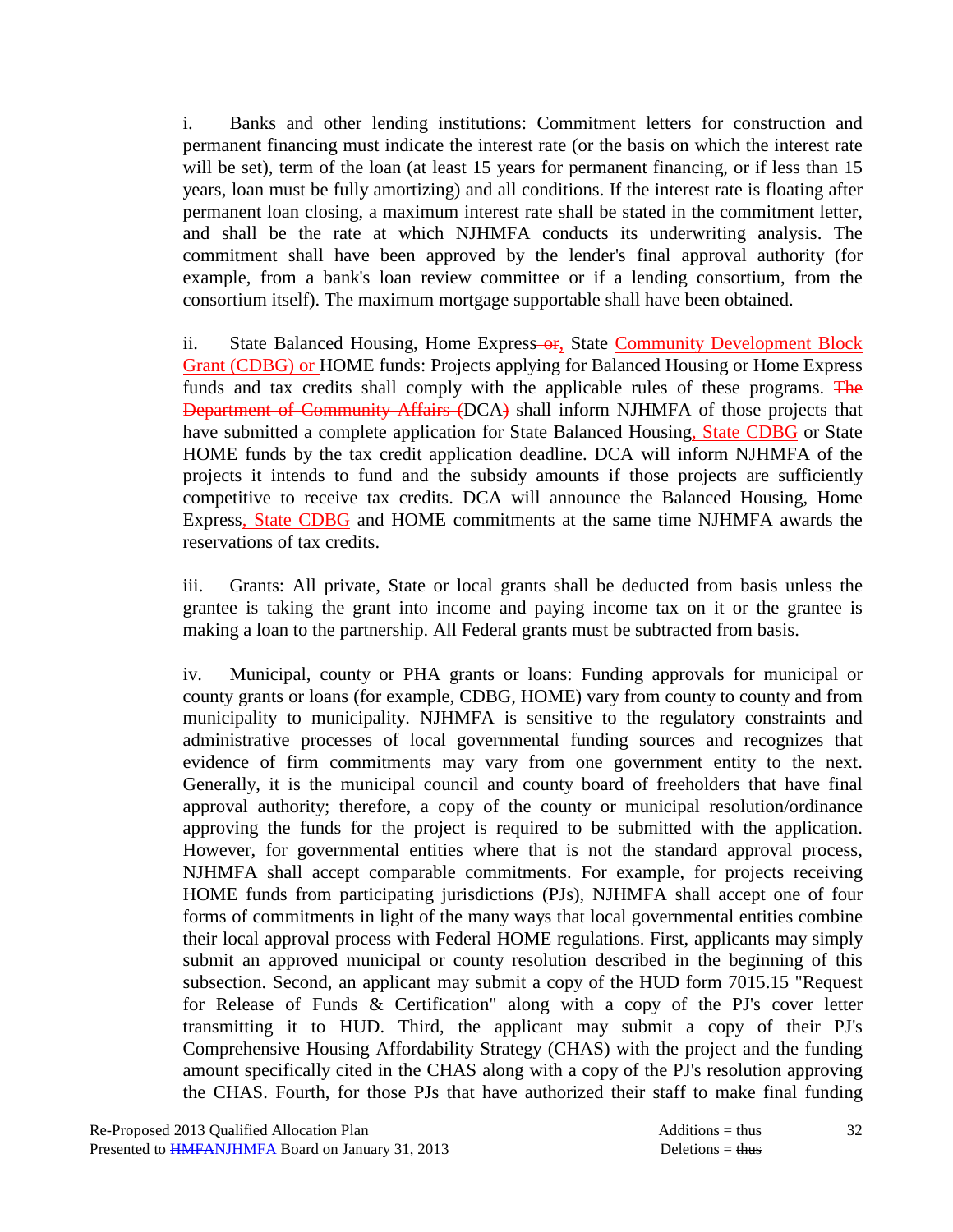decisions, a commitment letter signed by the authorized signatory (that is, the person having final approval authority) shall be sufficient so long as documentation delegating final approval authority to the signatory is also submitted.

 v. Owner equity/loans and deferred developer fee: All applicants representing that they shall be contributing equity beyond that generated by the tax credit shall disclose the amount, the source and all terms. Applicants "coming out-of-pocket" to fill a funding gap shall provide supporting documentation (that is, bank statements) and a letter from an independent C.P.A. who certifies that the applicant has the amount of cash that is needed to fill the funding gap. Cash already expended on the project by the applicant can be utilized as a source of funds if said expenditures are verified by an independent C.P.A. and said cash is not an advance of other project funding sources. If the developer fee is deferred, applicants shall specify the amount, and when and how it will be paid. (NJHMFA establishes maximum developer fees.) Projects which utilize more than 5050.00 percent of the total developer fee as a funding source at the application stage shall be declared infeasible, unless such use of the developer fee is on an interim basis (that is, if an anticipated funding source to replace the deferred developer fee is identified in the application, and the commitment of said funds is received no later than the issuance of the carryover allocation/binding agreement). Failure to secure said funding source and subsequently reduce the deferred portion of the developer fee to  $5050.00$  percent of the total amount by carryover shall result in a cancellation of the tax credit reservation. Contractor fees cannot be pledged. Applicant equity or deferred developer fee may be subsequently replaced by State HOME or Balanced Housing resources only if the application for State HOME or Balanced Housing resources has been submitted by the tax credit application deadline.

 vi. Investor commitments: Applicants who do not have an agreement with a syndicator/investor at the time of application or who have only received an investor's term sheet may still apply for tax credits; however, NJHMFA shall underwrite the project at the lowest level of the NJHMFA equity range. Applicants that have an investment agreement with their investor shall have their project underwritten at a higher price, upon request, provided the equity pricing falls within the NJHMFA equity range. The applicant shall include in the application a commitment letter (not a term sheet) from an investor evidencing the net pricing (cents per credit dollar) and total anticipated net proceeds. Applicants of projects where the general partner(s) (or equivalent) will be retaining two or more percent ownership interest will have a retention factor added to the NJHMFA base of the equity range or the project's net pricing. Only projects that have closed with their equity investor and submit the executed partnership/operating agreement shall be permitted to utilize an equity pricing in excess of the NJHMFA equity range.

 vii. All-equity projects: Such projects include those where the applicant is financing the project and is taking the credits itself and those where the project is permanently financed solely on tax credit proceeds (that is, no mortgage, grants, etc.). Applicants of projects in the former category shall comply with (c)6v above and shall have a retention factor added to the base of the NJHMFA equity range. Applicants of the projects in the latter category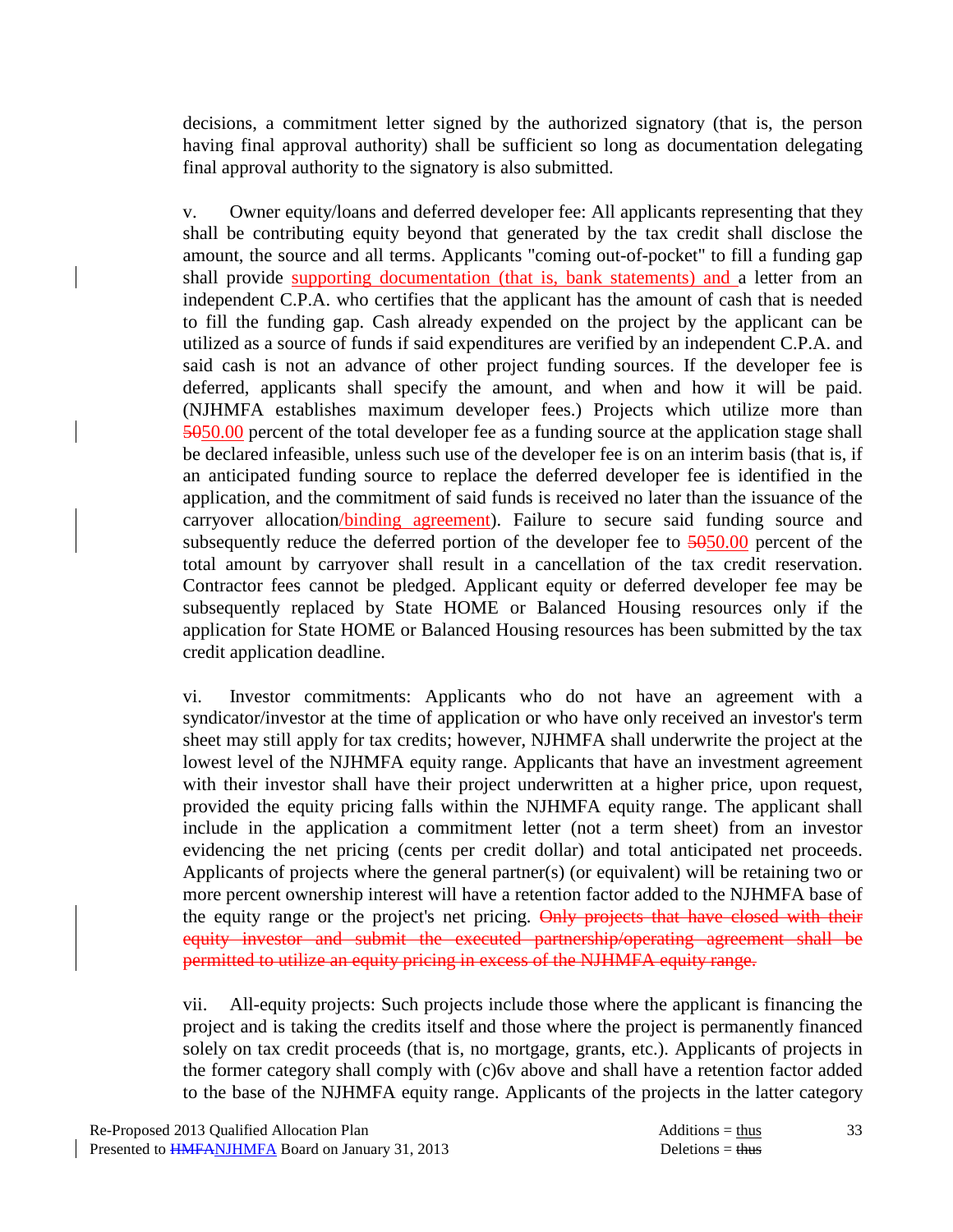shall submit a fully executed investor commitment evidencing the pricing per credit dollar and total anticipated net proceeds shown in the application. If there is sufficient cash flow to amortize debt, the applicant shall obtain a mortgage commitment for such debt.

viii. Federal Home Loan Bank (FHLB): Applicants simultaneously applying for tax credits and the FHLB Affordable Housing Program shall not be required to submit a commitment letter from FHLB by the application deadline. If a project fails to receive FHLB funding, the project may be declared infeasible unless there is an alternate source of financing, such as a deferred developer fee, identified in the tax credit application and commitment of said alternate funding is received by issuance of the carryover allocation/binding agreement.

 ix. Regional contribution agreements (RCAs): A copy of the municipal resolution/ordinance approving the funds for the project or the project plan amendment that includes the project and is approved by the receiving municipality is required to be submitted with the application.

 x. Municipal Affordable Housing Trust Funds: A copy of the current spending plan listing the project which has been approved by the municipality and submitted to DCA by the application deadline shall be submitted in the application.

 7. In accordance with the Code, NJHMFA shall examine the reasonableness of the operational costs of the project. Applicants shall demonstrate that their project is financially feasible and viable as a qualified low-income housing project throughout the tax credit compliance period.

 i. Projects shall be underwritten to demonstrate project feasibility at a household median income percentage that is 2.5% below the set-aside selected. For example, if the 20 percent at 50 percent Federal set-aside is selected, the project shall be underwritten with rents affordable to tenants at or below 47.5 percent of the area median income adjusted for family size.

 ii. Applicants shall submit a 15-year cash flow pro forma signed by the first mortgagee (or syndicator/investor if the project has no hard debt) which exclusively reflects the following language verbatim: "We acknowledge that this pro forma substantially matches the assumptions used in our underwriting of the mortgage (equity investment)."

 (1) The proforma must precisely reflect the rent structure in the tax credit application, including all lenders' assumptions such as principal and interest payments, non-rental income, operating expenses, required reserves, annual fees, etc. as well as other characteristics of the application that impact financial feasibility (for example, cost of social services). For example That is, a project's Balanced Housing application (or other lender application) applications for any and all other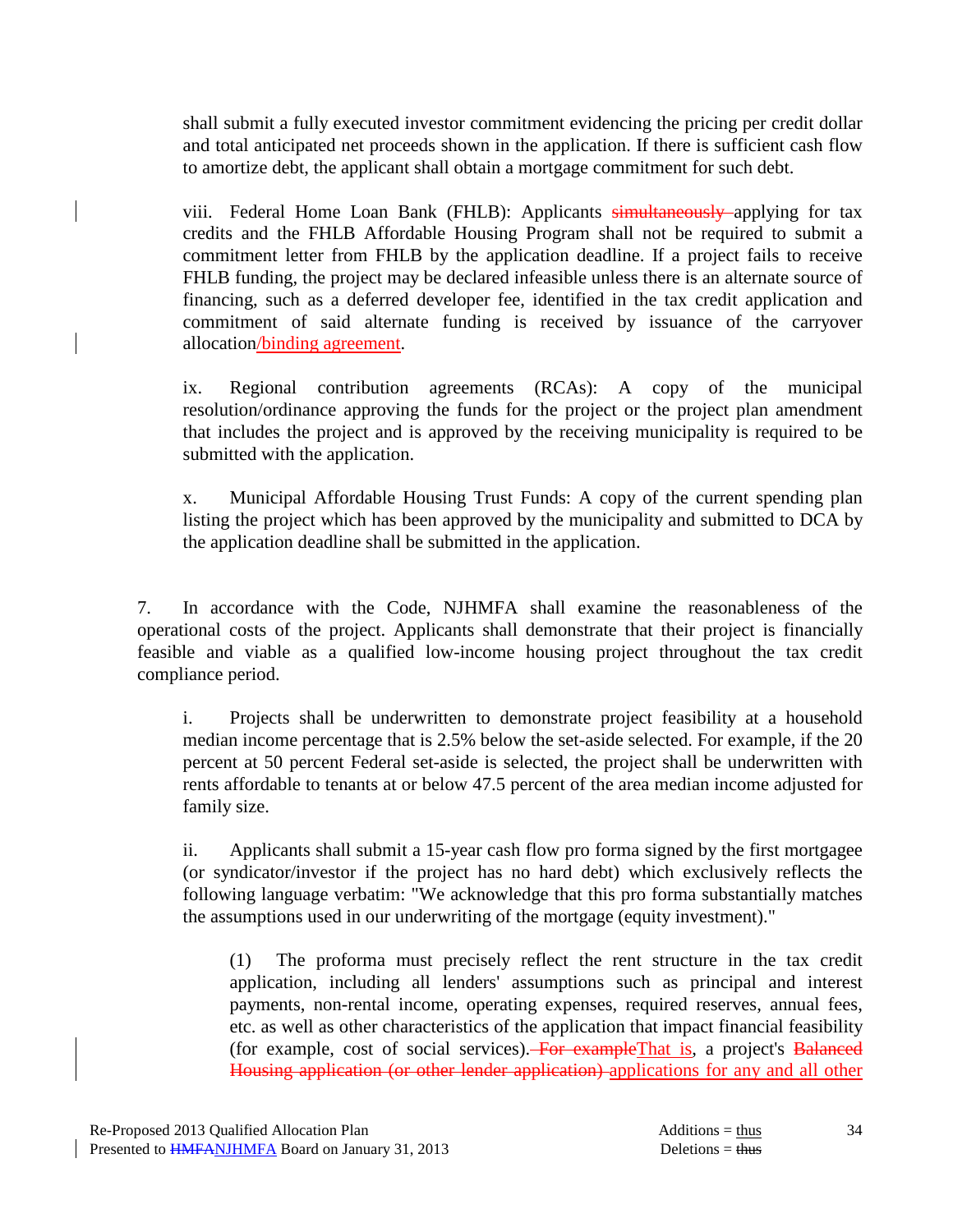financing must mirror the development cost, operating assumptions, rent structure, etc., shown in the tax credit application.

 (2) Year one of the pro forma shall show stabilized operations. If the pro forma reflects negative cash flows in any year, the application shall demonstrate the funding and utilization of an Operating Deficit Escrow Account (ODEA). Assumptions regarding interest on the ODEA shall be reasonable.

 (3) The pro forma may reflect rental assistance only if such assistance is project based and is evidenced by the submission requirements described in (c)13 below. The subsidy may be illustrated only for the initial contractual term; that is, future renewals of project based subsidy contracts cannot be assumed. Upon the expiration of project based rental assistance, supportive housing projects shall be underwritten at rents no more than 20 percent of area median income adjusted for family size. For non-supportive housing projects, the project shall be underwritten at rents that are appropriate for market conditions (and are thus supported by the market study required at (c)1ii above); however, in no event shall rents exceed 50 percent of area median income adjusted for family size.

 (4) Year one of the pro forma should reflect core operating expenses between \$3,000 and \$4,000 per unit. For those projects with core operating expenses less than \$3,000 per unit or more than \$4,000 per unit, the application shall include an explanation supported by audited financial statements as to why the per unit operating expenses fall outside this recommended range, except that no family project shall have core operating expenses below \$3,000 per unit and no senior project shall have core operating expenses above \$4,000 per unit. Other operating expenses will be evaluated for reasonableness given the characteristics of the project.

 (5) Executed leases for a minimum term of 5 years shall be required for projects that rely upon commercial income to demonstrate financial feasibility. Should the term of the executed lease end prior to the end of the compliance period, NJHMFA shall use a vacancy rate of 50 percent for the years not covered by the lease.

 iii. Applicants shall submit at least two forms of data supporting the operating expenses stated in the proforma (for example, database information, comparable project information, Institute of Real Estate Management (IREM) statistics) or an NJHMFA Form 10 signed by the NJHMFA Property Management Division. NJHMFA reserves the right to require submission of the audited financial statements for comparable projects owned by the applicant.

 iv. NJHMFA reserves the right to require a residual value analysis (conducted by the partnership's accountant) of any project with significant soft debt, at any time during the application and/or allocation process.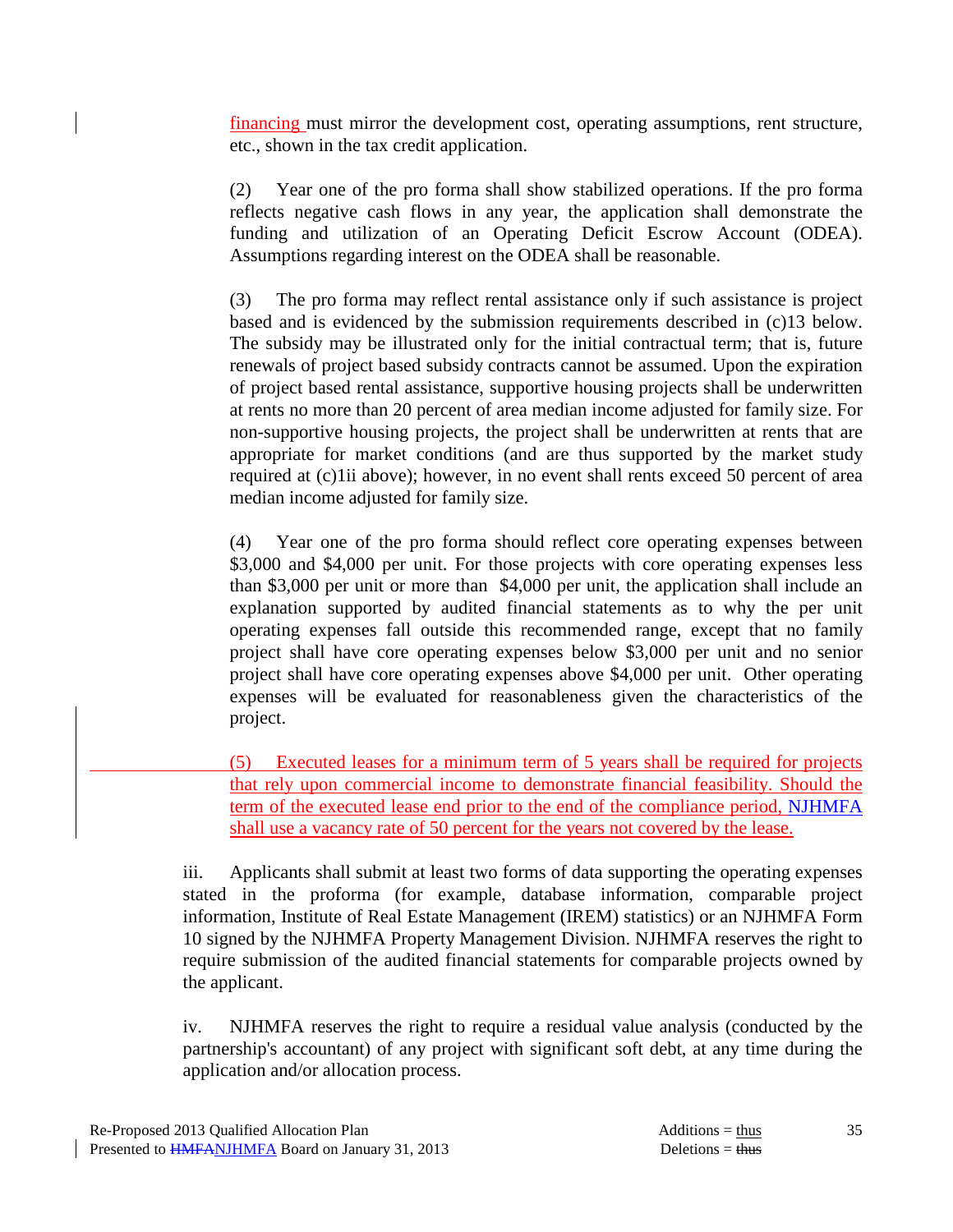v. Projects with market-rate units shall distribute the low and moderate income units among the different sized units to reflect the same percentage distribution as the number of different sized units bear to the total number of units. A greater percentage of the low and moderate income units may, however, be allocated to the larger units. Additionally, low and moderate income units shall be distributed throughout the project such that the tenants of such units will have equal access to, and enjoyment of, all common facilities of the project. (See N.J.A.C. 5:80-8.3)

8. Successful participation in the Environmental Protection Agency's (EPA) ENERGY STAR Homes Program NJ Clean Energy Program's (NJCEP) NJ *ENERGY*Efficient Homes Program or equivalent (per the Guide to NJHMFA Energy Star-ENERGY STAR Equivalency Requirements (Guide), incorporated herein by reference as the subchapter Appendix) shall be required for all applications. All applicants shall comply with the requirements of the Guide. Applications shall include a copy of the a signed ENERGY STAR Partnership Agreement contract between the applicant and the EPA (or equivalent) a Home Energy Rating System (HERS) rater (per NJCEP *ENERGY*Efficient Homes Program guidelines) and a signed letter of intent provided by NJHMFA, which states that the applicant has read the Guide and will comply with all requirements thereof. At the time a project places in service, owners shall submit to NJHMFA the ENERGY STAR Homes NJ *ENERGY* Efficient Homes Certificate issued by the EPA NJCEP (or equivalent) for each dwelling unit/building, as applicable, in the project.

9. Successful completion of an NJHMFA-approved tax credit certification program with a continuing education component prior to the project being placed in service. The staff person responsible for verification of tenant income must be the person to successfully pass the certification examination and maintain the certification meet a continuing education requirement of at least six hours annually by an approved provider for the term of the compliance and extended use periods. For the list of approved tax credit certification programs, please contact NJHMFA's Division of Tax Credit Services at (609) 278-7400.

 10. Applicants requesting acquisition credits shall include an attorney's opinion regarding each building's eligibility for acquisition credits. Applicants shall submit an appraisal not older than six months. The acquisition basis shall be limited to the lesser of the purchase price or the "as is" appraised value of the building. If acquisition credits are denied, the application shall still be considered for rehabilitation credits so long as the project remains feasible without the acquisition credit. NJHMFA reserves the right to require a capital needs assessment for any project seeking acquisition credits and/or an independent appraisal which conforms to the Uniform Standards of Professional Appraisal Practice (USPAP) for those projects that have land acquisition costs totaling over \$7,500 per unit. For all projects seeking acquisition credits, calculation of the developer fee for building acquisition costs shall be limited to eight percent of the acquisition amount. In addition, the non-deferred amount of this portion of the developer fee shall not exceed four percent of the acquisition amount.

 11. For all projects that are claiming a prior owner's expenditures in basis, a C.P.A. shall itemize the step-in-the-shoes costs and certify that the amount of the step-in-the-shoes costs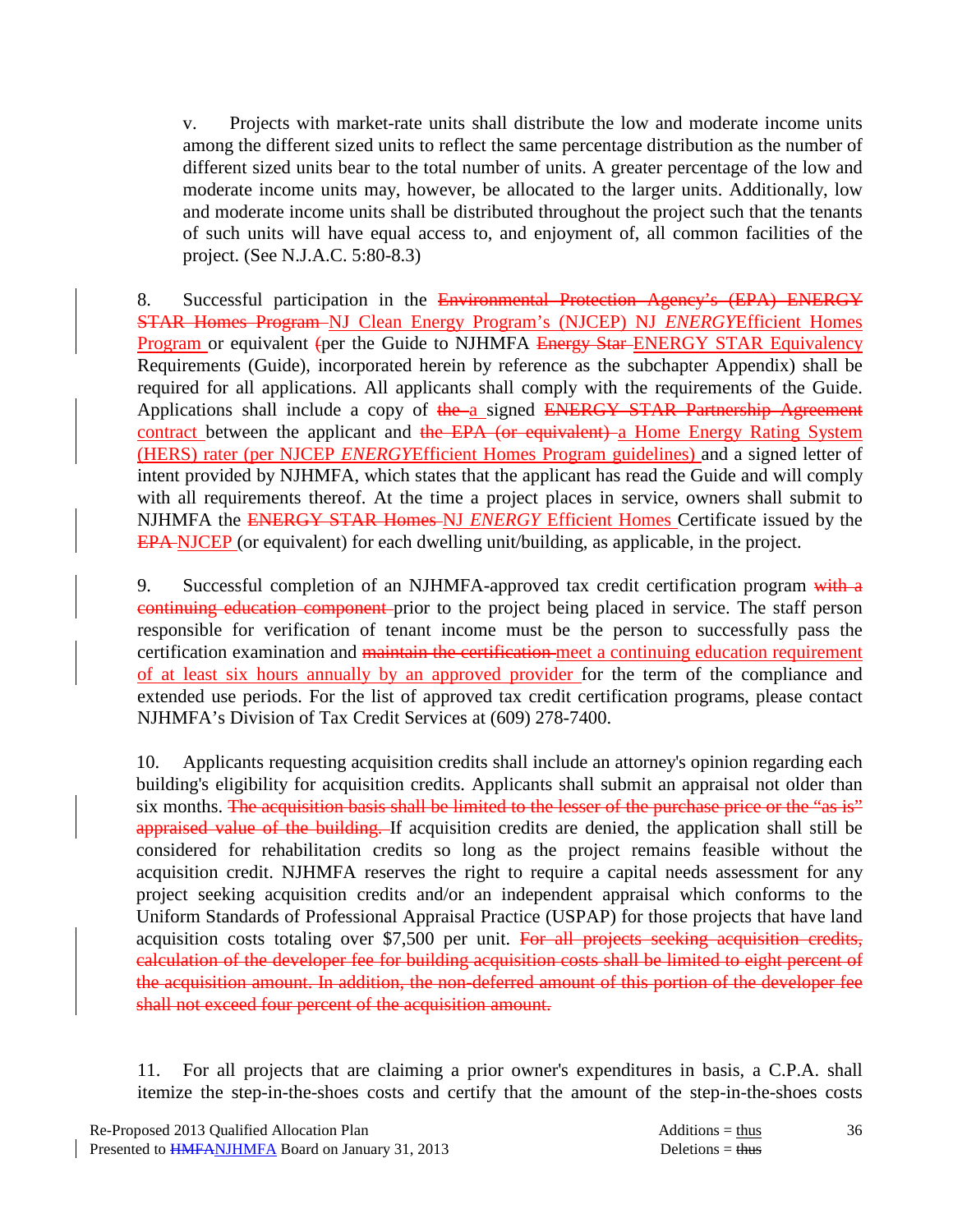shown in the application has indeed been spent and is accurately reflected in eligible basis. Prior owner's developer fees shall not be recognized.

 12. All projects funded by the United States Department of Agriculture (USDA) Rural Development shall provide a letter from the State Director approving the loan and stating that the funds have been obligated. Because USDA Rural Development does not fund a developer fee, the allocated credit amount may be limited to an amount sufficient to pay only the developer fee. NJHMFA establishes the maximum developer fee.

 13. All applicants receiving rental subsidy from a government or private source shall submit with the tax credit application evidence of receipt of such assistance. Evidence of Project Based Section 8 Rental Assistance shall include, at a minimum, a letter from the Public Housing Authority (PHA) firmly approving the project for Project Based Section 8 Rental Assistance subject to the completion of the subsidy layering review or a Commitment to enter into a Housing Assistance Payments Contract (CHAP) under the HUD Rental Assistance Demonstration (RAD). For projects involved in the AFL-CIO Pension Fund Program, a preliminary commitment from the AFL-CIO shall suffice. For other types of (non-Section 8) rental assistance, evidence shall include a fully executed rental assistance contract that specifies the source and term of the subsidy. Only projects receiving project based rental assistance may underwrite the project using the fair market rents (FMRs) as defined by the project's approved HAP contract. Upon the expiration of project based rental assistance, Supportive Housing projects shall be underwritten at rents no more than 20 percent of area median income adjusted for family size. For non-Supportive Housing projects, the project shall be underwritten at rents that are appropriate for market conditions (and are thus supported by the market study required at (c)1ii above); however, in no event shall rents exceed 50 percent of area median income adjusted for family size. If Projects applying for rental subsidy from the State Rental Assistance Program (SRAP) rental subsidy is available, projects applying for SRAP and tax credits shall comply with the applicable rules of these programs. The Department of Community Affairs (DCA) will inform NJHMFA of those projects that have submitted a complete application for SRAP by the tax credit application deadline. DCA will inform NJHMFA of the projects it intends to fund and the subsidy amounts if those projects are sufficiently competitive to receive tax credits. DCA will announce the SRAP commitments at the same time NJHMFA awards the reservations of tax credits.

 14. Supportive housing projects or projects applying to any cycle that contain supportive housing units shall submit the following items in addition to those items at N.J.A.C. 5:80- 33.15(a)5:

i. A supportive housing population needs analysis;

 ii. A supportive housing marketing plan. The plan must identify the organizations that will be used for referrals and evidence, such as a letter of support, must be provided attesting that such organizations have experience serving the target population and can be a source for referrals. For example, if the target population is homeless individuals or homeless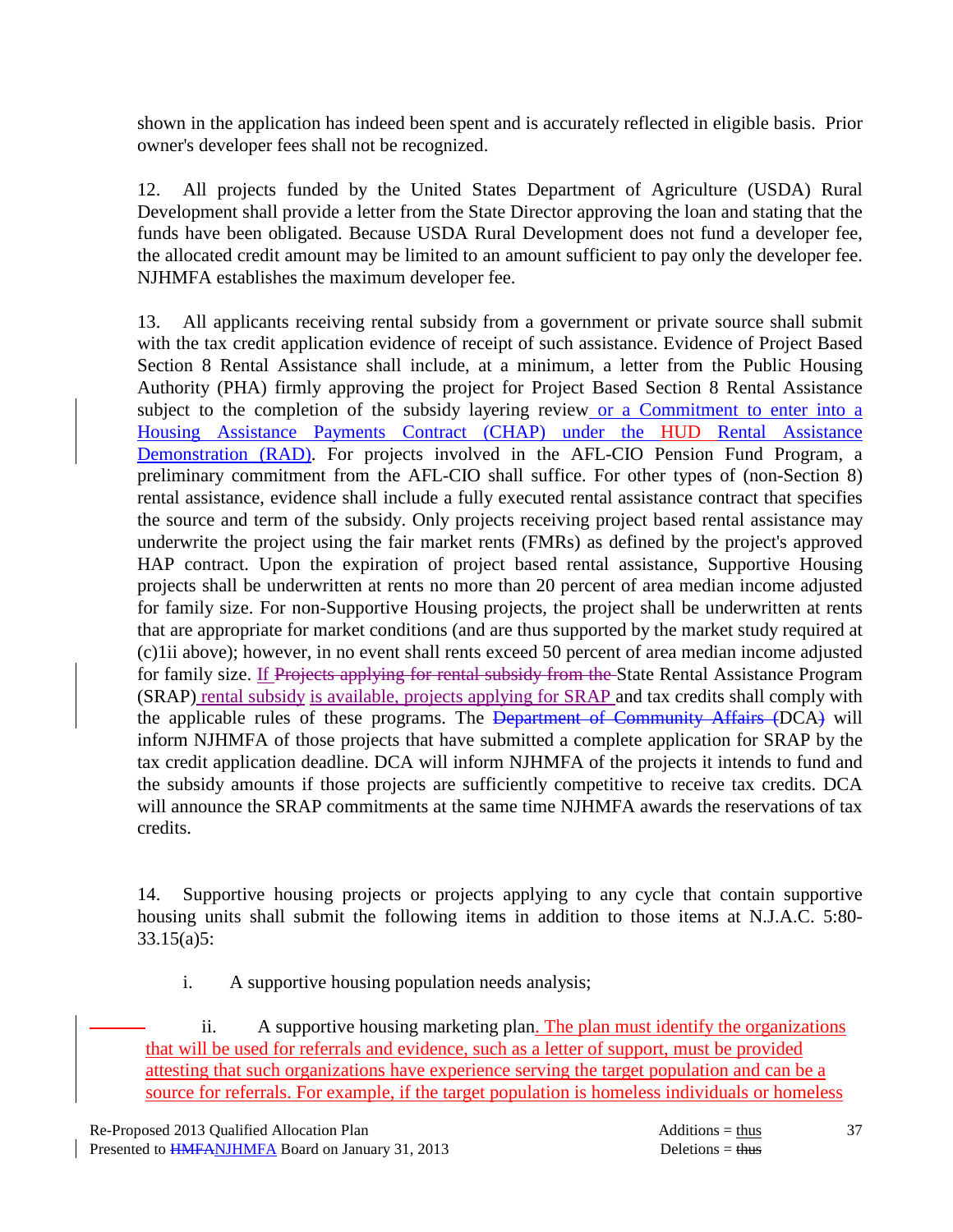families, a resolution indicating that referrals will be provided or a letter of support from the local/county Continuum of Care (CoC) is recommended;

 iii. Evidence of the supportive housing development, management and/or supportive services experience of the owner entity, property management entity and/or social service provider who will be providing the property management and/or supportive services to the residents;

- iv. Sources of funding and a social services plan that includes a detailed description of the scope of services to be provided to the individuals with special needs. If the social service provider is partnering with other community services, that relationship must be substantiated with executed letters of agreement detailing services to be provided and term thereof;
- v. An executed supportive services agreement between the supportive services provider and the owner entity; and
- vi. Evidence of receipt of rental assistance or operating subsidy commitment(s) for special needs populations below 30 percent of area median income and/or evidence that the supportive housing units are affordable to the target population.

 15. NJHMFA encourages all owners/developers to affirmatively market their projects. For projects over 25 units, applicants shall submit an Affirmative Fair Housing Marketing Plan, which, in short, documents how the project will be marketed to those people who are least likely to apply. For instance, if the proposed development is located in an area predominantly populated by Caucasians, outreach should be directed to non-Caucasians. Conversely, if the population is predominantly African-American, outreach should be directed to non-African-American groups. At the time the units are placed in service, the owner/developer and rental agent shall certify that the project was affirmatively marketed.

16. Projects with HOPE VI/Replacement Housing/CFRC funding shall submit the following:

 i. A copy of the commitment letter from HUD awarding funds to the public housing authority. The applicant shall disclose the terms and conditions of the HOPE VI/Replacement Housing/CFRC grant to the public housing authority that funds the project, as well as the terms and conditions of the funding arrangements between the public housing authority and the applicant;

 ii. An opinion of tax counsel in support of the dollar amount of the eligible basis for the project set forth in the application. Attached to this opinion, and incorporated therein, shall be the accountant's analysis required in (c)15iii below;

 iii. An analysis conducted by an independent auditor of anticipated project cash flow and residual value demonstrating a reasonable prospect of repayment of all loans funded by the proceeds of the HOPE VI/Replacement Housing/CFRC funds and all debt. This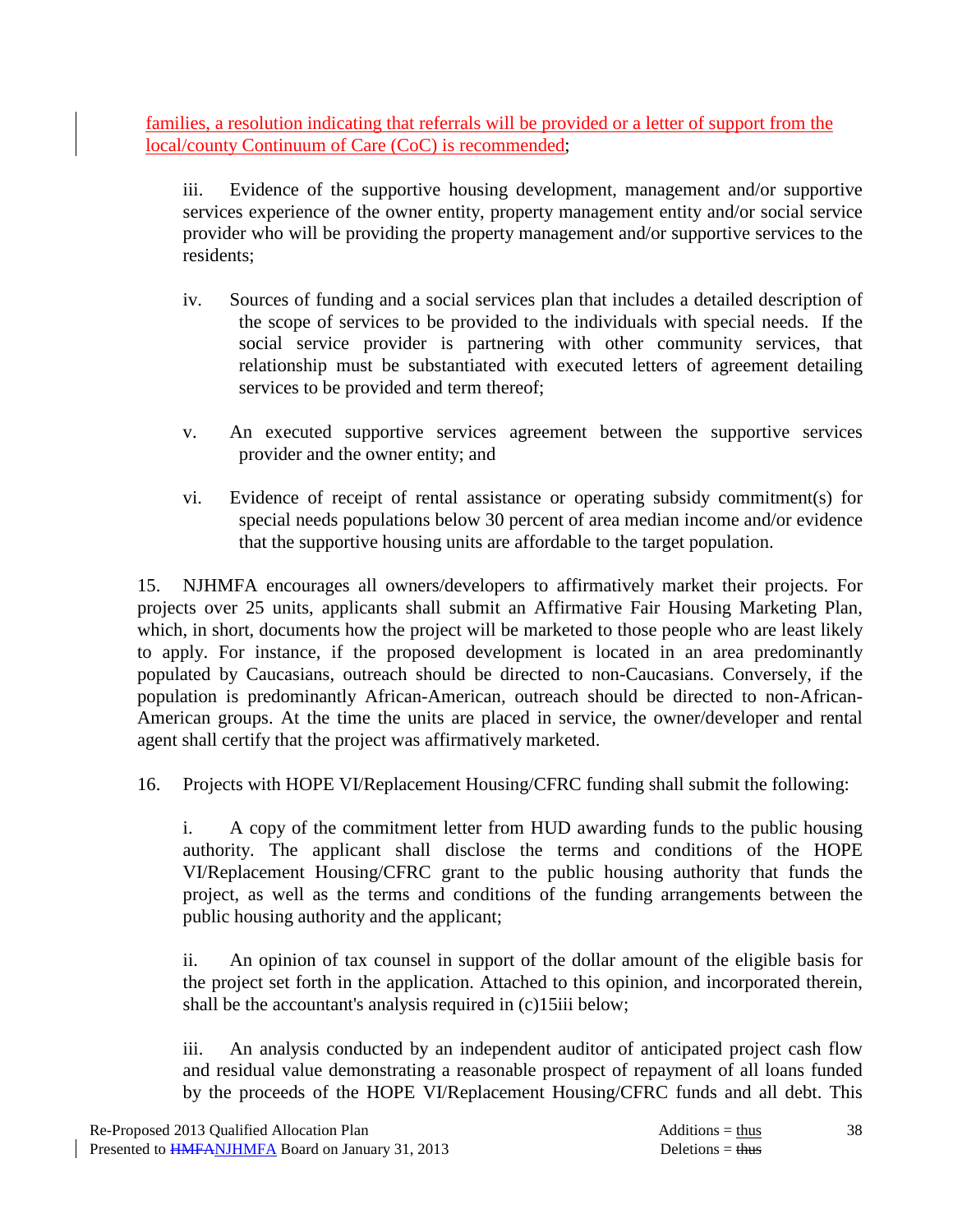analysis shall incorporate the same assumptions utilized in the 15-year cash flow pro forma submitted pursuant to (c)7ii above; and

 iv. The applicant shall demonstrate that any HOPE VI/Replacement Housing/CFRC funds used in the application to establish eligible basis at any time during the credit period are received under contractual financing provisions that, when viewed in the context of reasonably anticipated project cash flow and residual value, constitute lawful basis under the Code and applicable law.

- 17. Non preservation projects located in census tracts wherein 30 percent or more of the existing housing units are low income housing tax credit units shall not be eligible for funding unless the following criteria are met:
	- i. The project must be a redevelopment project;
	- ii. The project does not add more low-income units to the census tract;
	- iii. The project plan includes relocation options to higher opportunity areas and mobility counseling assistance for existing residents; and
	- iv. The application includes a municipal resolution that references this paragraph (N.J.A.C. 5:80-33.12(c)17) and supports the allocation of housing tax credits for the development.

### **5:80-33.13 Application for additional credits**

(a) Applicants may apply for additional credits in one of two ways: through a hardship request from the Reserve or by applying under one of the cycles set forth at N.J.A.C. 5:80-33.4 through 33.7.

 1. Hardship requests up to \$100,000 shall apply to the Reserve. See N.J.A.C. 5:80-33.8 for a description of the Reserve. Applicants shall submit all of the following before NJHMFA will consider any hardship request:

i. The re-application fee;

 ii. A Sponsor Certification for Re-Application (including all updates to original application);

 iii. A rent qualification chart, income and expense statements and 15-year cash flow pro forma all reflecting current projections. The pro forma shall be signed by the first mortgagee (or syndicator/investor if the project has no hard debt) exclusively reflecting the following language verbatim: "We acknowledge that this proforma substantially matches the assumptions used in our underwriting of the mortgage (equity investment)";

 iv. An explanation why additional credits are being sought plus supporting documentation. Projects that did not submit a Phase I environmental assessment (conducted in accordance with A.S.T.M. E1527-97, Standard and Poors Enhanced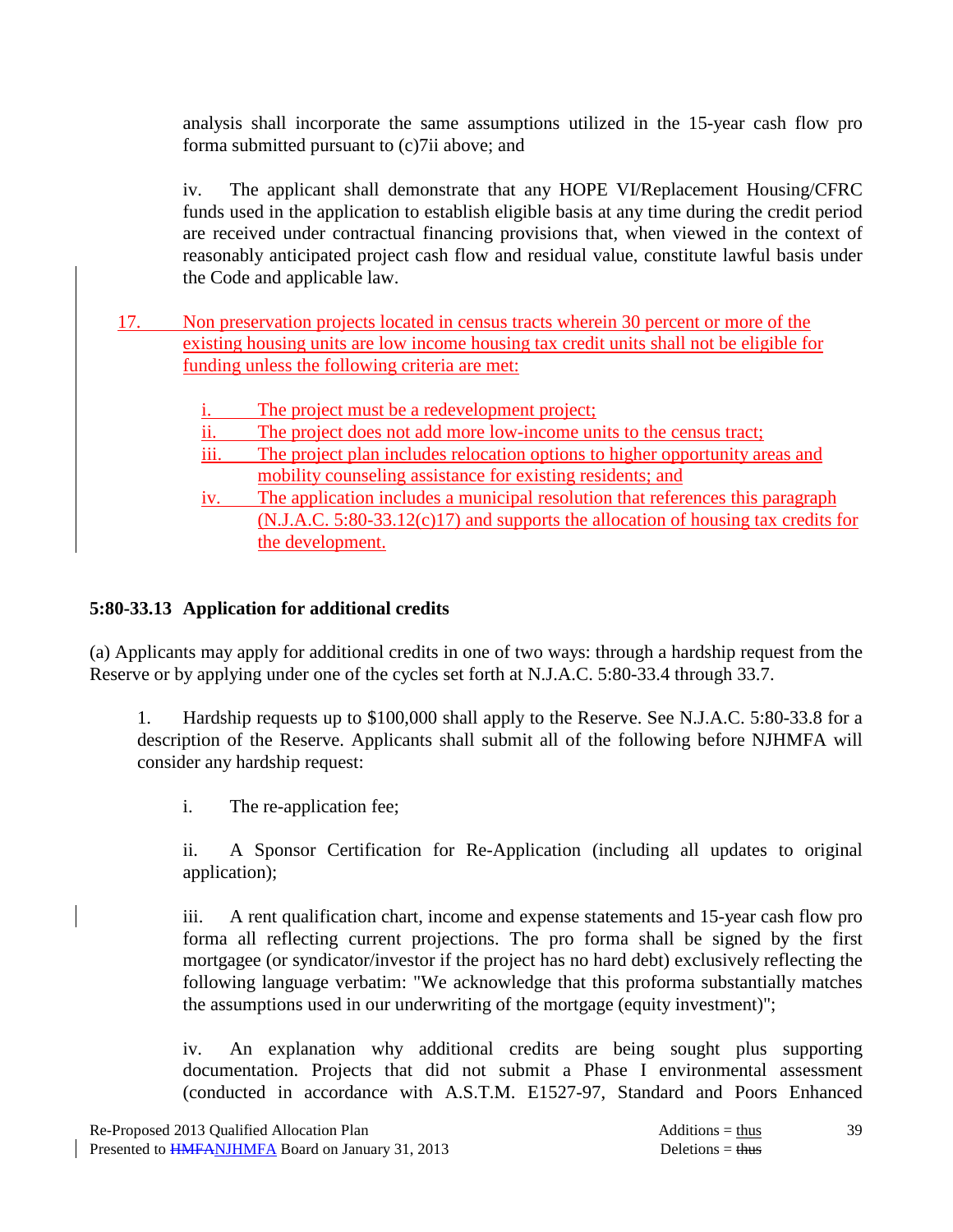Protocol) with their original application for tax credits are not eligible for additional credits for environmental overruns;

 v. Evidence that at least 50 percent of the developer fee is deferred and that the applicant has attempted to increase funding from every other source (except State Balanced Housing from the New Jersey <del>Department of Community AffairsDCA</del>) before applying to the Reserve for additional credits. The developer fee cannot exceed that stated in the original application; and

 vi. A letter agreement with the syndicator/investor which addresses the pricing to be paid for the original and additional credits. (If the applicant is still incurring costs and is using a projection of costs and basis in his or her application for additional credits, the investor shall verify the projection.) The agreement shall also identify the intended end user/purchaser of the tax credits.

 2. Requests for additional credit that do not qualify for application under N.J.A.C. 5:80- 33.8(a)2 or 3 shall be made through application to a competitive cycle. Such submission shall consist of the complete application as well as items (a)1iv through vi above. The original allocation plus the additional credit shall be used to calculate the tiebreaker at N.J.A.C. 5:80- 33.19(a)1.

 (b) Should additional credits be awarded to a project, an allocation/issuance fee shall be paid as provided in N.J.A.C. 5:80-33.25.

#### **5:80-33.14 Scoring and ranking**

(a) Because of the limited amount of credits and the high volume of applications to NJHMFA, only a fraction of the projects that apply typically receive credits. In addition to meeting the eligibility criteria described at N.J.A.C. 5:80-33.12, applications that fail to satisfy a minimum of 65 percent of the maximum score under the ranking criteria established under N.J.A.C. 5:80-33.15 through 33.18 shall be declared ineligible to obtain a reservation of tax credits. NJHMFA will rank projects according to the score sheet submitted in the project's application. Should an applicant fail to include a completed self-score sheet, the application shall be ranked utilizing a preliminary score as determined by NJHMFA. NJHMFA shall perform a cursory review of the application and shall assume the maximum score for each of the criteria under N.J.A.C. 5:80-33.13 through 33.18 provided the requisite documentation has been submitted. Based on this ranking, NJHMFA will then examine the applications of only those projects that rank sufficiently high to receive credits. Once it is determined that an application meets all eligibility requirements, it is admitted into the cycle and underwritten.

(b) Applications shall receive points based on the point system for the particular cycle in which they compete. In the event of a tie score, projects shall be ranked according to the tie-breaker system. Then,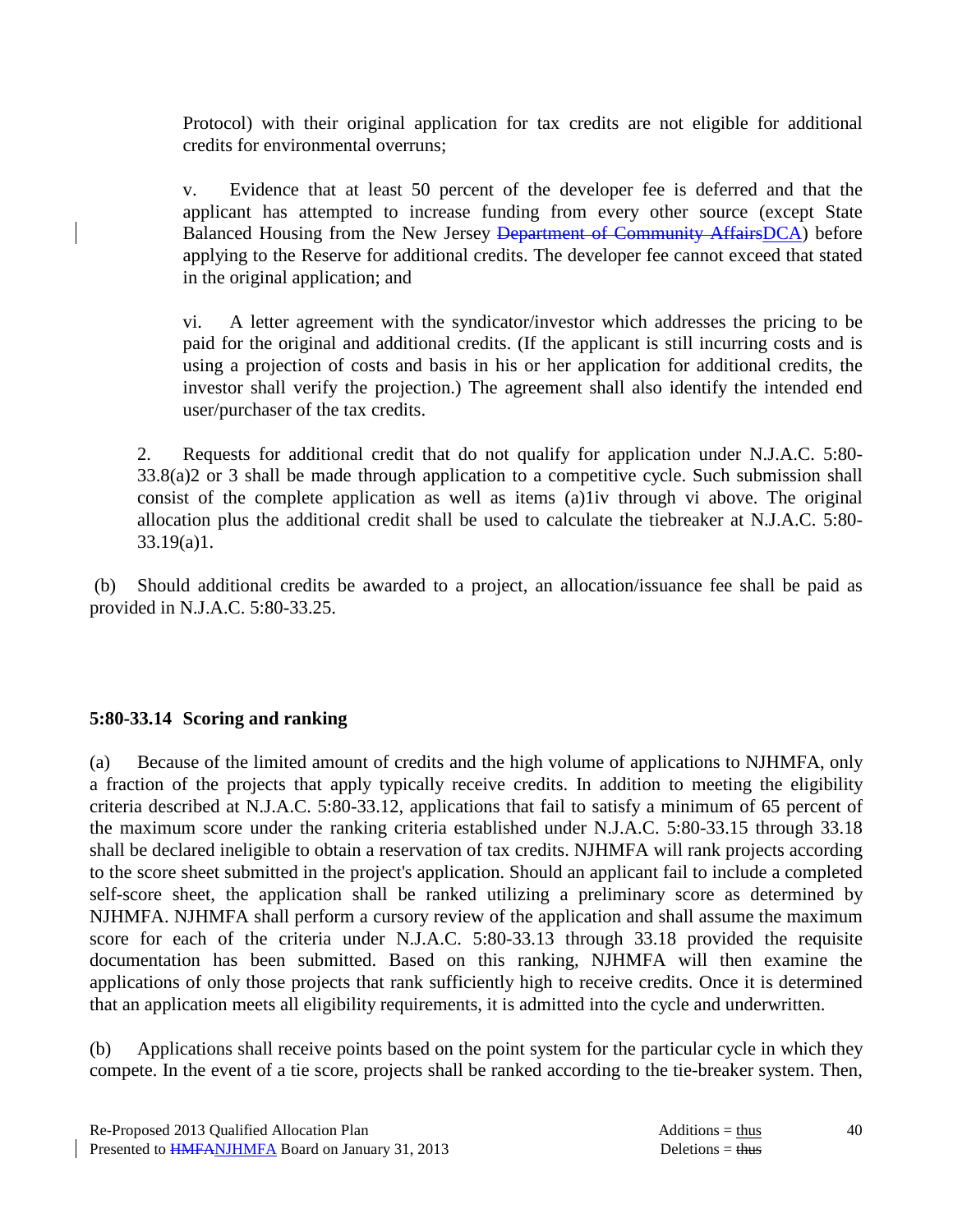reservations shall be awarded to the applications with the highest scores and to the applications that win the tie-breakers, with reservations first going to projects in the set-asides.

(c) All units in the project must qualify for a point category in order for the application to receive the points, unless expressly stated otherwise in the point categories described at N.J.A.C. 5:80-33.15 through 33.18.

(d) Applicants who are successful in receiving tax credits are strongly advised to closely oversee during construction the implementation of all categories for which the application received points. Implementation shall be verified through certifications and on-site inspection by NJHMFA (or its authorized designee).

# **5:80-33.15 Point system for the Family Cycle**

- (a) The point system for the Family Cycle shall be as follows:
	- 1. Applicants may select one of the following options: (10 to  $\frac{15-20}{20}$  points):

i. Projects not located within qualified census tracts Qualified Census Tracts which extend their compliance period for an additional 15 years shall receive  $\frac{15}{20}$  points. To qualify for this point category, a majority of the units shall be located outside a Qualified Census Tract. The minimum term of the low-income occupancy commitment is 30 years: a 15-year compliance period plus a 15-year extended use period. Extension of the compliance period bars the utilization of Section 42(h)(6)(I) of the Code until the beginning of the last year of the extended compliance period. An owner electing to extend the compliance period for 15 years will be restricting the property for 45 years—a 30-year compliance period and a 15-year extended use period. Therefore, the owner cannot request the housing credit agency to find a buyer for the tax credit project until the beginning of year 30. This restriction will be enforceable by NJHMFA and future tenants via a deed of easement and restrictive covenant which shall be recorded by NJHMFA pursuant to State law at the latter of the carryover allocation described at N.J.A.C. 5:80-33.24(a)1 or acquisition of the property;

ii. Projects located in qualified census tracts-Qualified Census Tracts shall be awarded 15 points. To qualify for this point category, a majority of the units shall be located within a qualified census tract Qualified Census Tract; or

 iii. For single family and duplex housing which will convert to tenant ownership, 10 points shall be awarded. Such projects must convert to home ownership at the end of the compliance period. Syndication documents must reflect the conversion. The deed of easement and restrictive covenant shall reflect a right of first refusal to be granted by the owner to the tenants.

2. A project shall receive one two points if the project utilizes public housing waiting lists.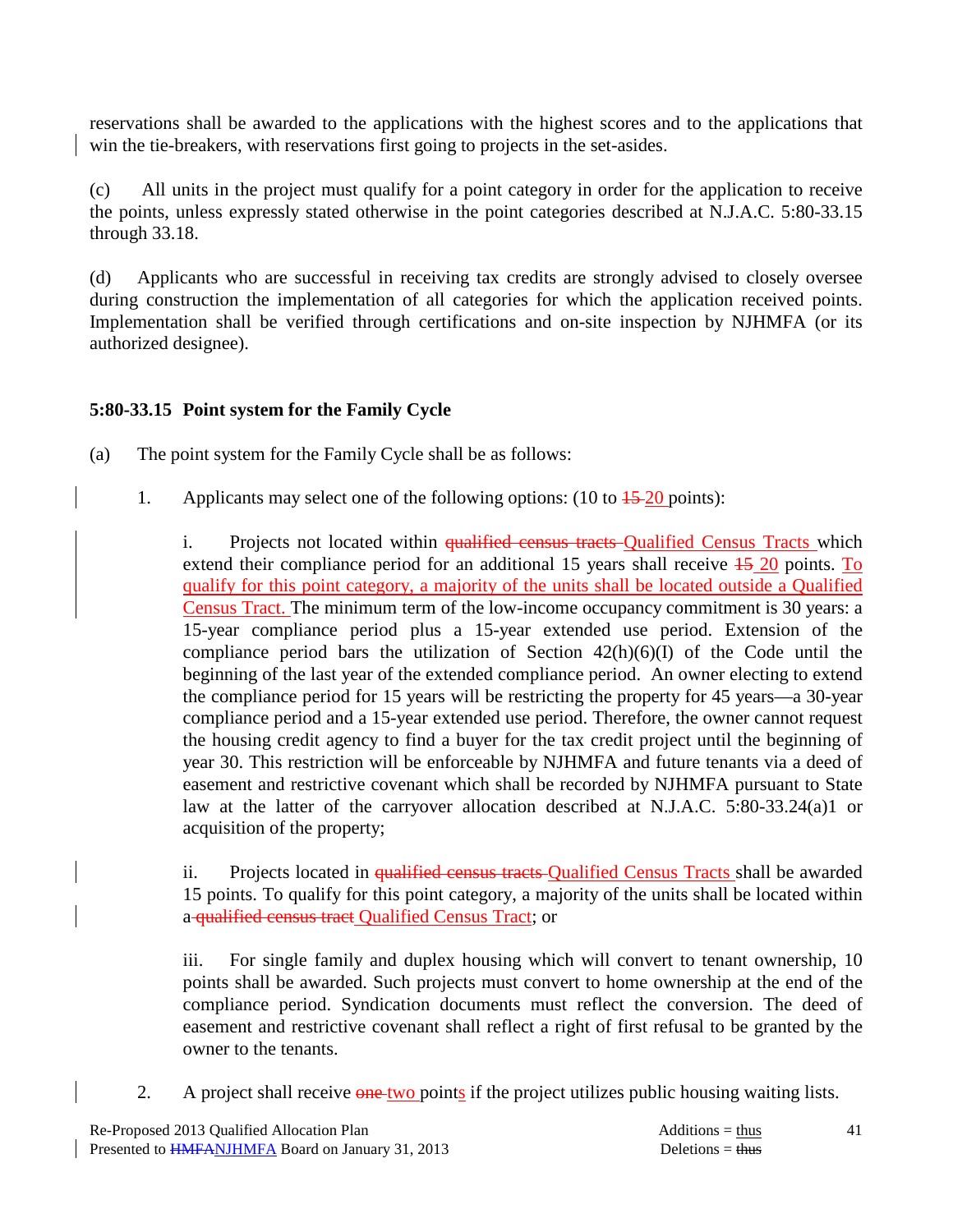- 3. Applicants may select one of the following options (three or seven for five points):
	- i. Low-density buildings where at least  $\frac{3025}{9025}$  percent of the tax credit units are large family units or projects located within a transit oriented development shall receive seven points. Points are based on the percentage of large family units with respect to the total number of tax credit units, not on square footage; or

 ii. Rehabilitation buildings that do not qualify under 3i above shall receive three points. Projects located within a transit oriented development where at least five percent of the tax credit units are large family units.

 iii. A weighted average of the units shall be used to calculate points for multi-building projects where not all of the buildings qualify under i or ii above.

4. Applicants may select one of the following options in (a)4i and ii below, or the options in (a)4i and iii below, for municipal, county and public housing authority (PHA) support.

i. Projects that receive a fixed rate tax abatement for a 15-year term with a rate of no more than 10 percent (inclusive of all fees) on the residential component shall receive five points or projects that receive a fixed rate tax abatement for a 15-year term with a rate on the residential component of more than 10 percent shall receive three points. If the specifics of the tax abatement (for example, percentage of rent roll, term) are not recited in the resolution/ordinance, the financial agreement to the tax abatement shall be included with the application. Proof of an applicant's tax-exempt nonprofit status is not sufficient to qualify for points for  $a$ -tax abatement. In order to receive points under this category, the resolution/ordinance approving the abatement shall be submitted and must cite the proper statutory authority. For projects receiving  $a$ -tax abatement under the New Jersey Long Term Tax Exemption Law, N.J.S.A. 40A:20-1 et seq., the first stage of the exemption period shall be for no less than 15 years. Only projects utilizing financing from NJHMFA may be granted an abatement under N.J.S.A. 55:14K-37(b). For information regarding NJHMFA financing, please contact the NJHMFA Division of Multifamily Programs and Credit at (609) 278-7400.

 ii. Projects that capitalize an escrow in an amount equal to two years worth of taxes, have a 1.20 debt coverage ratio with a minimum of \$3,000 per unit core operating expenses and receive municipal, county, Casino Reinvestment Development Authority (CRDA) or PHA support-of more than five percentof total project costs-shall receive four up to five points for the contribution (one point per percentage of total development costs, up to a maximum of five points).

iii. Projects that capitalize an escrow in an amount equal to two years worth of taxes, have a 1.20 debt coverage ratio with a minimum of \$3,000 per unit core operating expenses and receive municipal, county or PHA support totaling five percent of total project costs receive project-based rental assistance for at least 25 percent of the total units for a minimum term of 10 years shall receive three points.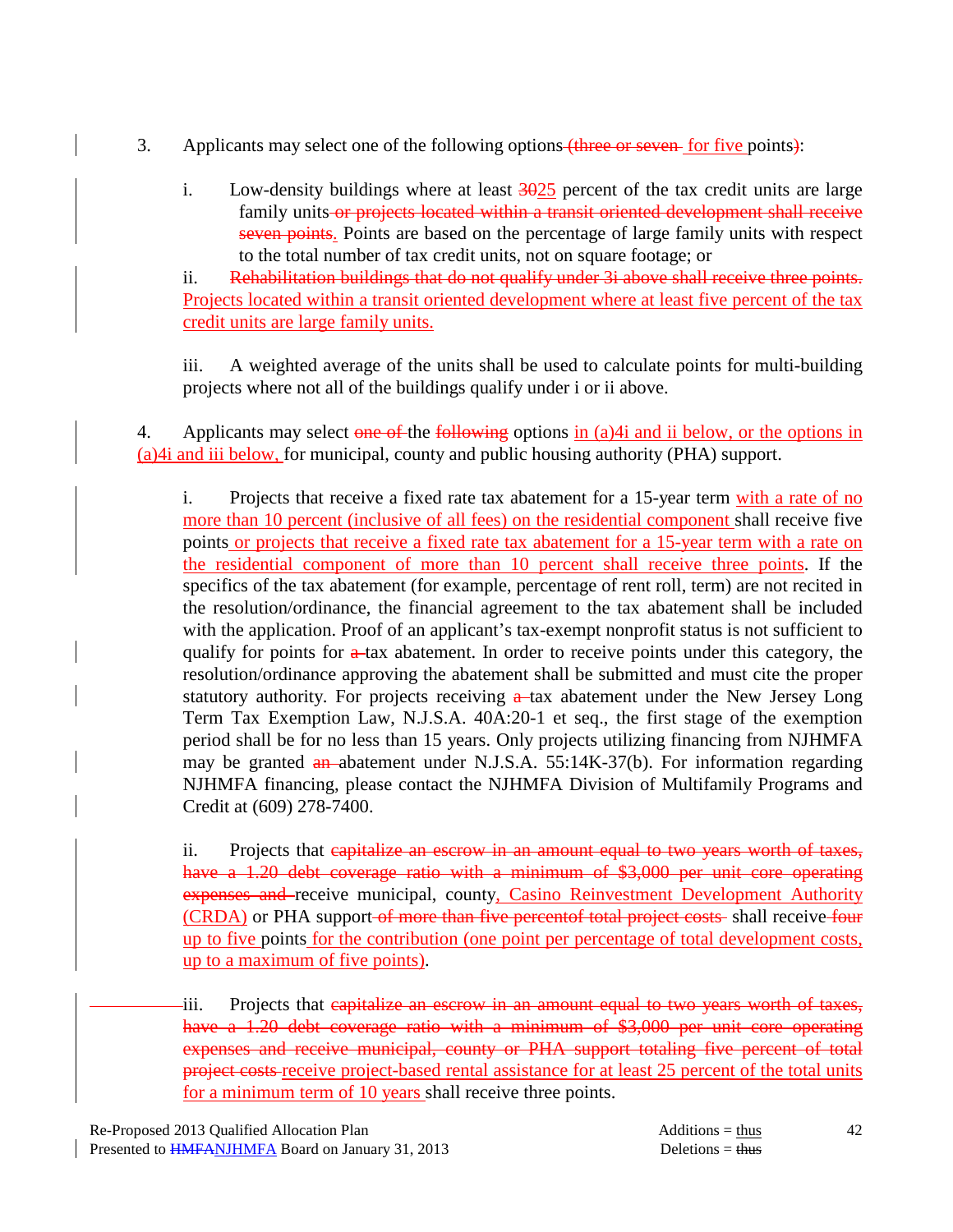iv. Projects that seeking points under (a) 4 ii or 4 iii above that do not receive tax abatement under (a)4i above shall capitalize an escrow in an amount equal to two years worth of taxes, and have a 1.20 debt coverage ratio with a minimum of \$3,000 per unit core operating expenses and receive municipal, county or PHA support of more than one percent and less than five percent of total project costs shall receive two points.

 v. For purposes of this point category, municipal, county or PHA support means contribution of land for nominal consideration (\$100.00 per parcel or less) or a discounted rate, or monetary contribution to the project (for example, HOME, RCA, CDBG, UDAG, or other non-amortizing, cash flow repayment, subordinate debt). Evidence of support shall be in the form of an authorized resolution or ordinance from the appropriate authority, and all steps necessary to make the resolution or ordinance legally binding shall have been completed. As evidence of the fair market value of a land contribution, the application shall include an appraisal (not older than six months) certified to NJHMFA, conducted by an NJHMFA-approved appraiser stating the "as is" value of contributed land. The acquisition price shall then be subtracted from the land value in order to determine the amount of the contribution for point purposes. The tax escrow shall equal the two year amount reflected in the cash flow pro forma, and shall be confirmed by the municipality prior to the application deadline as the anticipated tax assessment when the project is completed.

 5. Because the availability of social services greatly improves the quality of life for residents, NJHMFA awards up to three-six points for the provision of up to three social services for the compliance period. One Two points will be awarded per service offered. For projects in the Senior Cycle, participation in the Services for Independent Living (SIL) program qualifies for the maximum points. The services shall be affordable, appropriate, available and accessible to the project's tenants. Services provided free of charge to all residents/seniors of a county/ municipality based solely on residency status shall not qualify for points in this category. Applicants shall support their claim to provide social services by providing the following:

 i. Evidence of funding sources or documentation of how or by whom the services shall be paid;

 ii. Evidence of experience of the service provider for both provision of social service and fulfillment of prior private or governmental contracts; and

 iii. Evidence of firm agreements (executed contracts) with service providers for the services.

6. Four-Five points are awarded to projects which pledge to expend a sum equaling at least 15 percent of construction cost on contractors, subcontractors and material suppliers which are certified as minority business enterprises (MBE) and women business enterprises (WBE) by the Division of Minority and Women Business Development in the Department of the Treasury ("Certified MBE's and WBE's").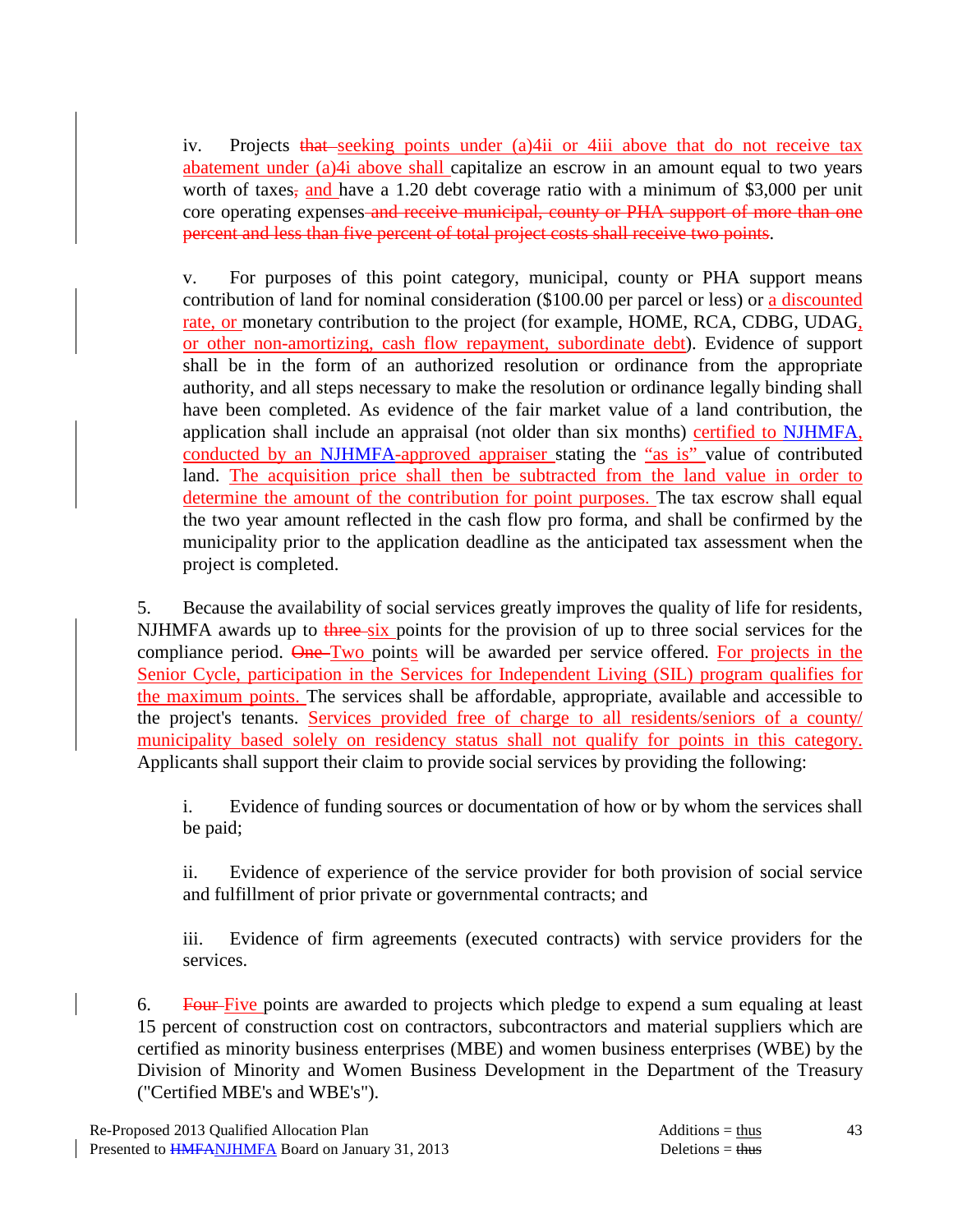7. Applicants may select one of the following options:

Projects located within a ready to grow area that are either located outside of a qualified census tract or/or within a transit village shall be awarded 10 points; or

Projects located within both a ready to grow area and a qualified census tract shall be awarded seven points.

Projects located within both a ready to grow area and any of a transit village, an urban transit hub, a Main Street Designated District or a Designated Center, or a redevelopment project within a ready to grow area shall be awarded five points.

8. NJHMFA awards up to three-six points for the provision of unit amenities. One-Two points will be awarded per amenity offered. The costs of the amenities must be shown in the capital and/or operating budgets, as appropriate. Amenities must be appropriate to the proposed tenant population. The list provided below is not all-inclusive. Substitution of amenities is not permitted without prior approval from NJHMFA. It is incumbent upon the applicant to demonstrate how each substitute amenity provides a comparable benefit to the tenants as those amenities listed below.

i. A security alarm;

ii. A washer and dryer hook-up with drip pan or floor drain;

 iii. An ENERGY STAR-labeled frost free refrigerator of 14 cubic feet for efficiencies and one bedroom, 16 cubic feet for two bedrooms, 18 cubic feet for three bedrooms and 20 cubic feet for four bedrooms;

- iv. An ENERGY STAR-labeled washer and dryer;
- v. An ENERGY STAR-labeled dishwasher;
- vi. Through the wall, individual dwelling unit air conditioning;
- vii. A minimum bedroom size of 100 square feet;

 viii. Minimum kitchen cabinets of 14 linear feet (for up to two bedrooms) and 16 linear feet (for three bedrooms or more);

 ix. Minimum closet space of 14 linear feet for efficiencies and one bedroom, 24 linear feet for two bedrooms, 30 linear feet for three bedrooms and 35 linear feet for four bedrooms;

x. Emergency pull cords/call button—senior projects only;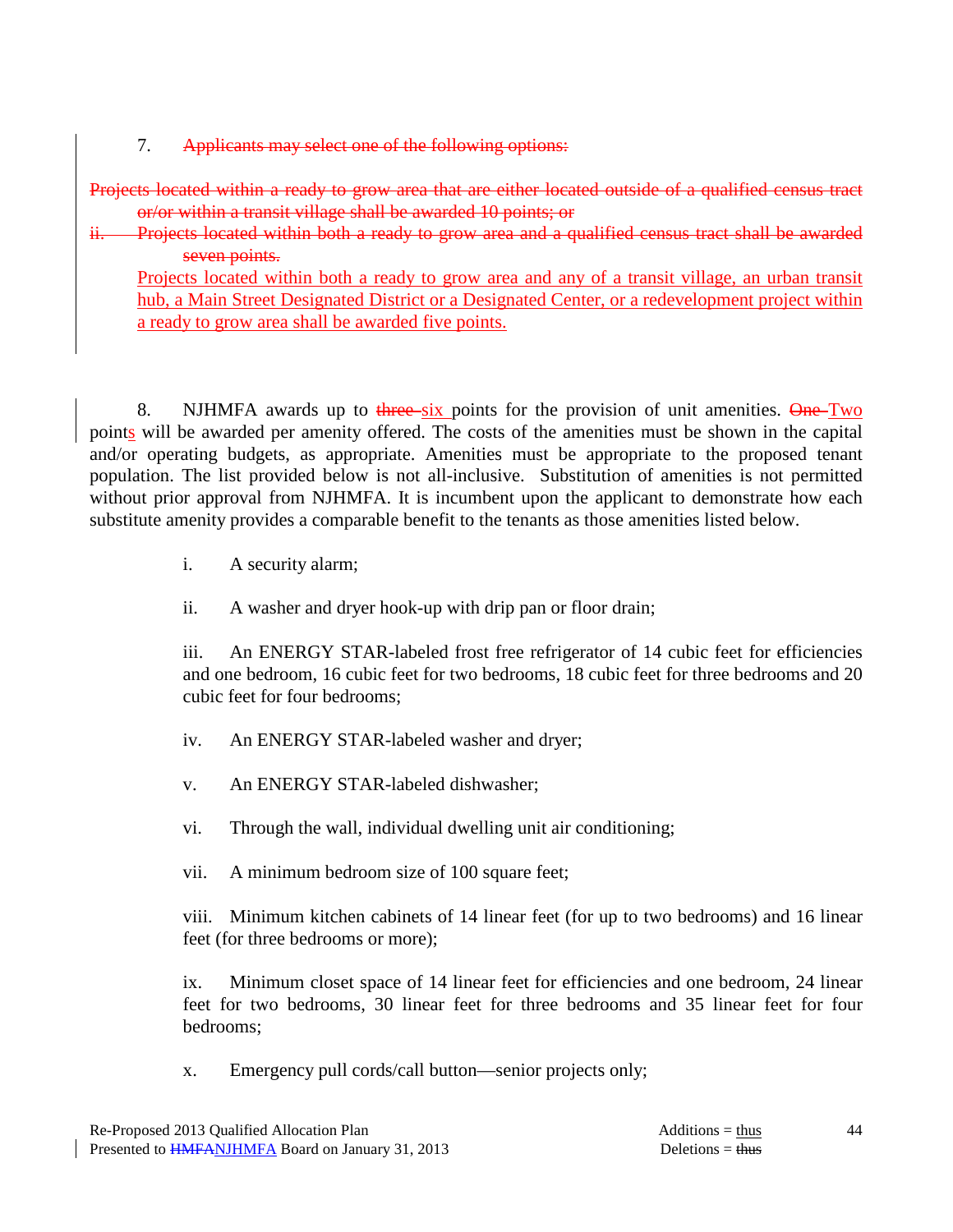xi. Garages;

xii. Patios;

xiii. Outside storage lockers; and

xiv. High speed internet access.

9. NJHMFA awards points for the provision of project amenities, up to a maximum of  $t_{w\theta}$ four points. One Two points will be awarded per amenity provided. The costs of the amenities must be shown in the capital and/or operating budgets, as appropriate. Amenities must be appropriate to the proposed tenant population. Applicants may select any combination of the following amenities in order to receive the maximum two-four points. The list provided below is not all-inclusive. Substitution of amenities is not permitted without prior approval from NJHMFA. It is incumbent upon the applicant to demonstrate how each substitute amenity provides a comparable benefit to the tenants as those amenities listed below.

i. A playground (family projects only);

ii. A community room/building (minimum 1,600 square feet);

iii. On-site laundry facilities, using ENERGY STAR-labeled commercial equipment;

iv. Community gardens;

 v. Average interior unit sizes of 500 square feet for efficiencies, 650 square feet for one bedroom, 800 square feet for two bedrooms, 1,100 square feet for three bedrooms and 1,200 square feet for four bedrooms; and

 vi. 1.0 parking spaces per unit (may be off-street: garage, parking lot, pad or driveway, or on-street: designated/permit).; and

 vii. A 30-year manufacturer's warranty on roof shingles for sloped roofs, 20 year for low slope roofing.

 10. Projects which demonstrate community policing or public safety enhancements shall be awarded one-two points. Applicants may select any of the following strategies in order to receive the points. The list provided below is not all-inclusive. Substitutions are not permitted without prior approval from NJHMFA. It is incumbent upon the applicant to demonstrate how the proposed substitution provides a comparable benefit to the tenants as those items listed below.

- i. An evening hour security guard;
- ii. On-site community policing station;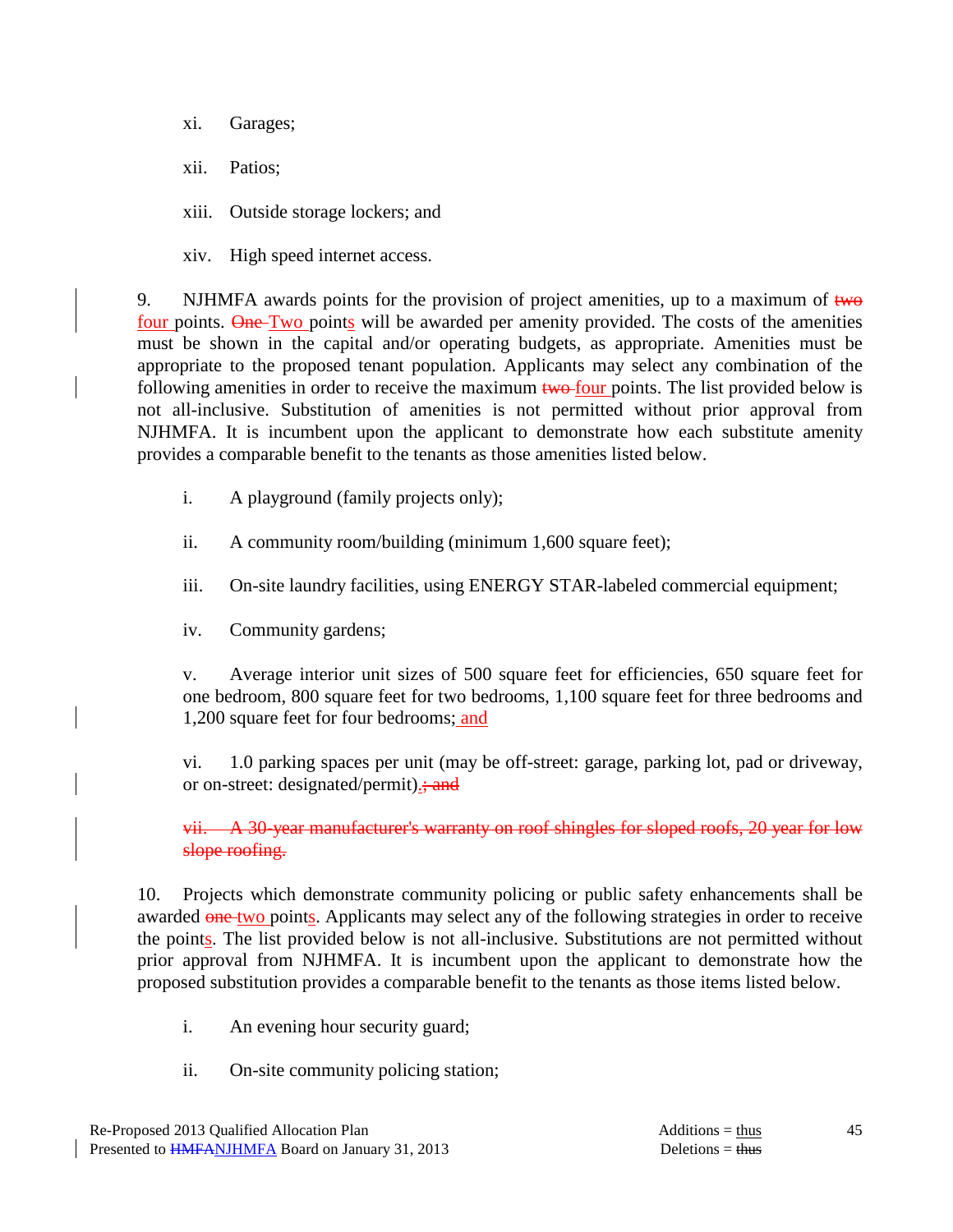iii. Camera/security system in each building;

 iv. Coordination/training for community policing groups and/or property manager by a governmental law enforcement agency;

 v. Incorporation of Community Policing Through Environmental Design (CPTED) characteristics in the design, layout and construction of buildings and on-site facilities;

 vi. Partnerships or agreements which increase on-site police and security patrols on the development site (that is, leveraging partnerships with other funding sources for police salaries such as State Urban Enterprise Zones, Special Improvement Districts, Community Oriented Policing grants, etc.);

 vii. Innovative approaches which increase the number of community policing volunteers as residents of the development (including rent reductions or subsidies where allowable); and

 viii. Using operating funds or alternative funding sources such as Urban Enterprise Zone funds or HUD grants to purchase or subsidize the purchase of take-home police vehicles for law enforcement officers in the development.

11. Applications may receive up to a maximum of  $two-six$  points for the following. To be eligible for points in this category, proximity to the following locations shall be addressed in the market analysis as required at N.J.A.C. 5:80-33.12(c)1. At a minimum, structures must have building permits issued and be under construction to qualify:

 i. Projects Unless otherwise indicated, projects located within one-half mile of the positive land uses below shall receive one two points for proximity to each of the following. Multiple points shall not be awarded for proximity to multiple positive land uses of the same category (that is, a project located within one-half mile of two supermarkets will receive two points, not four points):

| Primary/elementary school (family projects only);<br>$\mathbf{T}$                  |
|------------------------------------------------------------------------------------|
| Day care center;<br>$\overline{\phantom{a}}$                                       |
| Food store;                                                                        |
| Community center or faith-based organization;<br>ŒΔ<br>÷                           |
| Public transportation;<br>(<)                                                      |
| <del>Park</del><br>$\sim$<br>$\overline{\mathbf{u}}$                               |
| .(1) Full service grocery store or supermarket (minimum 15,000 sq ft);             |
| (2) Pharmacy;                                                                      |
| (3) Department or retail merchandise store;                                        |
| (4) Bank/credit union;                                                             |
| (5) Restaurant, exclusive of fast food restaurants;                                |
| (6) Indoor public recreation facilities, such as civic centers, community centers, |
| and libraries;                                                                     |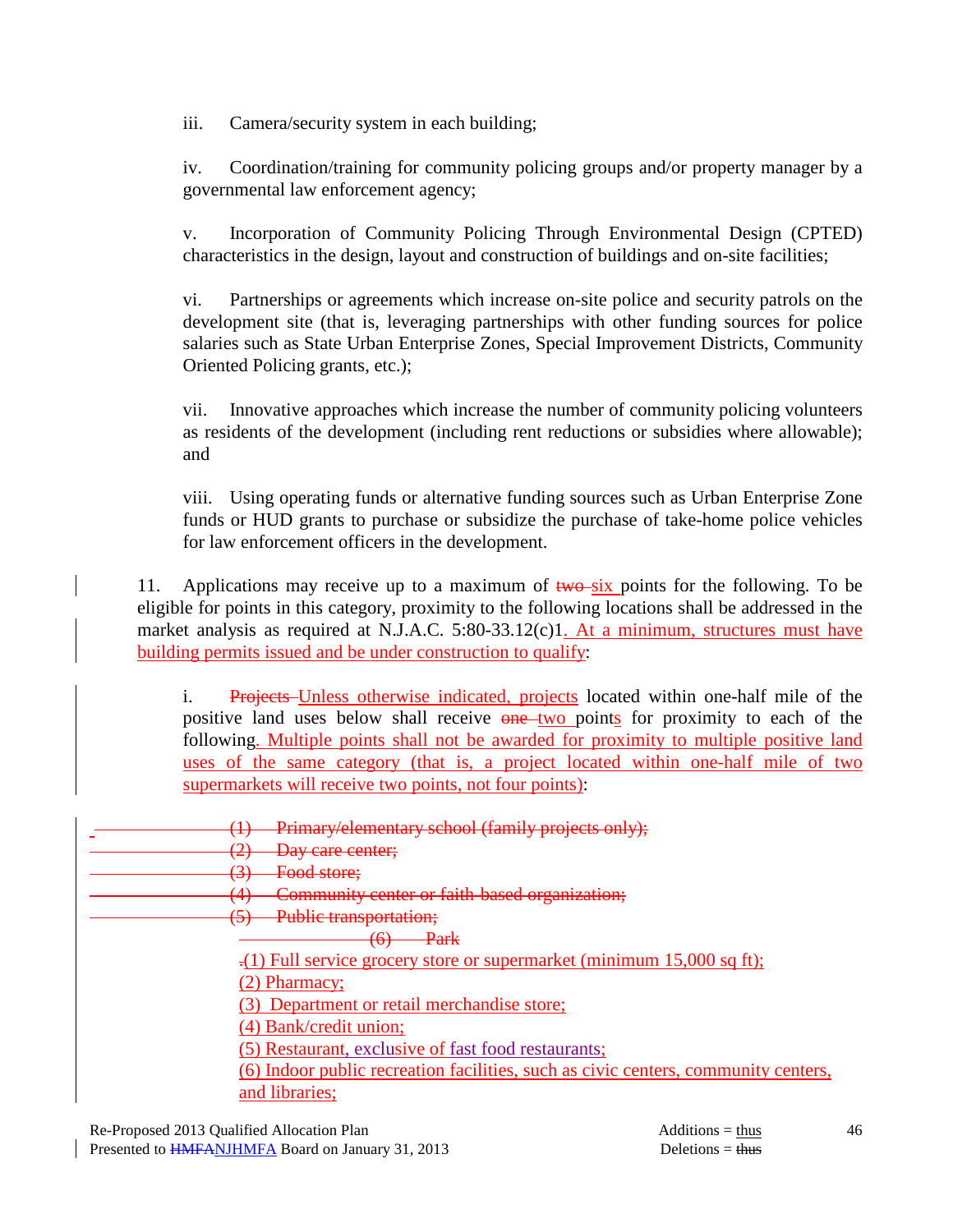(7) Outdoor public recreation facilities; such as parks and swimming pools; (8) Hospital/medical clinic; (9) Medical offices (physician, dentistry, optometry); (10) Public Schools (non-senior projects only); (11) Senior center (12) Religious institution – eligible for only one point; (13) Licensed day care services (non-senior projects only); (14) Post office, city hall, county courthouse; and (15) Fire/police station.

ii. Projects located within one mile of the following negative land uses shall have  $t_{w\theta}$ three points deducted from the project score:

- (1) Land fill;
- (2) Garbage dump;
- (3) Trash incinerator;
- (4) Nuclear power plant;
- (5) Oil/chemical refinery;

 (6) Unremediated Superfund or toxic waste site as identified by the Environmental Protection Agency (EPA) or the New Jersey Department of Environmental Protection (DEP).

iii. Example: A project is located within one-half mile of an elementary school, a food grocery store and an oil refinery. The project shall be awarded zero one points.

 12. Applications which include a commitment letter signed by the syndicator or investor or executed partnership agreement/operating agreement specifying net pricing and net capital contributions within the NJHMFA Equity Range shall receive onethree points. Applicants utilizing the credits themselves do not have to submit a syndicator letter to receive the points. Term sheets do not qualify for-this these points.

13. Applications that select one of the following shall receive one point may receive up to a maximum of six points for the following:

> i. – Participants in the New Jersey Housing and Mortgage Finance Agency's Energy Benchmarking Initiative shall receive two points. In order to qualify for these points, the application shall include a copy of the completed and signed letter of intent from the developer to NJHMFA. Prior to issuance of the IRS Form 8609, the developer/owner shall submit the Forms in (a)13i(1) through (3) below. The applicant shall also be required to include the tenant utility release form as a part of the lease agreement. For the next three years, the applicant shall ensure that at least 75 percent of the tenants have active utility release forms (or provide documentation of the efforts to obtain such forms) and common area utility data shall be reported. Common area utility data shall be uploaded into the EPA

47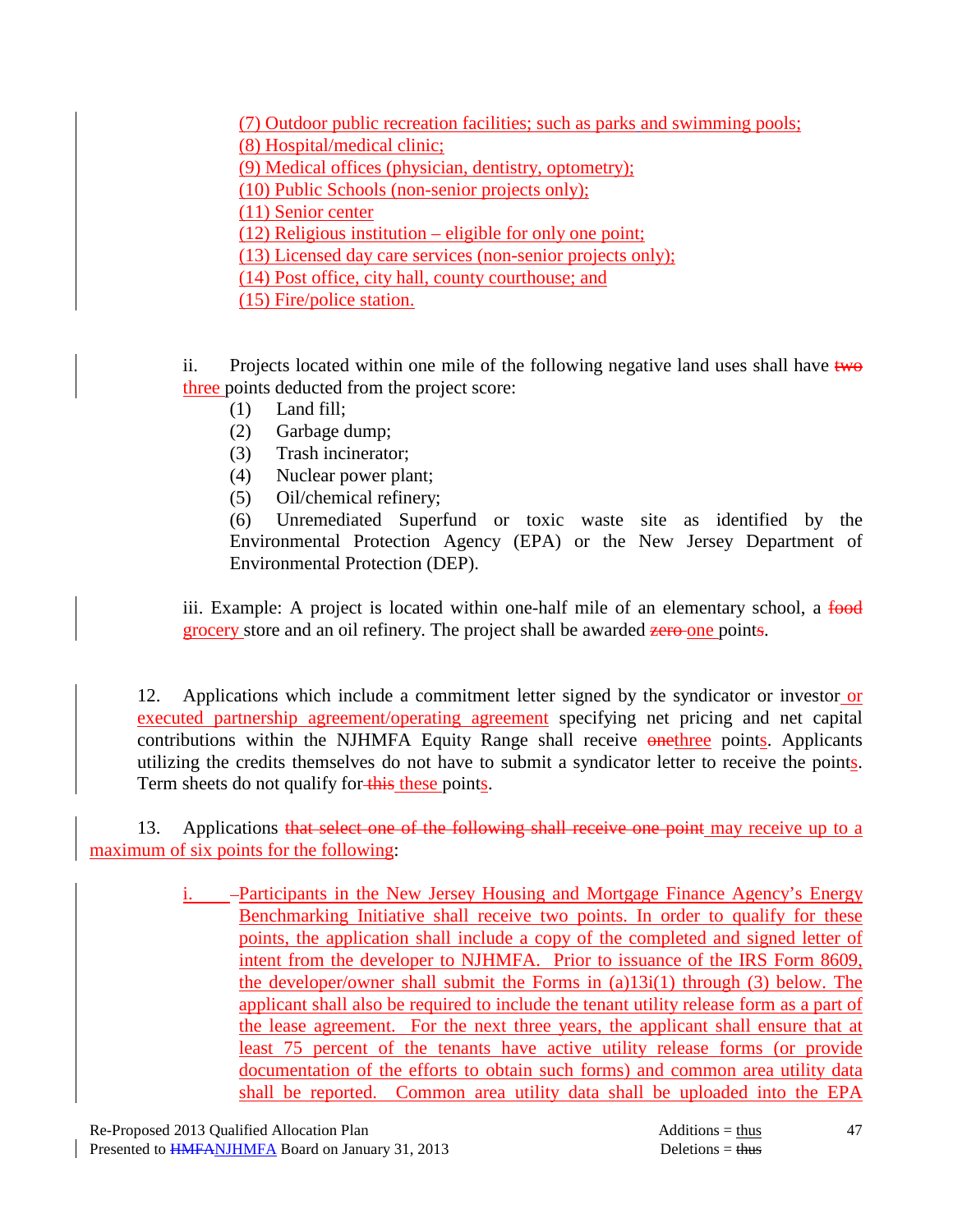Portfolio Manager (www.energystar.gov/benchmark) per the procedures outlined in the NJHMFA Energy Benchmarking Technical Manual. Utility data shall be submitted by January  $31<sup>st</sup>$ , for the three years.

- (1) A completed NJHMFA New Jersey Green Homes Office Building Owner Utility Release Form for all common area meters (gas, oil, electric, cogeneration);
- (2) A completed NJHMFA New Jersey Green Homes Office Energy Benchmarking Survey Form, which includes building data consisting of the name, age, address, number of floors, inclusion of elevators, square footage, number of buildings, whether building(s) are master- or individually-metered, a description of any previously completed energyefficient work, and utility account information; and
- (3) Completed NJHMFA New Jersey Green Homes Office Tenant Utility Release Forms and/or evidence that requests for such forms were made from at least 75 percent of tenants occupying the project at the time of the IRS Form 8609 issuance.

 ii. Applicants may select one of the following green building options and receive four points:

- (1) Incorporation of a solar hot water or water retainage and reuse system. The solar hot water equipment must be designed and installed to meet 100 percent of hot water demands for common area need. The water retainage and reuse system must be designed and installed to meet 100 percent of non-potable common area demands (that is, all toilet flushing and landscaping needs). In order to qualify for these points, the application shall include a copy of the completed and signed letter of intent from the developer to NJHMFA. At the time a project places in services, the proposed system must be installed and it shall be inspected by NJHMFA.
- (2) Successful participation in the New Jersey Housing and Mortgage Finance Agency Green Future Program. In order to qualify for this these points, the application shall include a copy of the completed and , signed and submitted letter of intent from the developer to NJHMFA. Prior to issuance of the IRS Form 8609, the owner shall have successfully completed the requirements of the Green Future Program, fully approved by NJHMFA.
- (3) EPA ENERGY STAR Homes V.3 Certification. Applications shall include a copy of a signed contract between the applicant and a Home Energy Rating System (HERS) rater (per NJCEP ENERGY STAR Homes Program (tier 2) guidelines) and an NHMFA form letter of intent executed by the applicant, which states that the applicant has read the NJHMFA Green Point Guide and will comply with all requirements thereof. At the time a project places in service, owners shall submit to NJHMFA the ENERGY STAR Homes Certificate issued by the EPA or NJCEP for each dwelling unit/building in the project.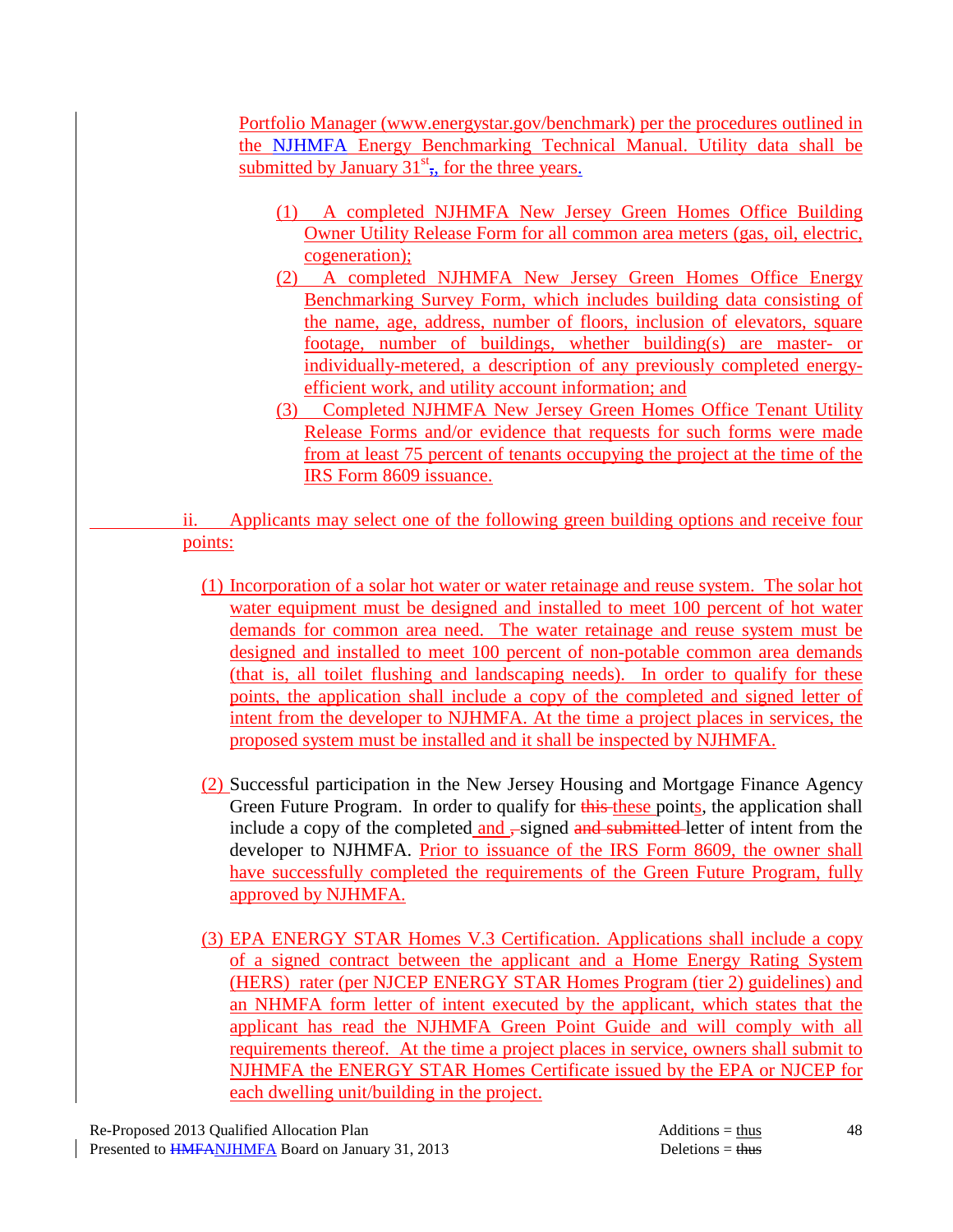$\frac{\mathbf{i} \cdot \mathbf{i} \cdot (4)}{1}$ -Incorporation of <u>a</u> solar photovoltaic system into the project. The solar photovoltaic system must meet the following standards: Be sized to cover at least 75 percent of the project's common area electrical expense and be at least a 20 kilowatt system. Documentation for this point includes a written and signed quote from a Board of Public Utilities (BPU)-certified solar installer indicating the location, size, type, cost, and energy output of the proposed system and a signed affidavit from the developer agreeing to purchase, install and maintain the system for a minimum of 20 years. (Note: Contact the BPU for information on rebates programs available for solar photovoltaic installations. www.njcleanenergy.com)

Example: A project has an estimated common area electricity need of 50 kilowatts. The roof of the project can accommodate a 40 kilowatt system. The developer is eligible for the solar point since the 40 kilowatt system covers 80 percent of the common area usage and the system is larger than 20 kilowatts.

 (5)Leadership in Energy and Environmental Design (LEED) Certification. In order to qualify for this these points, the applicant shall submit the following:

|     | $(4\underline{A})$ | A signed letter of intent to become LEED certified;                               |
|-----|--------------------|-----------------------------------------------------------------------------------|
|     | (2B)               | A copy of the applicant's contract with proposal from an LEED                     |
|     |                    | accredited professional;                                                          |
|     | (3C)               | The LEED accredited professional's accreditation certificate or LEED              |
|     |                    | Provider's Provider Agreement; and                                                |
|     | (4D)               | The LEED accredited professional's or LEED Provider's experience                  |
|     |                    | documentation-; and                                                               |
|     | (E)                | For issuance of the IRS Form 8609, successful completion of the project           |
|     |                    | as documented by an LEED Certificate or letter of completion from the             |
|     |                    | United States Green Building Council (USGBC) is required.                         |
|     |                    |                                                                                   |
| (6) |                    | National Green Building Standard (NGBS) Certification. The applicant shall submit |
|     |                    | the following:                                                                    |
|     | (A)                | A signed letter of intent to become National Green Building certified (a          |
|     |                    | Certified Green Home); and                                                        |
|     | (B)                | A written proposal from an NGBS Verifier, including:                              |
|     |                    | A copy of the NGBS Verifier's Accreditation Certificate; and                      |
|     |                    | Documentation of the NGBS Verifier's experience.<br>П.                            |
|     | (C)                | For issuance of the IRS Form 8609, successful completion of the                   |
|     |                    | program as documented by the NGBS Verifier is required.                           |

 iv.(7) Microload/NJ Climate Choice Homes Program/Energy Star Tier 3 Participation. - Achievement of a Final Home Energy Rating System (HERS) Index of 45 or below for each unit. In order to qualify for this point, the applicant shall include: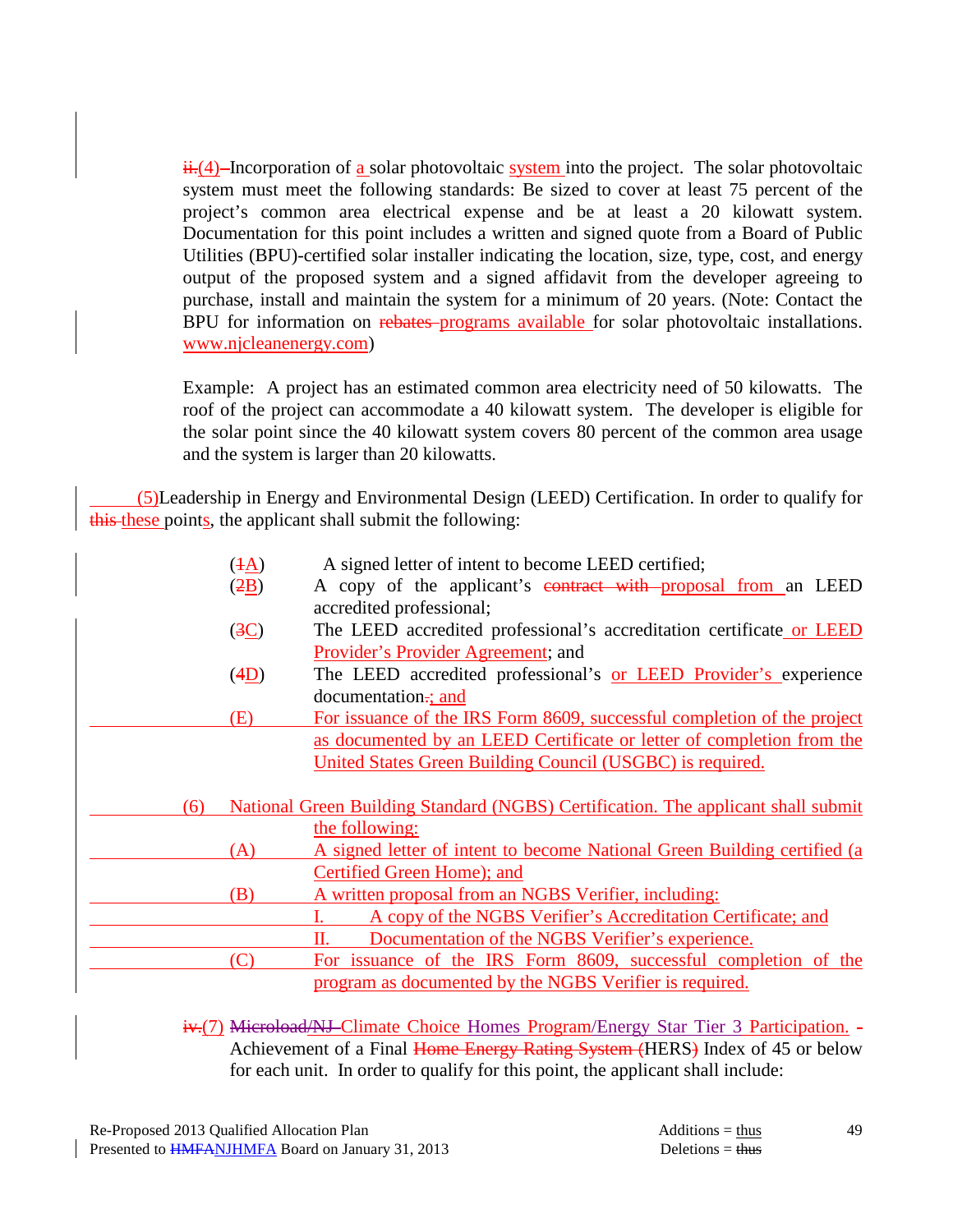- $(A)$  A copy of the completed, and signed and submitted letter of intent from the developer to NJHMFA; and
- (B) (2) A signed letter from MaGrann Associates, Market Manager for the New Jersey Clean Energy Program's ENERGY STAR Homes Program, confirming acceptance into the ENERGY STAR Microload Homes Pilot Program. MaGrann Associates' main office is at 240 West Route 38, Moorestown, New Jersey 08057 and its telephone numbers are 1-888-624-7266 and 856-722-9799. A signed contract with a certified HERS rater; and
- (C) A letter from a contracted HERS rater attesting to design measures already incorporated and the developer's path to successful achievement of a HERS Index of 45 or below.
- (D) For issuance of the IRS Form 8609, successful completion of the program as documented by the NJ Clean Energy Program is required.

14. Applicants may select one any of the following options. To qualify for this point category, a significant component of the development (40 percent or more of the units) shall be located within a historic building, a building being adaptively re-used or a building located on a Brownfields site A maximum of six points shall be available in this category:

i. Rehabilitation of historic buildings, shall receive two points. If the project is also utilizing the historic tax credit recited under Section 47 of the Code, an additional one point shall be awarded. In order to qualify for the historic tax credit point, the application shall include a copy of Part 1 Evaluation of Significance and Part 2 Description of Rehabilitation of the Historic Preservation Certification application approved by the National Park Service. A copy of the Request for Certification of Completed Work shall be submitted to NJHMFA at the time the project places in service;

i. Projects projects which involve the adaptive re-use of a non-residential building shall receive two points; or

iii. Brownfields Projects that have a Remedial Action Work Plan or Response Action Outcome (RAO) approved by the New Jersey Department of Environmental Protection (DEP) or its designee (a Licensed Site Remediation Professional or LSRP), or a No Further Action (NFA) letter issued by the DEP for an unrestricted use within the past 10 years shall receive two points. The NFA shall be for an unrestricted use, or if it is for a limited restricted use, the applicant shall provide confirmation from an LSRP that the proposed development may still be constructed despite the limited use. To qualify for this point category, a significant component of the development (40 percent or more of the units) shall be located within a historic building, a building being adaptively re-used or a building located on a Brownfields site; or;

> ii. Projects that have a Brownfields Site Marketing Inventory (BSMI) Project Tracking Number that has been verified by the municipality shall receive one point. For a list of Brownfields sites and the corresponding tracking numbers, please call the Office for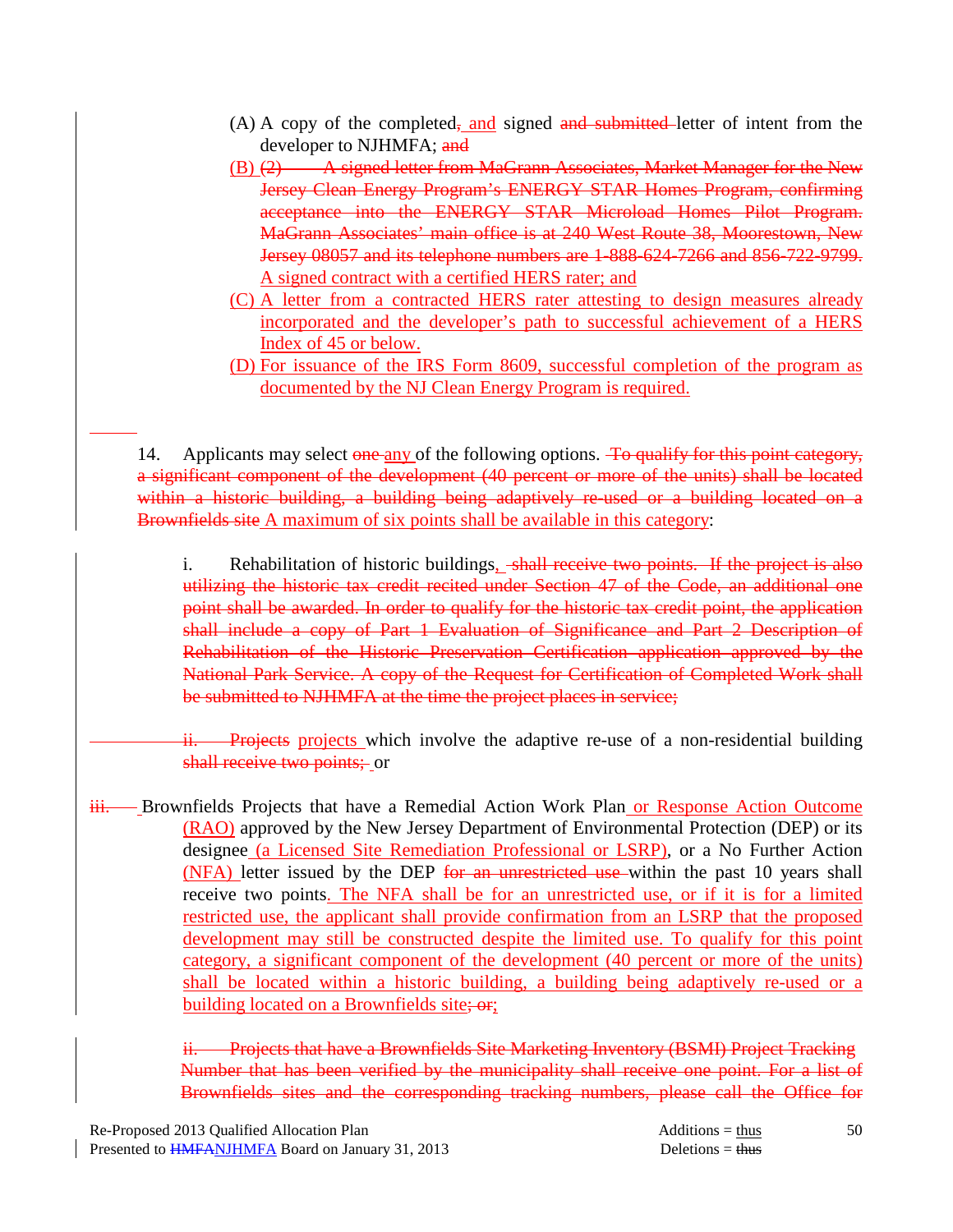Planning Advocacy in the New Jersey Department of Community Affairs at (609) 292- 7156 or visit http://www.njbrownfieldsproperties.com/.

- ii. A project that is fully located within 1/2 mile of public transportation shall receive two points;
- iii. A project that is fully located within a school district wherein 66 percent or more of the students are either proficient or advanced proficient on the NJ ASK 4 in both math and language arts based on data available from the New Jersey Department of Education as of the application deadline shall receive two points. NJHMFA shall rely upon the data effective in the calendar year of the application deadline as well as the preceding year; and
- $iii.$  iv. A project that is fully located within a municipality with public and private sector jobs that total at least 95 percent of the housing units shall receive two points. To confirm that a project satisfies this point category, NJHMFA shall use the annual average of total public and private sector jobs (including suppressed data) from the New Jersey Department of Labor Quarterly Census of Employment and Wages, Municipal Annual Reports, and the number of housing units according to the five-year American Community Survey, Table B25001, U.S. Department of the Census as of the application deadline. NJHMFA shall rely upon the data effective in the calendar year of the application deadline as well as the preceding year.

 15. Applications which have a general partner, voting member, developer or a related party who owned a managing or controlling interest in a LIHTC project when title was foreclosed by entry of judgment or deed in lieu of foreclosure during the past seven years shall have three-five points deducted from the application's score. Failure to respond to this point category shall result in the deduction of points as provided under this paragraph.

 16. Applications which have a general partner, voting member, developer, or related party that owns a managing or controlling interest in a New Jersey LIHTC project with an uncorrected noncompliance shall have the following points deducted from the application's score:  $\frac{10}{15}$ points shall be deducted for violations of State and local building codesmunicipal maintenance ordinances or health ordinances or failure of one or more major systems (for example, roof, HVAC, elevators, plumbing and electric); and  $f^2W + 10$  points shall be deducted for a failure to fulfill any Qualified Allocation Plan provisions as represented by an owner in a project's New Jersey LIHTC application. For noncompliance that cannot be corrected, points under this category shall only be deducted for the first year each application is submitted. Failure to respond to this point category shall result in the deduction of points as provided under this paragraph. Applications that receive negative points in this category do not qualify for the setasides described at N.J.A.C. 5:80-33.4, 33.5, 33.6 and 33.7.

17. Three Five points shall be deducted from applications which have a general partner, voting member, developer, or related party that was involved in a full return of tax credits to NJHMFA within the past two years and such return occurred after October 15 of the year in which the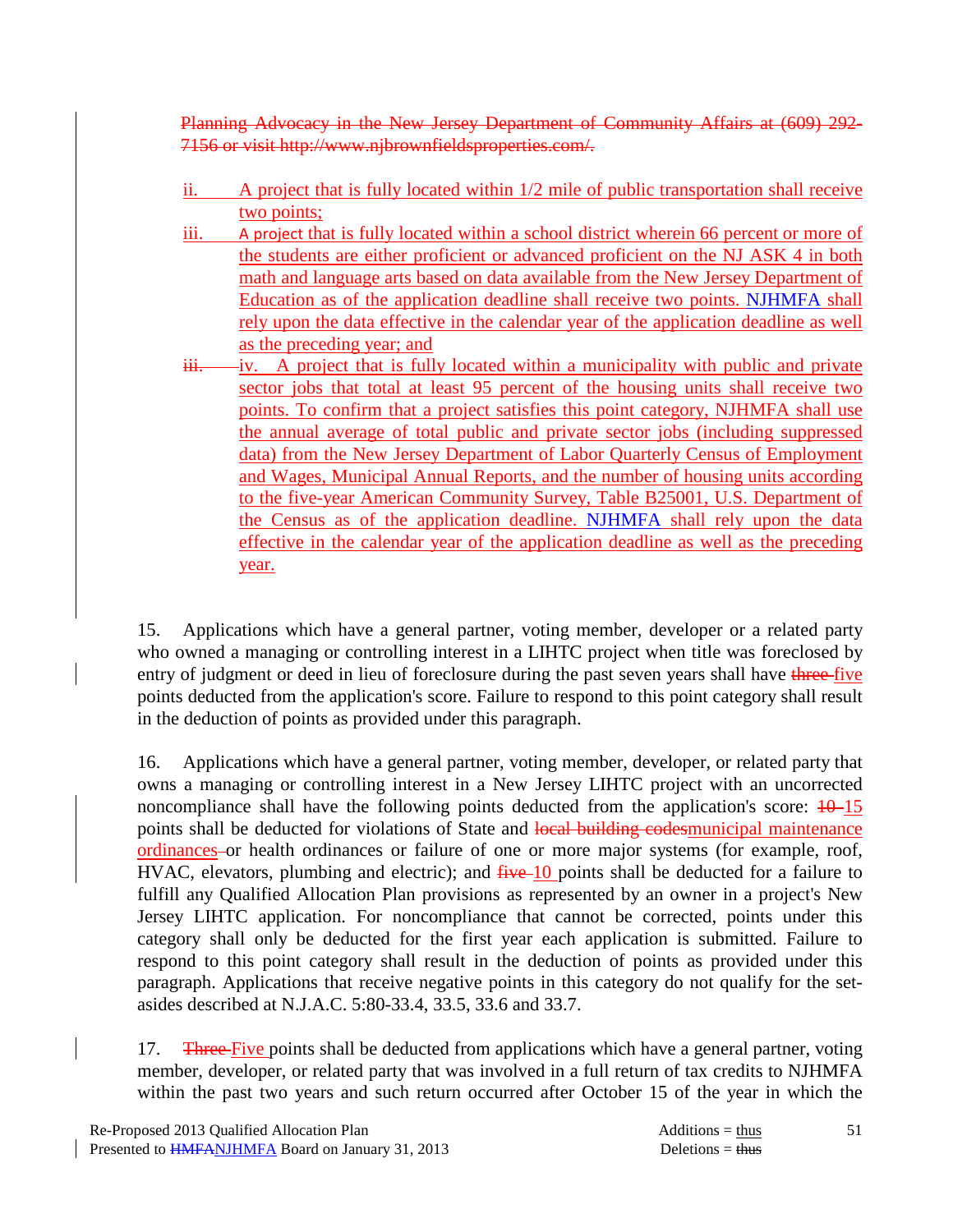project would have been required to be placed in service. Failure to respond to this point category shall result in the deduction of points as provided under this paragraph. This point category shall only apply to the first application from the involved general partner, voting member, developer or a related party following the full return of tax credits.

 18. Applications which have a general partner, voting member, developer, or related party that owns a managing or controlling interest in a New Jersey LIHTC project that has failed to pay NJHMFA monitoring fees (unless NJHMFA has formally issued a deferral) shall have  $\frac{1015}{2}$ points deducted from the application's score. Failure to respond to this point category shall result in the deduction of points as provided under this paragraph. Applications that receive negative points in this category do not qualify for the set-asides described at N.J.A.C. 5:80-33.4, 33.5, 33.6 and 33.7.

 19. Applications which have a general partner, voting member, developer, or related party that owns a managing or controlling interest in a New Jersey LIHTC project that has failed to submit its annual project certifications and/or annual tenant information shall have  $\frac{1015}{100}$  points deducted from the application's score. Failure to respond to this point category shall result in the deduction of points as provided under this paragraph. Applications that receive negative points in this category do not qualify for the set-asides described at N.J.A.C. 5:80-33.4, 33.5, 33.6 and 33.7.

# 20. Applicants may select one of the following:

Applications with a general partner, voting member, developer, or related party (with at least a 50 percent interest in the general partner/managing member) that has successfully developed and operated at least two other tax credit properties LIHTC projects shall receive two three points. Successful completion is defined as a tax credit property with no outstanding issues of noncompliance that has achieved 93 percent occupancy and has maintained a permanent debt service coverage ratio of at least 1.15 percent for six consecutive months as of the application deadline; or

 ii. Applications with a general partner, voting member, developer, or related party (with at least a 50 percent interest in the general partner/managing member) that has successfully developed and operated at least one other LIHTC project and has entered into a management agreement with a property management company that has at least five years of experience monitoring low income housing tax credit projects and a tax credit portfolio of no less than 300 units shall receive two points.

ii. "Successfully developed and operated" is defined as a tax credit project with no outstanding issues of noncompliance that has achieved 93 percent occupancy and has maintained a permanent debt service coverage ratio of at least 1.15 percent for six consecutive months during the project's most recent full fiscal year preceding the application deadline.

#### 21. Applicants may select one of the following:

.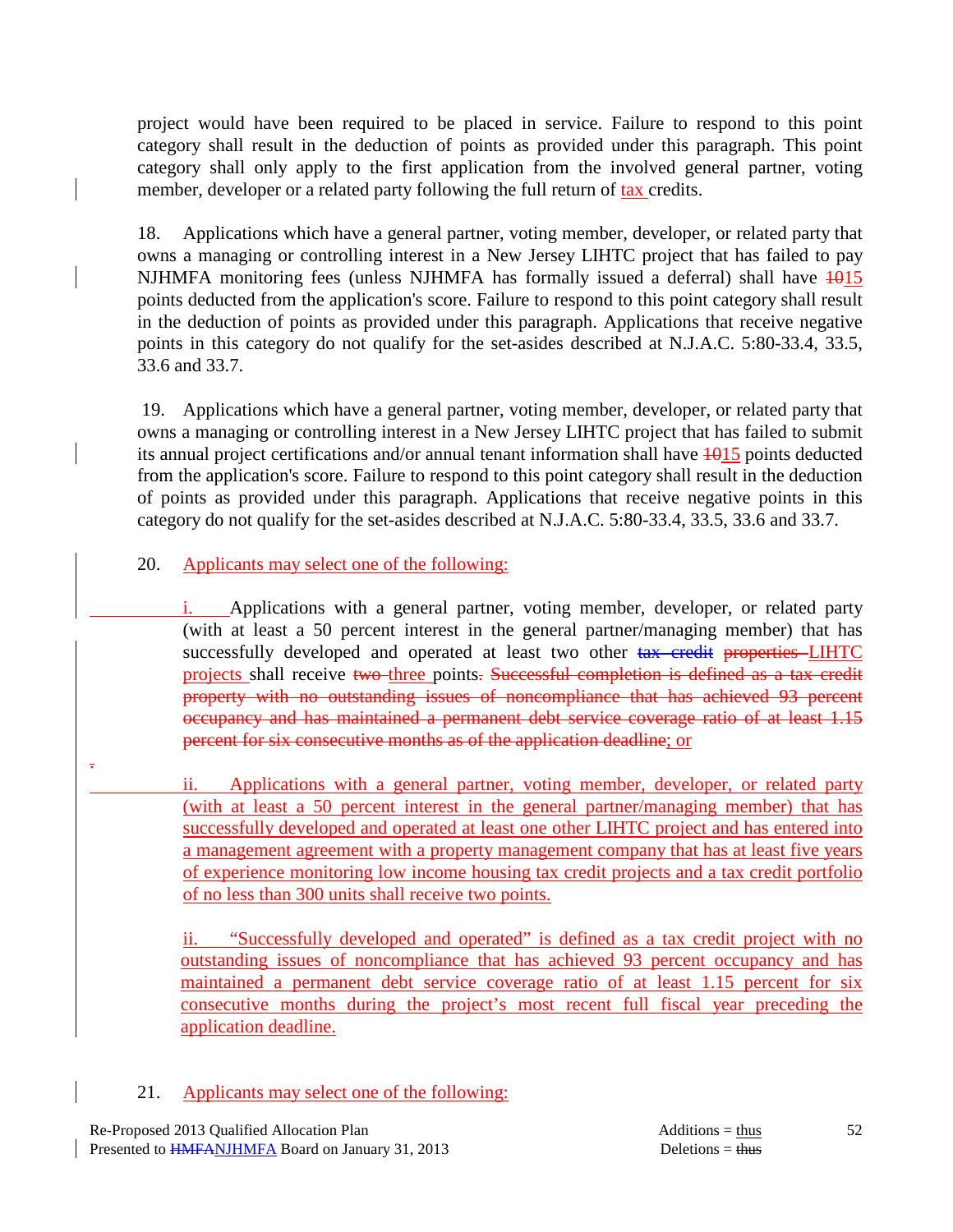- Projects that rent a minimum of five units or five percent of the total project units, whichever is greater, to individuals with special needs or families who are homeless and meet the criteria of N.J.A.C. 5:80-33.12(c)14 shall receive one three points.
- i.ii. Projects that rent five units or five percent of the total project units, whichever is greater, to individuals or families who are disabled as well as leaving institutions under the Olmstead Decision, and meet the criteria of N.J.A.C. 5:80-33.12(c)14 shall receive two points.

 22. Projects that select the 20 percent at 50 percent Federal set aside as defined under Section  $42(g)(1)(A)$  of the Code or elect to restrict 10 percent of the tax credit units to households earning 30 percent or less of area median income adjusted for family size shall receive one eight points. If the 20 percent at 50 percent election is selected, all tax credit units shall be restricted to 50 percent of the area median income adjusted for family size. For example, if the project has an applicable fraction of 100 percent, 100 percent of the units shall be restricted to 50 percent of the area median income adjusted for family size. The election shall be reflected on each building's IRS Form 8609 and/or on the deed of easement and restrictive covenant. Projects that select the 10 percent at 30 percent option must still satisfy the Code minimum tenant income elections at Section  $42(g)(1)$  (A) or  $(g)(1)(B)$  and demonstrate that best efforts will be made to distribute the 30 percent units proportionately across all unit sizes.

 23. Applicants that utilize the cure period in N.J.A.C. 5:80-33.11(c)1 or 3 shall have one point per each defect cured deducted from the application's score.

 24. Applications which have a general partner, voting member, developer, or related party that owns a managing or controlling interest in an NJHMFA-financed property with three or more months of arrearages, with no workout plan (as approved by the Executive Director), shall have fifteen points deducted from their scores.

# **5:80-33.16 Point system for the Senior Cycle**

 $\overline{(a)}$  The point system for the Senior Cycle includes all point categories of the Family Cycle except the point eategory categories at N.J.A.C. 5:80-33.15(a)3 concerning large family units and the point category at N.J.A.C. 5:80-33.15(a)7 concerning ready to grow areas is replaced with the following: and N.J.A.C. 5:80-33.15(a)14iii concerning proficient schools.

Applicants may select one of the following options: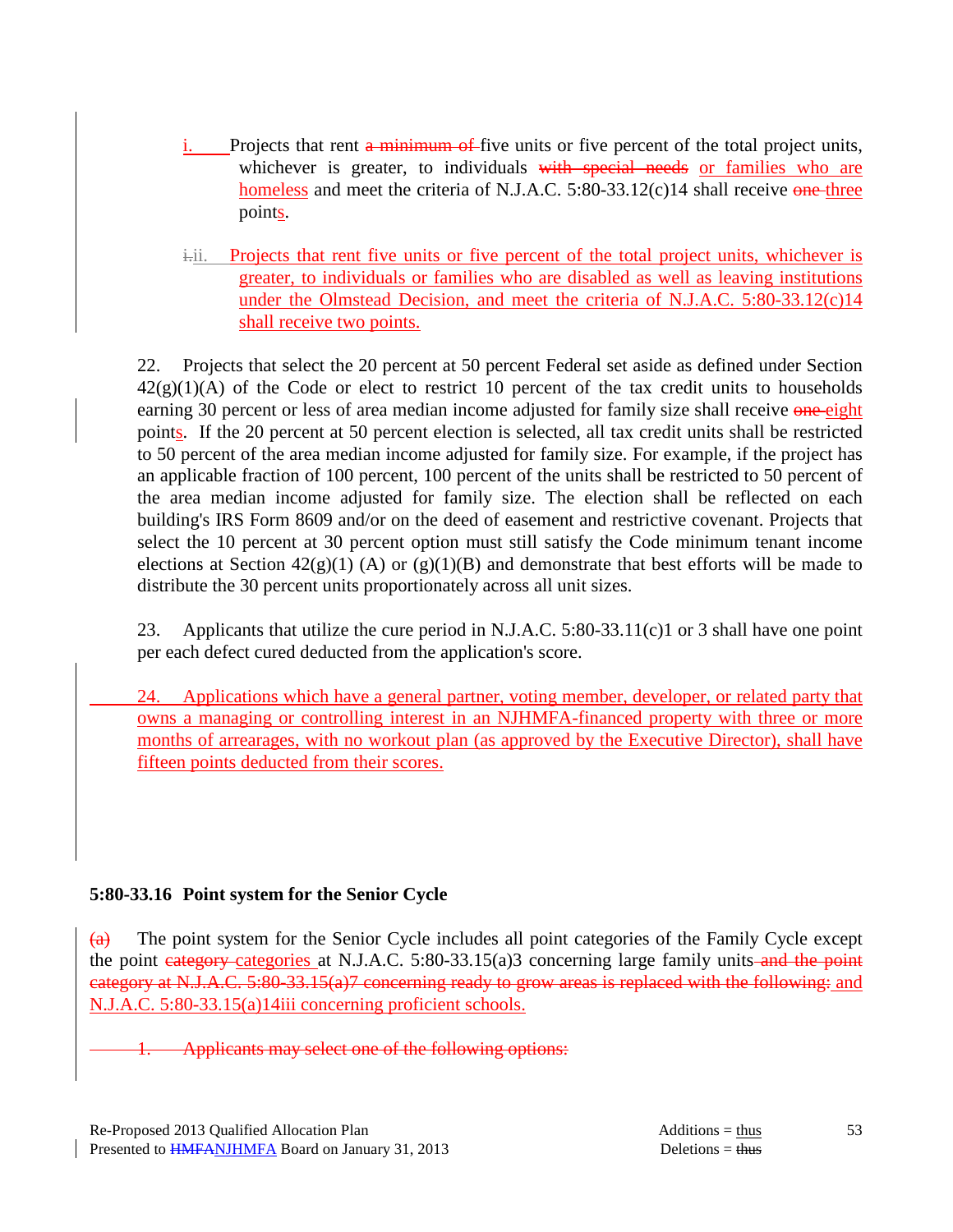Projects located within both a ready to grow area and a qualified census tract shall be awarded 7 points; or

Projects located within a ready to grow area that are either located outside of a qualified census tract or within a transit village shall be awarded ten points.

aside 20 percent of the units for the frail elderly shall receive one point.

### **5:80-33.17 Point system for the Supportive Housing Cycle**

(a) The point system for the Supportive Housing Cycle includes all point categories of the Family Cycle except for the point categories  $\frac{1}{2}$  at N.J.A.C. 5:80-33.15(a)3 concerning large family units,  $\frac{1}{2}$ N.J.A.C. 5:80-33.15(a)5 concerning social services and N.J.A.C. 5:80-33.15(a)21 concerning supportive housing units.

(b) The Supportive Housing Cycle also includes the following point categories:

 1. Applicants shall be awarded up to five points to the extent the social services plan required at N.J.A.C 5:80-33.12(c) 14iv incorporates the following:

i. A description of the target population's(s') supportive service needs, which may include a range of services across a wide continuum of care and intensity appropriate to the target population(s). The description must acknowledge that special needs tenant does not have to utilize the services appropriate to the target population(s). The social services plan must address the specific appropriate and needed services to assist tenants to maintain their housing and stable community living at no cost to the tenant. Appropriate and needed services must be supported by supportive service agreements and evidence-based practice, research and/or direct practice experience. Supportive housing projects must have, at a minimum, a social service coordinator. The supportive services plan must address the following:

- (1) The social service provider(s) must demonstrate(s) three or more years of experience in providing social services to the target population(s) or to a related special needs population;
- (2) A description of the proposed services that will benefit the targeted population including location of services (that is, on-site or in the community) and documentation to support how these services will be funded;
- (3) A description of how the service provider will facilitate tenant/landlord relationships, including detailed eligibility and ineligibility criteria for tenant selection and screening, as well as a plan for problem resolution to minimize evictions for supportive housing tenants ; and
- (4) Provision of at least one of the following services: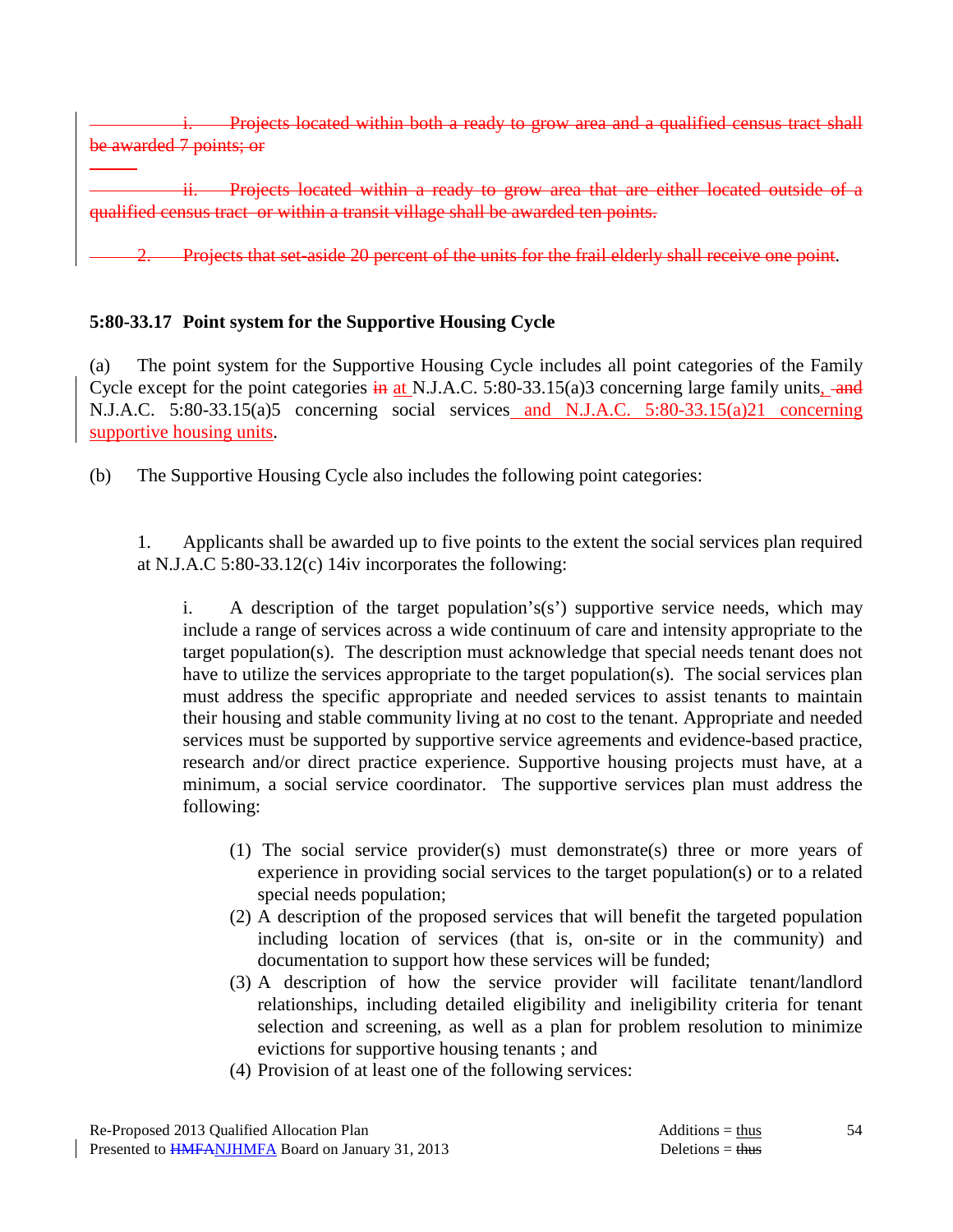- (i) 24-hour, seven-day a week on-call crisis response capability;
- (ii) Financial management training from a qualified provider and ongoing budgeting support; and
- (iii) Linkage and ongoing follow-up services to health care, including dental care, and physical health care and primary health care prevention services.
- 2. Up to two points will be awarded as follows: one point will be awarded to applicants that will provide on-site or off-site education for tenants of the supportive housing units; and one point will be awarded to applicants that will provide job training and job search assistance and support to tenants of the supportive housing units. Applicants shall provide evidence of funding commitments and signed agreements with qualified service providers specifically identifying a detailed scope of services to be provided and term for the provision of these services. The identified education and/or employment service provider must have a verifiable track record for the provision of these services.
- 3. Applicants that plan to develop all of the units as lease-based permanent supportive housing (no time limit for tenancy and/or program participation) shall be awarded two points.
- 4. Applications that evidence rental assistance funding commitments from the HUD McKinney-Vento Programs or other government source(s) of project-based or sponsorbased rental assistance for all the special needs units shall be awarded two points.
- 5. Applications submitted by a qualified nonprofit organization shall be awarded two points.
- 6. Projects that encourage integrated community living opportunities, including mixedincome projects, mixed-special needs projects, and scattered site projects, shall be awarded two points.
- 7. Five points shall be awarded to projects that meet all of the following minimum living standards:
- a. Dwelling units in which each bedroom measures not less than 100 square feet;
- b. Unrelated residents have their own bedroom;
- c. No more than four unrelated adults share a bathroom; and
- d. Residents have access to a full kitchen for meal preparation.

# **5:80-33.18 Point system for the Final Cycle**

The point system for the Final Cycle is the same as for the Family Cycle.

# **5:80-33.19 Tiebreaker system**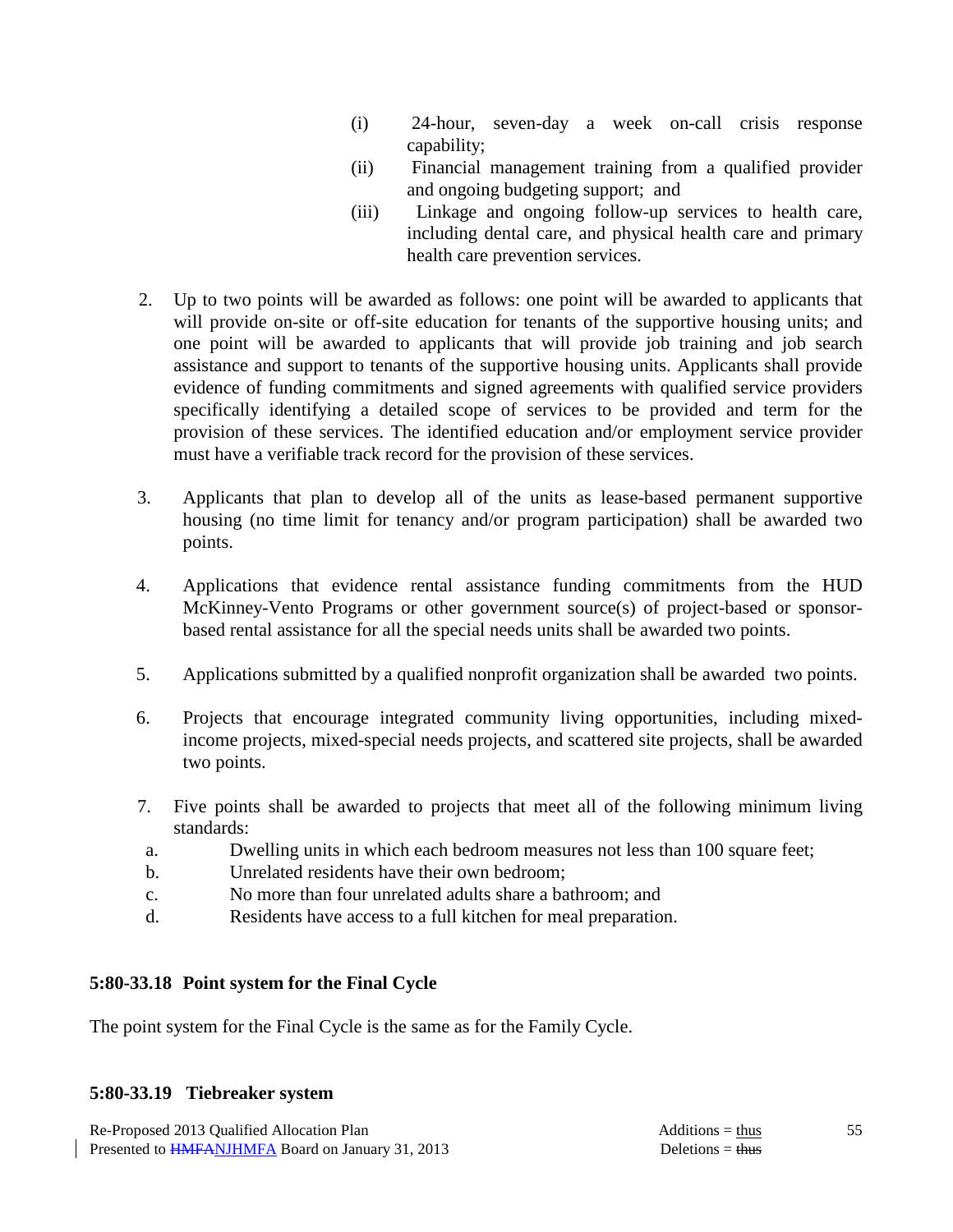(a) The following tiebreaker system shall be used in all cycles to break ties between projects with the same score:

- 1. If competing projects within a cycle have a tie score, a tax credit reservation shall be awarded based on the following:
	- i. In the HOPEVI/Choice Neighborhood set-asides at N.J.A.C. 5:80-33.4(a)1 and 5(a)1, a tax credit reservation shall be awarded to the project with the greatest percentage of HOPE VI/Choice Neighborhood funds committed in relation to Total Development Cost.
	- ii. In the Senior Cycle, a tax credit reservation shall be awarded to the project with the least amount of tax credits per tax credit-bedroom unit.
	- iii. In all other cycles and set-asides, a tax credit reservation shall be awarded to the project with the least amount of tax credits per tax credit bedroom.
	- $i$ .iv. In all cycles, superintendent unit(s) shall not be included for purposes of calculating the tiebreaker.

 2. If there is still a tie after the first tie-breaker, the tax credit reservation shall be awarded to the project with a lower total development cost per bedroom. Superintendent unit(s) shall not be included for purposes of calculating the tiebreaker.

### **5:80-33.20 Municipal comment**

The Code requires that the chief executive officer of the municipality in which the project is to be located be given the opportunity to comment on the project. The application may include a letter from the chief executive officer of the municipality or NJHMFA staff shall notify the chief executive officer of the municipality and allow him or her a reasonable opportunity to comment on the project.

# **5:80-33.21 Application needs analysis**

(a) Section  $42(m)(2)(a)$  of the Code provides: "The housing credit dollar amount allocated to a project shall not exceed the amount the housing credit agency determines is necessary for the financial feasibility of the project and its viability as a qualified low-income housing project throughout the credit period." This determination, known as the "needs analysis," shall be performed by NJHMFA with respect to those applications fulfilling the eligibility requirements at N.J.A.C. 5:80-33.12. In the needs analysis, NJHMFA shall compare the project's total development costs to the funding sources the applicant has identified to meet those costs. As part of its obligation under Section  $42(m)(2)$  of the Code, NJHMFA shall determine the reasonableness of the developmental and operational costs of the project and may make adjustments to costs as necessary to ensure the viability of the project throughout the credit period and compliance with the QAP. Such adjustments do not constitute defects under N.J.A.C. 5:80-33.11(c)1. If the total funding sources not including tax credit equity are less than the total development costs, then a funding gap exists and the applicant has demonstrated a need for credits, provided, however, that the following conditions are satisfied:

56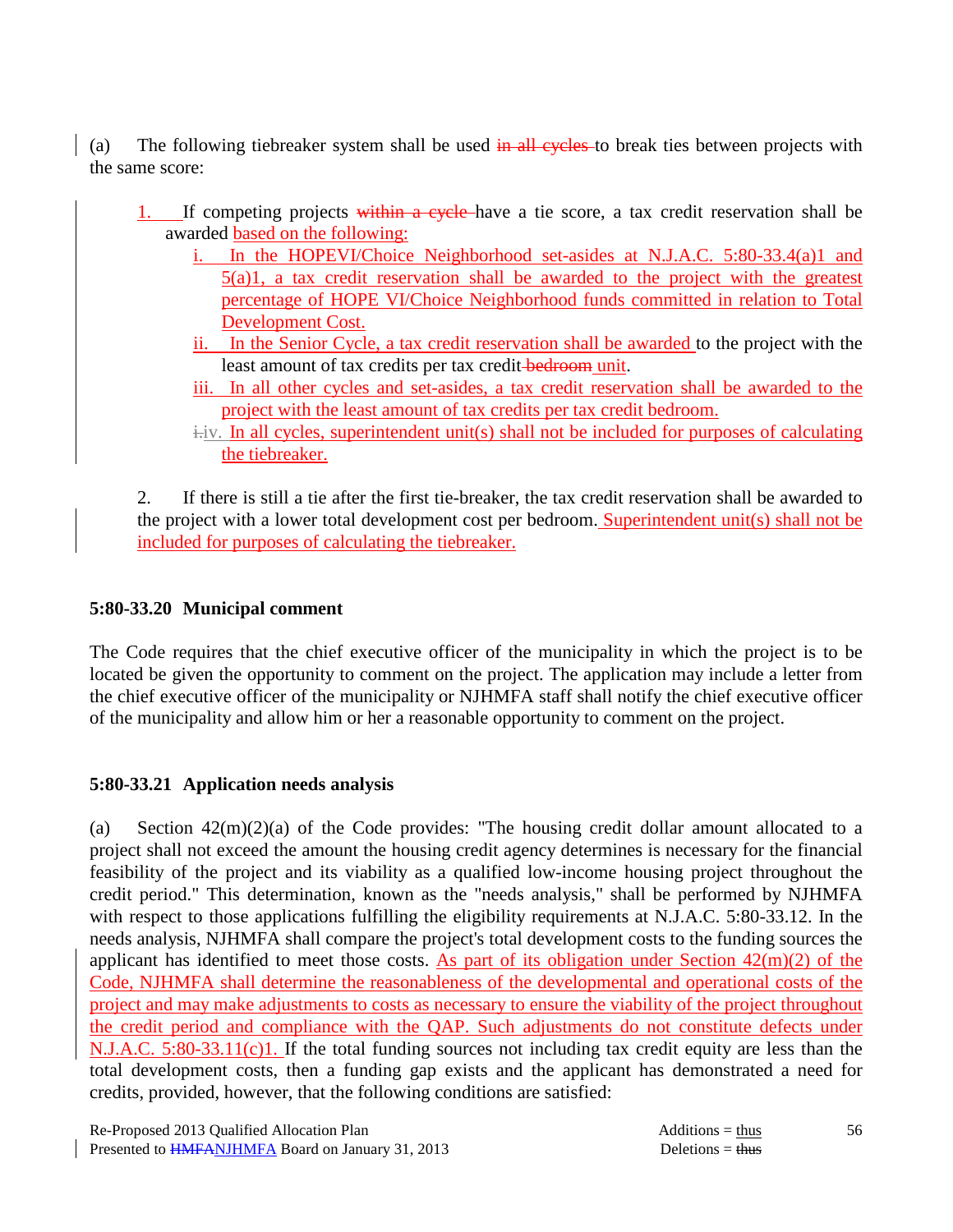1. The project's development and operational costs are reasonable as required under Section  $42(m)(2)(B)(iv)$  of the Code;

 2. Funding sources identified by the applicant meet the requirements listed under N.J.A.C. 5:80-33.12(c)6;

 3. The project is financially feasible in terms of the existence of sufficient sources to pay for total development costs; and

4. The project shall remain viable throughout the credit period.

(b) Financing arrangements shall be evaluated to ensure that projects are not structured to artificially increase basis. Such arrangements include drawing down entire bridge or secondary loans at construction closing instead of using such financing on an as-needed basis. NJHMFA reserves the right to assume a mortgage higher than the mortgage commitment submitted by the applicant if it is determined that the mortgage amount stated in the commitment is underestimated. If NJHMFA has a reasonable basis for concluding the equity factor submitted by the applicant is inconsistent with market conditions, NJHMFA reserves the right to adjust the equity factor in its underwriting. NJHMFA reserves the right to require an appraisal at the applicant's expense. If the applicant acquires the property for more than appraised value, the overage shall be added to the sources of funds so as not to create artificial need.

(c) NJHMFA shall perform needs analyses at three separate times: application, allocation, and at the time the project is placed in service. (See N.J.A.C. 5:80-33.23 and 33.27.) Pursuant to the Housing and Economic Recovery Act of 2008, 110 P.L. 289 (HR 3221), the applicable credit percentage shall be nine percent for the 70 percent present value credit for buildings that place in service between July 31, 2008 and December  $\frac{31}{30}$ , 2013. NJHMFA shall announce the tax credit percentage for the 30 percent present value credit to be used for application purposes, by written and/or electronic notices to the mailing list maintained by the Tax Credit Division, at least 30 days prior to the application deadline. The credit amount reserved is limited to the lesser of:

1. The credit amount based on the needs analysis; or

 2. The credit amount generated from the project's qualified basis, as (potentially) capped by the eligible basis limits. Unless a project has an alternate funding source such as a developer fee able to be deferred, a project whose eligible basis is reduced by the eligible basis limits (thereby reducing the credit amount) may be declared infeasible due to a funding gap caused by the resulting shortfall in syndication proceeds.

(d) Buildings placed in service after July 30, 2008 that receive the 70 percent present value credit shall be eligible for up to a 30 percent boost in eligible basis to the extent that the developer can demonstrate that the boost is necessary to achieve financial feasibility.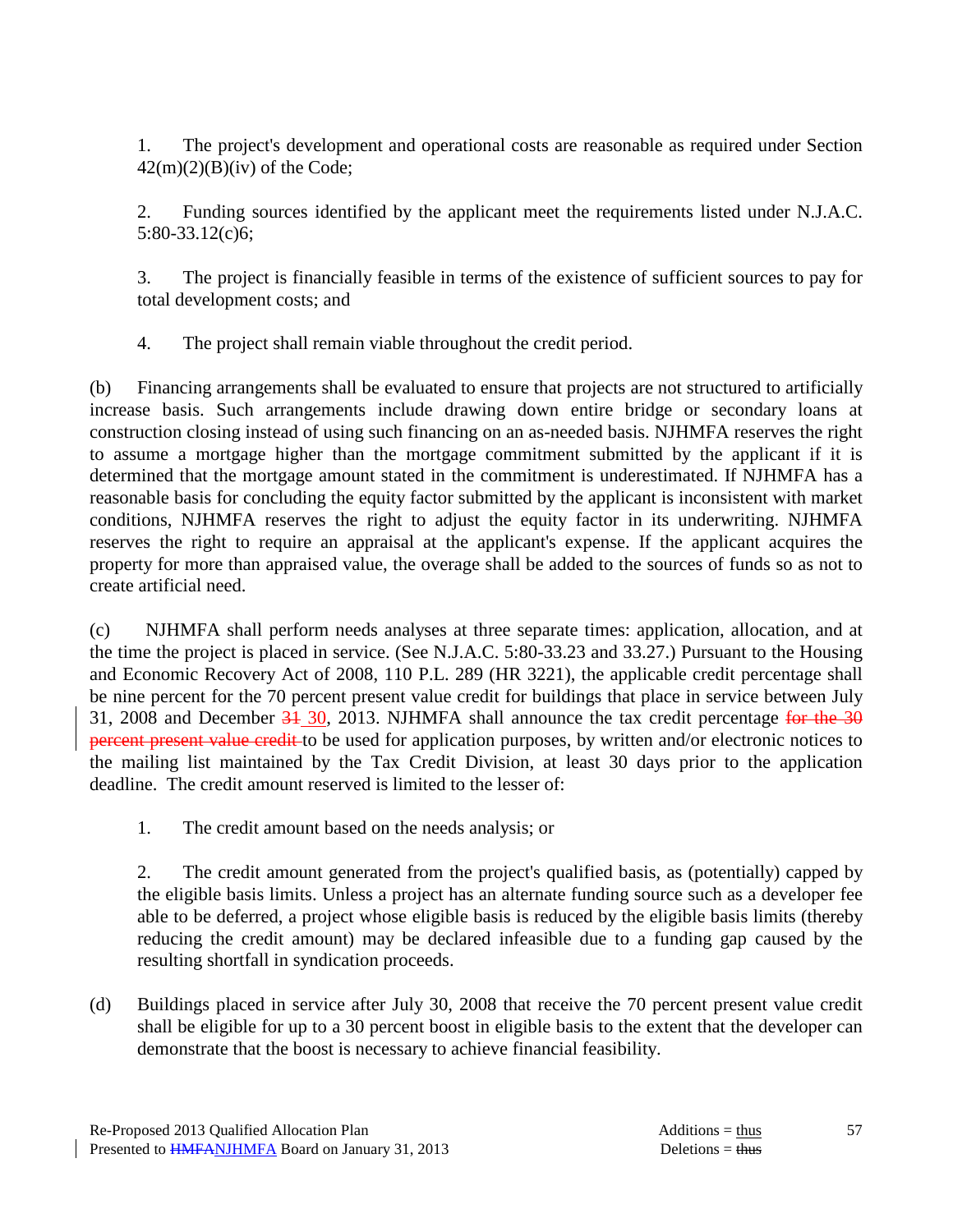#### **5:80-33.22 Committee review and reconsideration process**

(a) Based on the rankings, eligibility review and needs analysis, NJHMFA shall make reservation award recommendations to a quorum of the Tax Credit Committee. The Tax Credit Committee shall consist of the Commissioner of the Department of Community AffairsDCA or designee, the Executive Director and three members of the NJHMFA staff designated by the Executive Director. After projects have been awarded tax credits based on their competitive rankings, the Tax Credit Committee shall have the authority to adjust the amount of Tax Credit Assistance Program (TCAP) subsidies, Tax Credit Exchange Program (TCX) subsidies and tax credits awarded to a project in order to fully exhaust subsidies provided under the American Recovery and Reinvestment Act of 2009, P.L. 111-5 (ARRA).

(b) The Committee shall review the rankings, eligibility and tiebreaker decisions as well as requests for reservations from the Reserve, and shall award tax credit reservations accordingly. All applicants shall be notified in writing whether their projects received a reservation or not and the basis for the decision. A reservation commitment letter shall be mailed to all reservation recipients.

(c) An applicant may appeal any decision of the Tax Credit Committee by submitting a written request for reconsideration to the Executive Director of NJHMFA no later than 10 business days from the date of the Tax Credit Committee meeting at which awards/decisions are announced. The request shall include a comprehensive discussion of the basis for reconsideration. Such requests will be considered promptly by the Tax Credit Committee and the Committee's disposition of the request shall constitute final agency action. In the absence of a request for reconsideration, the date of the Tax Credit Committee meeting at which awards/decisions are announced shall constitute the date of final agency action.

# **5:80-33.23 Allocation needs analysis**

In accordance with Section 42(m)(2) of the Code, NJHMFA evaluates the need for the tax credit at the time of application, the time of allocation, and after the building is placed in service. The credit amount allocated is limited to the lesser of the credit amount based on the needs analysis or the credit amount generated from the project's qualified basis (as potentially capped by the eligible basis limits). The determination of whether the credit amount reserved is needed for the financial feasibility and continued viability of the project shall include an examination as to whether there have been increases or decreases in project costs, other funding sources or rental subsidies which would result in a higher allocation than needed. If NJHMFA has a reasonable basis for concluding the equity factor submitted by the applicant is inconsistent with market conditions, NJHMFA reserves the right to adjust the equity factor in its underwriting. Any substantive changes to the project's financing plan or costs shall be explained in detail and may cause the project to be reconsidered by NJHMFA.

#### **5:80-33.24 Reservations, allocations and binding commitments**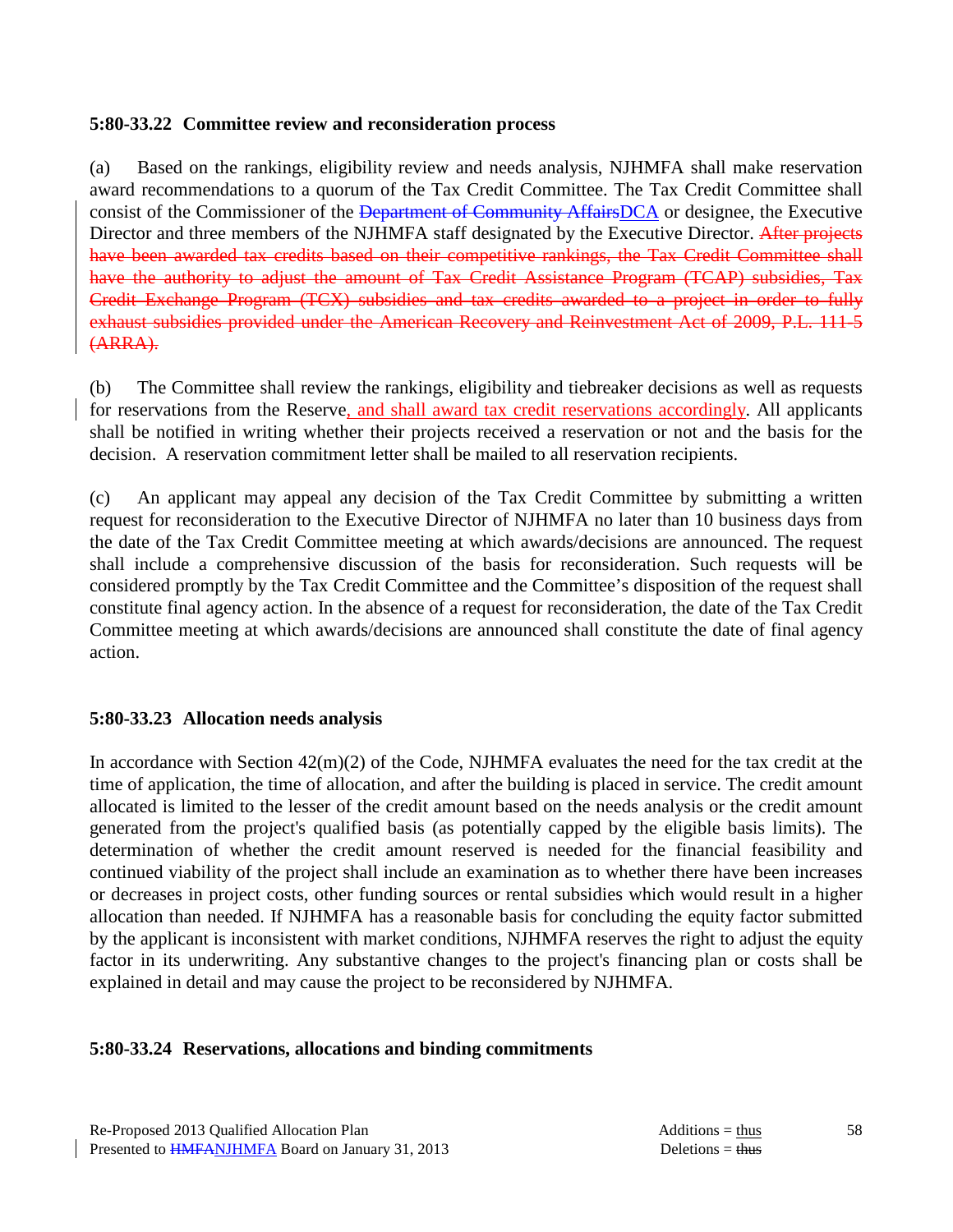(a) Once the reservation is final as described in N.J.A.C. 5:80-33.22(b), projects must meet allocation criteria established by the Code and these rules in order to qualify for an allocation of tax credits. (The IRS does not recognize the reservation processes of housing credit agencies.) The deadline for meeting the allocation criteria described in (a)1 and 2 below is November 30 or the next business day if the 30th is a weekend or holiday. The deadline for meeting the 10- percent test required under 26 U.S.C. §  $42(h)(1)(E)(ii)$  is six months from the date the carryover allocation agreement is executed by NJHMFA. The NJHMFA form evidencing satisfaction of this test must be completed and certified by an independent certified public accountant. Accrued developer fees in carryover basis shall not exceed the lesser of the fee earned to date or 20 percent of the total developer fee. On a case-bycase basis, NJHMFA may extend its filing deadline if the owner can show good cause; however, in order to defray the added expense and regulatory burden of processing allocation requests that arrive after the deadline, an extension fee of \$1,000 shall be payable to NJHMFA for each week or part thereof that the owner is late in submitting a complete package. NJHMFA reserves the right to rescind a reservation if a deadline is unmet.

 1. Owners requesting a carryover allocation shall submit their certification for carryover which demonstrates that all sources shown on the owner's carryover schedule are accurate; and that the costs shown in eligible basis are allowable under the Code. Title ownership is not required for carryover allocations, but site control must be maintained. Projects receiving carryover allocations have until the end of the second year after the execution of the carryover allocation agreement to place the project in service.

 2. Owners requesting an allocation for a building in the same year the building places in service may receive a carryover allocation or a placed in service allocation depending upon the building's placed in service date. A building must be issued an allocation no later than December 31 of the year it is placed in service.

 i. If the building is placed in service on or prior to August 1, the allocating document shall be the IRS Form 8609 and the owner shall submit all requirements listed in N.J.A.C. 5:80-33.26 by the filing deadline established in (a) above.

 ii. If the building is placed in service after August 1, and if the timing of the final project cost certification, permanent closing and the like do not allow for the timely issuance of an IRS Form 8609 by December 31, a carryover allocation shall be issued to the project provided that the owner submits to NJHMFA an updated 10 percent letter from the partnership's accountant reflecting the new reasonably expected basis in the building.

(b) NJHMFA may, in its discretion, enter into a binding commitment to allocate credits from future years' tax credit authority to fund projects that successfully compete in additional tranches of the cycles at N.J.A.C. 5:80-33.4 through 7, subject to any set asides thereunder, as the Tax Credit Committee may decide to conduct in its discretion, or projects in a competitive cycle affected by an error as determined by the Tax Credit Committee. In no event shall the project receive credits and/or a binding commitment exceeding the maximum eligible tax credit amount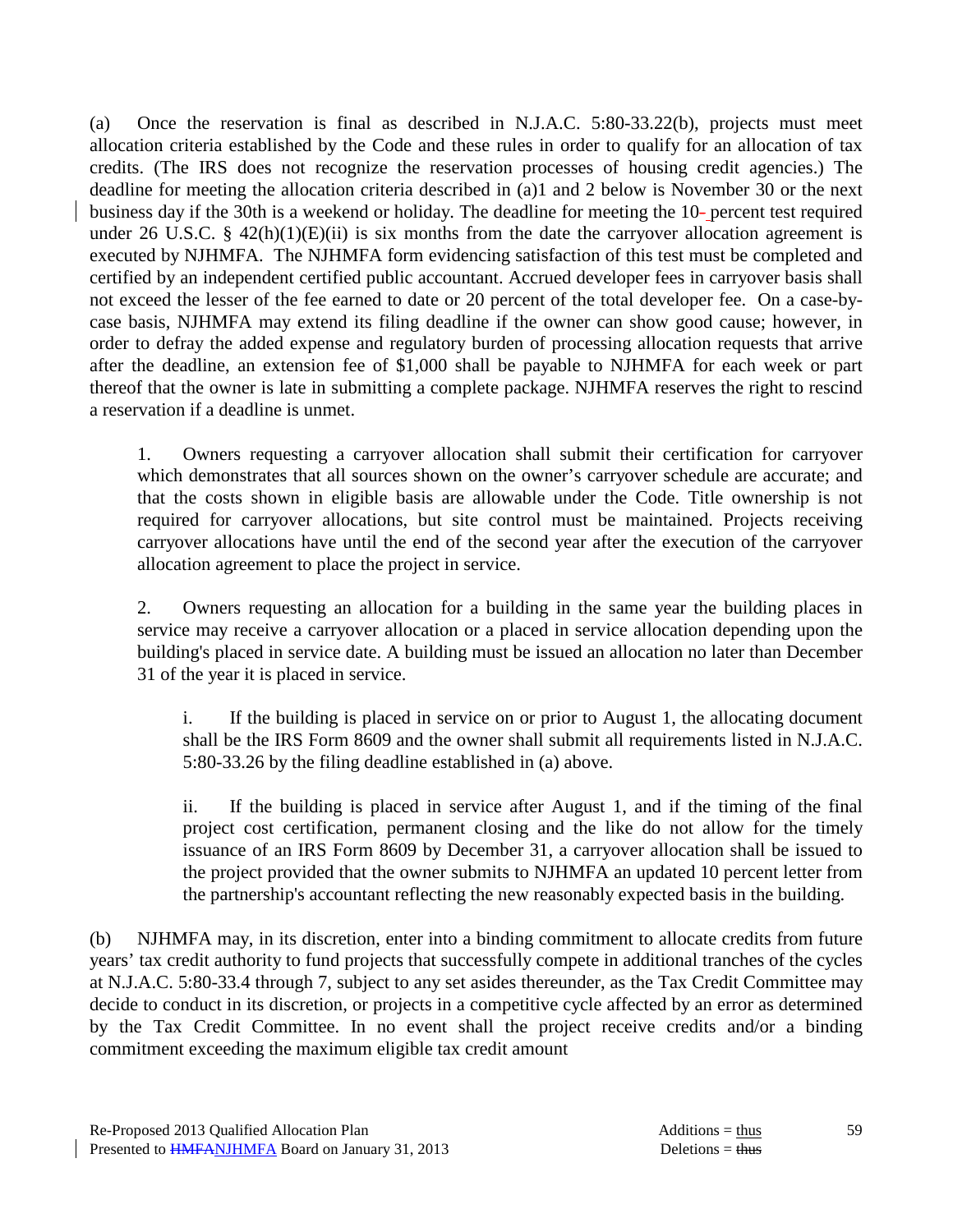#### **5:80-33.25 Allocation/issuance fee schedule**

Projects requesting an allocation of tax credits shall pay a fee equaling two percent of the allocation amount over the 10-year credit period. One-half of the fee shall be paid at the time the allocation criteria described above at N.J.A.C 5:80-33.24(a) is submitted to NJHMFA. For projects requesting an issuance of tax credits from volume cap, the issuance fee shall equal two percent of the issuance amount over the 10-year credit period for NJHMFA financed projects and three percent of the issuance amount over the 10-year credit period for non-NJHMFA financed projects. One-half of the fee shall be paid at the time the credit determination described at N.J.A.C. 5:80-33.9(a)1 is made. For both types of project, the balance (adjusted higher if volume cap tax credit issuance increases) shall be paid prior to issuance of the IRS Form 8609. Allocation/issuance fees are non-refundable.

# **5:80-33.26 Obtaining IRS Form 8609: deadlines and extension fees**

(a) The IRS Form 8609 is the form used by owners to claim the low-income housing tax credit. A form is issued for each building in the project that contains tax credit units. Prior to issuance of the IRS Form 8609, NJHMFA must receive all required information from the owner, including the allocation/issuance fee described at N.J.A.C. 5:80-33.25. For projects receiving credits from the nonprofit set-aside, this shall include an attorney's opinion letter which states that no for-profit developer or member of the investor limited partner held a seat on the nonprofit's board of directors. NJHMFA (or its authorized designee) may also conduct an on-site inspection of the project to confirm that all representations made in the project's tax credit application have been met. Upon completion of the NJHMFA evaluation (which includes the placed in service needs analysis) and attendance by the project owner or representative at an NJHMFA-sponsored compliance monitoring seminar, NJHMFA shall complete Part I of the IRS Form 8609 and shall forward a copy, as filed with the IRS, to the project owner. Owners should be sure to make copies of the signed IRS Form 8609 as a copy must be filed each year with Federal tax returns.

(b) The entire IRS Form 8609 request package, including the allocation/issuance fee described at N.J.A.C. 5:80-33.25 and the audit report, in a form acceptable to NJHMFA, must be submitted to NJHMFA within 90 days after the last building in the development is placed in service pursuant to IRS Notice 88-116 90 days after permanent loan closing. On a case-by-case basis, NJHMFA may extend its filing deadline if the owner can show good cause; however, in order to defray the added expense and regulatory burden of processing IRS Form 8609 requests that arrive after the deadline, an extension fee of \$1,000 shall be payable to NJHMFA for each week or part thereof that the owner is late in submitting a complete package. NJHMFA reserves the right to recapture an allocation if a deadline is unmet.

(c) Failure of a project to fulfill all representations made in its application may result in a delay and/or non-issuance of the IRS Form 8609. At its sole discretion, NJHMFA may impose penalties for failure to comply with eligibility or point requirements, such penalties to include, but not be limited to, the imposition of financial penalties, a reduction in the allocated credit amount or the unilateral cancellation of an allocation. Generally, a financial penalty or reduction in the amount of credits will be imposed in an amount commensurate with the violation. For example, if a project fails to meet the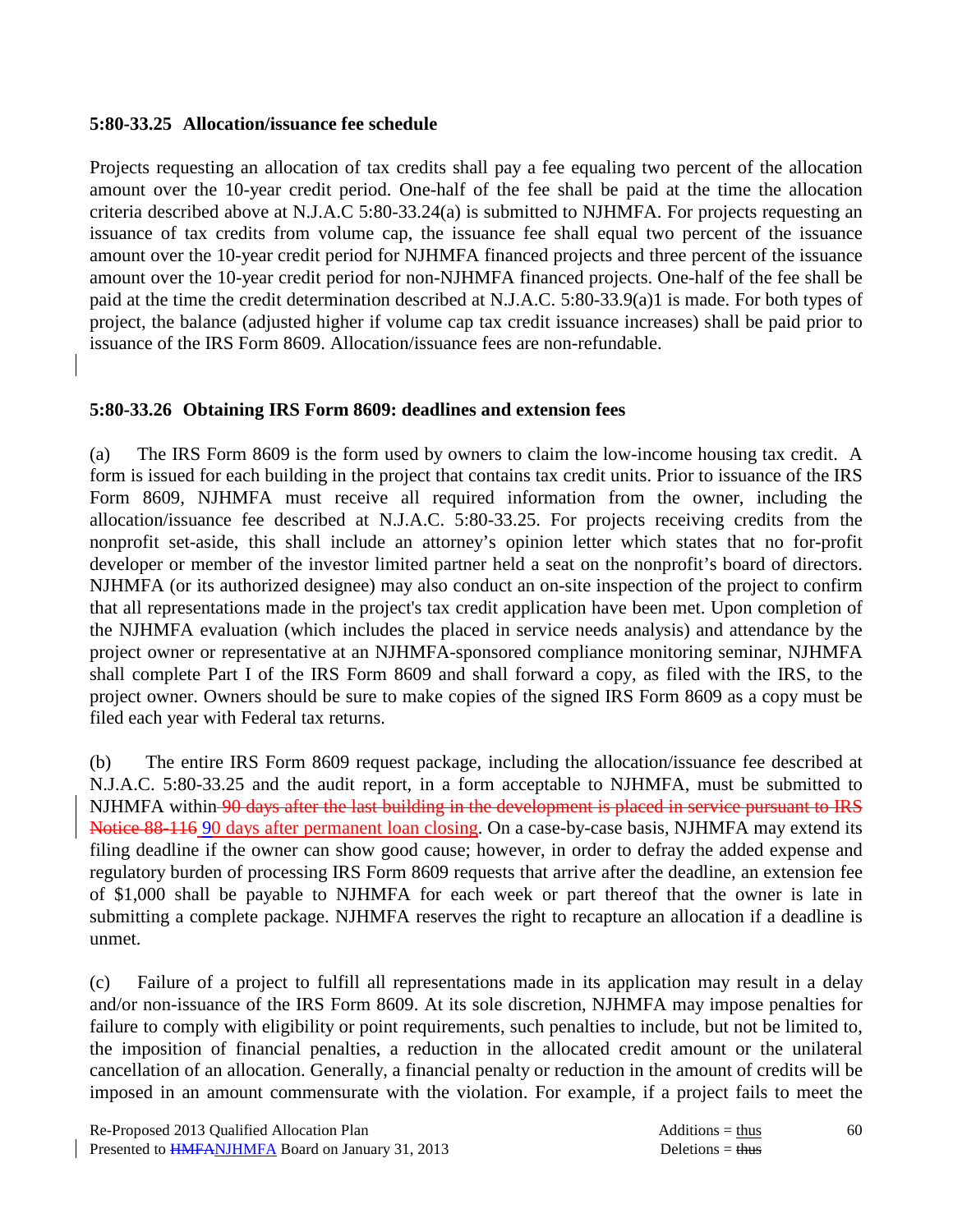minimum expenditures under N.J.A.C. 5:80-33.15(a)6, credits may be reduced by or a financial penalty imposed in the delinquent amount, which amount may be affected by remedial measures, if any, taken in order to comply with the representation(s). However, NJHMFA reserves the right to unilaterally cancel an allocation for severe and/or persistent violations.

(d) IRS Form 8609 shall not be issued to projects that have a general partner, voting member, developer, or related party that owns a managing or controlling interest in a New Jersey LIHTC project with an uncorrected noncompliance until such noncompliance is corrected.

# **5:80-33.27 Placed in service needs analysis**

(a) Pursuant to Section 42(m)(2) of the Code, NJHMFA shall conduct the last of its required needs analysis evaluations at the time the project places in service. The analysis shall be based on the project cost certification of an independent C.P.A. and the permanent financing sources (see N.J.A.C. 5:80- 33.28). If the amount of the tax credit request is not needed for the financial feasibility of the project and its viability as a qualified low-income housing project throughout the credit period, the amount of the tax credit shall be reduced to the needed amount.

(b) The determination of whether the amount requested is needed for financial feasibility and continued viability of the project shall include an examination as to whether there have been increases or decreases in project costs, other funding sources or rental subsidies which would result in a higher allocation than needed. If NJHMFA has a reasonable basis for concluding the equity factor submitted by the applicant is inconsistent with market conditions, NJHMFA reserves the right to adjust the equity factor in its underwriting. The Code requires that NJHMFA reduce the credit amount based upon need; however, this does not mean that NJHMFA will jeopardize the long-term financial feasibility and viability of the project by arbitrarily taking back credits. For example, if the equity market improved so that projects were able to get better pricing from investors, NJHMFA would not necessarily reduce the credit on those projects that use the "excess" credits to cover cost overruns or provide betterments in the projects such as upgrading the security system, landscaping, provision of appliances such as washers, and the like. NJHMFA shall not allow these additional funds to be used to increase the developer fee over that shown on the application.

(c) For each needs analysis, a Sponsor Certification shall be submitted. Any substantive changes to the project's financing plan or costs shall be explained in detail and may cause the project to be reconsidered by NJHMFA.

# **5:80-33.28 Project cost certification and contractor fee limits**

(a) An independent C.P.A. shall audit the development costs of the project in accordance with generally accepted auditing standards. To make sure that the necessary paperwork is submitted to NJHMFA in a timely manner, owners shall ensure that the cost certification process begins immediately upon construction completion. NJHMFA reserves the right to require a compilation of the construction costs of the project as approved by an independent C.P.A.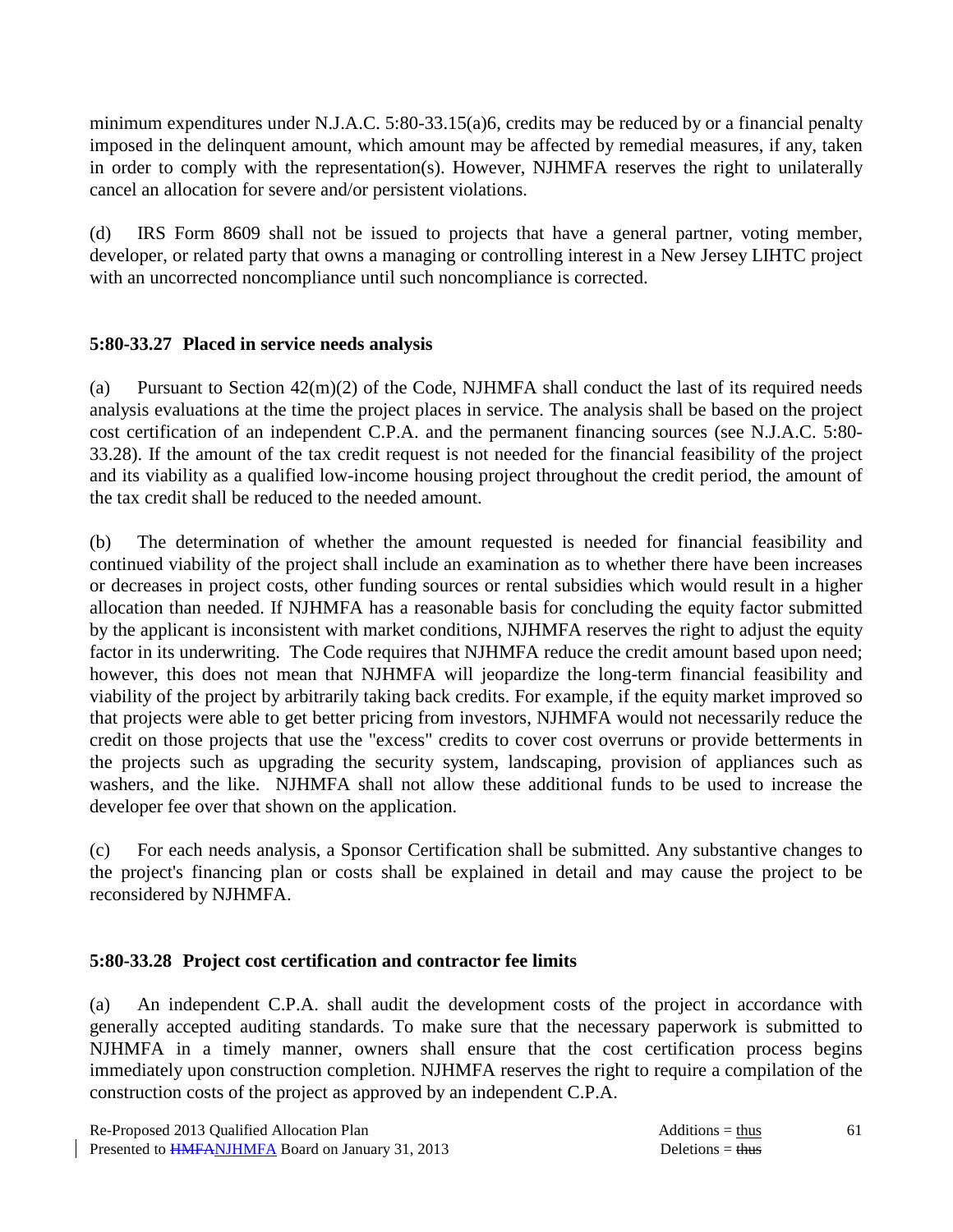(b) "Contractor fee limits" with regard to contractor profit and overhead shall be set in accordance with the schedule below. Maximum fees include the base profit and overhead and any incentive cost savings fee realized. Costs included on the general conditions line must be broken out on a separate schedule. Unreasonable costs shall be disallowed. For purposes of calculating the contractor fee limits below, the construction contract amount shall not include contractor overhead and profit.

#### CONTRACTOR FEE SCHEDULE

| <b>Construction Contract Amount</b> |                | Fee (Overhead and Profit) |
|-------------------------------------|----------------|---------------------------|
| \$<br>$() -$                        | $500,000+$     | $11.75$ percent           |
| $500,001 -$<br><sup>\$</sup>        | $$1,000,000+$  | $10.75$ percent           |
| $$1,000,001$ -                      | $$5,000,000+$  | 9.50 percent              |
| $$5,000,001$ -                      | $$10,000,000+$ | 8.50 percent              |
| $$10,000,001$ -                     | $$15,000,000+$ | 7.00 percent              |
| $$15,000,001-$                      | $$20,000,000+$ | 6.70 percent              |
| $$20,000,000+$                      |                | 6.20 percent              |

(c) For projects seeking IRS Form 8609 allocations and for projects with carryover allocations, where completion is scheduled to occur close to the end of the year, interim audits should be taking place throughout construction so that when the certificate of occupancy is issued, the final cost certification is virtually complete. For projects still incurring eligible costs, NJHMFA may consider the owner's projection of costs and basis incurred through the end of the first year of the credit period. The projection shall be based on executed contracts with contractors/vendors for amenities such as security system, playground, and landscaping.

(d) In addition to the audit report, the owner shall submit a Sponsor Certification for Placed in Service showing all sources, uses and eligible basis items as well as the pricing from the limited partner investor.

#### **5:80-33.29 Extended use agreement**

Section 42(h)(6) of the Code requires the project owner to enter into an "extended low-income housing commitment agreement" that adds an additional 15-year low-income occupancy requirement to the initial 15-year compliance period. The agreement shall be recorded in order to claim the tax credits when filing Federal tax returns. Owners must complete NJHMFA's deed of easement and restrictive covenant at the latter of the carryover allocation described at N.J.A.C. 5:80-33.24(a)1 or acquisition of the property. Upon receipt and review of a complete and fully executed agreement, NJHMFA shall file the restrictive covenant pursuant to State law. Note: For projects which received points for agreeing to extend the project compliance period beyond the minimum 15-year period, the deed of easement and restrictive covenant shall reflect the increased compliance term stated in the application.

#### **5:80-33.30 Returning credits**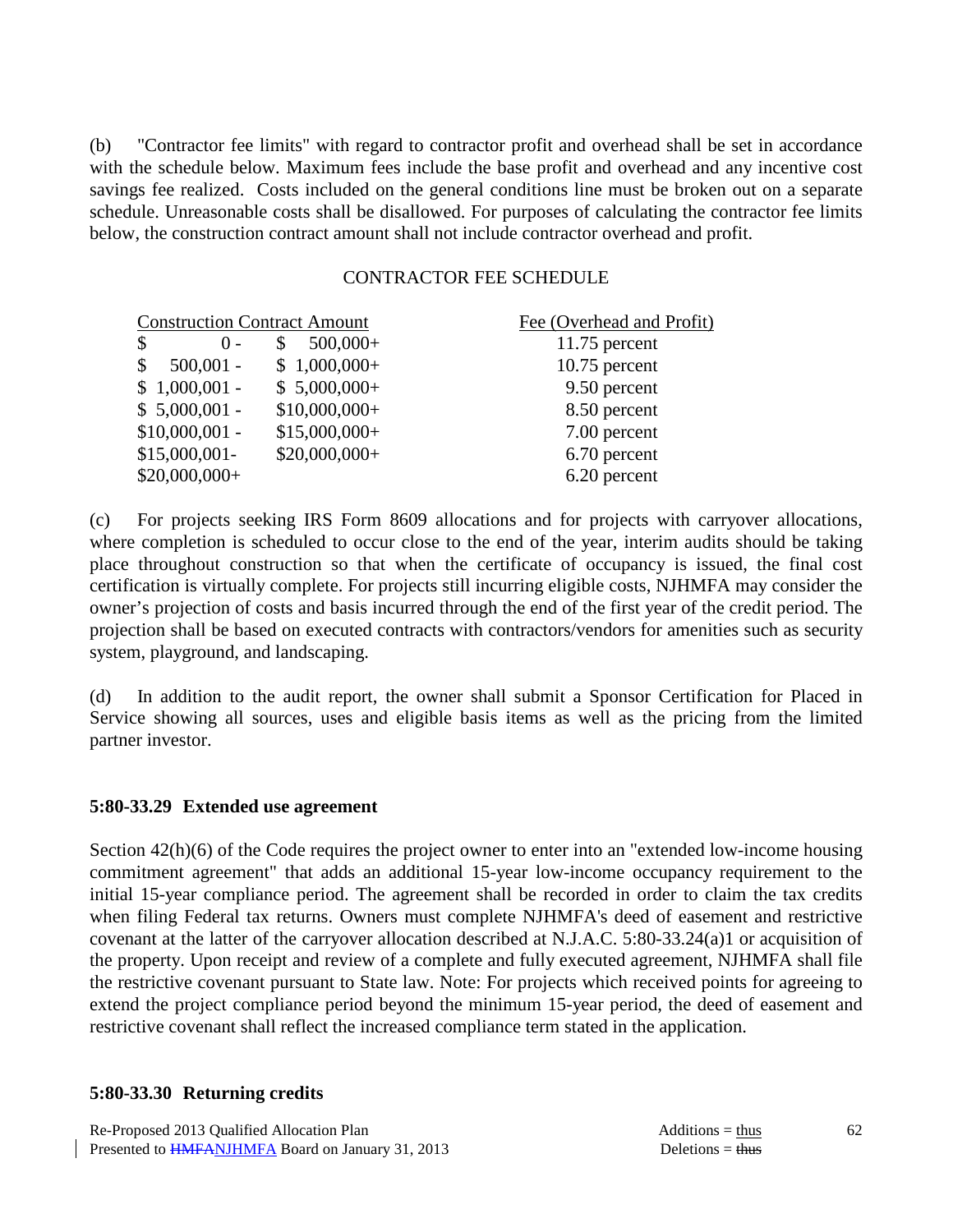Applicants unable to utilize their allocation should return their allocation to NJHMFA as soon as possible. NJHMFA shall deposit returned or recaptured credits into the Reserve or in the Final Cycle. In addition, for credits returned within the same calendar year of award, NJHMFA reserves the right to fund the next highest ranking eligible project from the cycle in which the initial award was made.

### **5:80-33.31 Applicant's affirmative obligation to disclose changes**

(a) Applicants are under a continuing affirmative obligation to advise NJHMFA of any changes to any aspect of the proposed development and provide relevant information as it becomes available, including pending/anticipated litigation which may affect the proposed development. NJHMFA shall require the owner to certify and may require further documentation to verify that all representations made in the application concerning the proposed development, including representations relied upon to determine the applicant's eligibility, scoring and ranking, are, and continue to be, true at the time of carryover allocation and issuance of the IRS Form 8609. Substantive changes may cause the project's allocation to be reconsidered by NJHMFA. NJHMFA reserves the right to ask for any documentation necessary throughout the application, reservation, carryover and placed in service processes.

(b) NJHMFA shall have the authority to rescind a reservation or an allocation if any representations made in the application are mistakenly or intentionally misrepresented or not fulfilled.

(c) Any transfer of a general partner/managing member interest shall require pre-approval by the NJHMFA Division of Tax Credit Services.

(d) Failure to disclose all relevant information is grounds for disqualification of the application or recapture of the allocation.

# **5:80-33.32 Compliance monitoring**

(a) The owners of all projects with an allocation of low-income housing tax credits must contact NJHMFA's compliance monitoring section before the project places in service and prior to rent up. In addition, the owner must submit to NJHMFA a copy of the completed IRS Form 8609 (Part I completed by NJHMFA and Part II completed by the owner) within 30 days of completion of Part II of the IRS Form 8609 and the filing of same with the Internal Revenue Service. This form contains information necessary for NJHMFA to monitor the project for compliance. Failure to submit a copy of the completed IRS Form 8609 within the specified time frame may constitute noncompliance and may be reported by NJHMFA to the IRS.

(b) The owner of a tax credit project shall agree to submit to NJHMFA copies of any correspondence, notice or other document the owner receives from the Internal Revenue Service regarding compliance or noncompliance issues, audits, or other forms of communication regarding their low income tax credit project(s).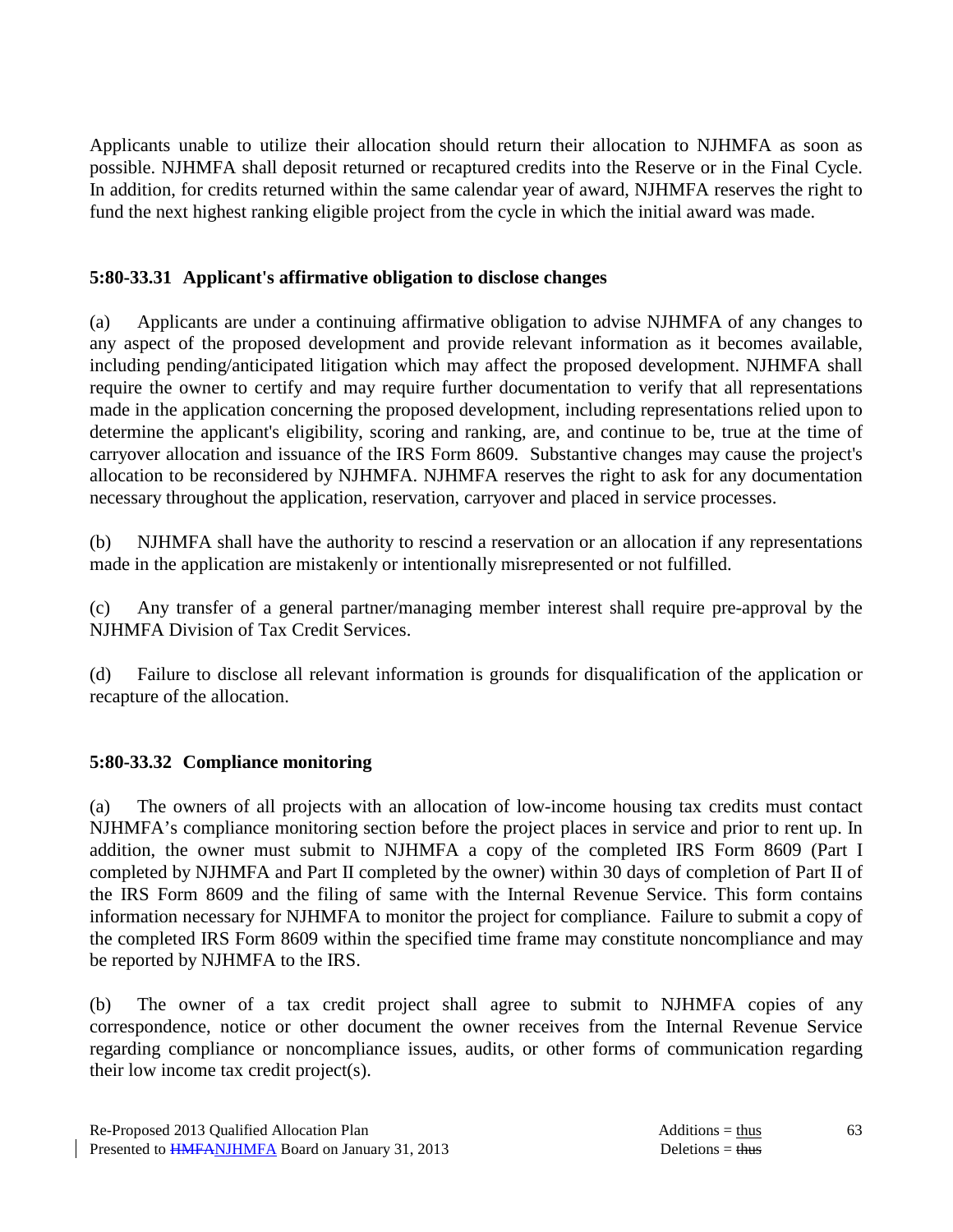(c) Owners shall submit to NJHMFA on an annual basis a copy of the project's most recent audited financial statements, including a detailed income and expense schedule and vacancy rate calculation by January 31.

(d) Owners/agents are required to keep records for each qualified low-income building in the project which will show for each year of the compliance period the following information:

 1. The total number of residential rental units in the building, including the number of bedrooms and the size in square feet of each residential rental unit;

2. The percentage of residential rental units in the building that are low-income units;

 3. The rent charged on each residential rental unit in the building, including any utility allowances;

 4. The number of occupants and the number of full-time students in each low-income household;

 5. The low-income unit vacancies in the building and information that shows when and to whom the next available units (whether market rate or low-income) were rented;

6. The annual income certification of each low-income household;

 7. Documentation to support each low-income tenant's income (that is, income verification from third parties such as employers or agencies paying unemployment compensation). Tenant income is calculated in a manner consistent with the determination of annual income under Section 8 of the United States Housing Act of 1937, not in accordance with the determination of gross income for Federal income tax liability. In the case of a tenant receiving housing assistance payments under Section 8, the documentation requirement is satisfied if the public housing authority provides a statement to the building owner declaring that the tenant's income does not exceed the applicable income limit under Section  $42(g)$  of the Code. For 100% tax credit properties, an initial certification shall be required at move-in, followed by a re-certification on the one-year anniversary of move-in. Re-certification shall no longer be required in subsequent years, provided the property continues to operate as 100% affordable. While a resident shall still be required to complete the Tenant Income Certification and other forms on an annual basis, third party verification of income shall no longer be required;

 8. The eligible basis and qualified basis of the building at the end of the first year of the credit period; and

 9. The character and use of the non-residential portion of the building included in the building's eligible basis under Section 42(d) of the Code (that is, tenant facilities that are available on a comparable basis to all tenants and for which no separate fee is charged for use of the facilities, or facilities reasonably required by the project).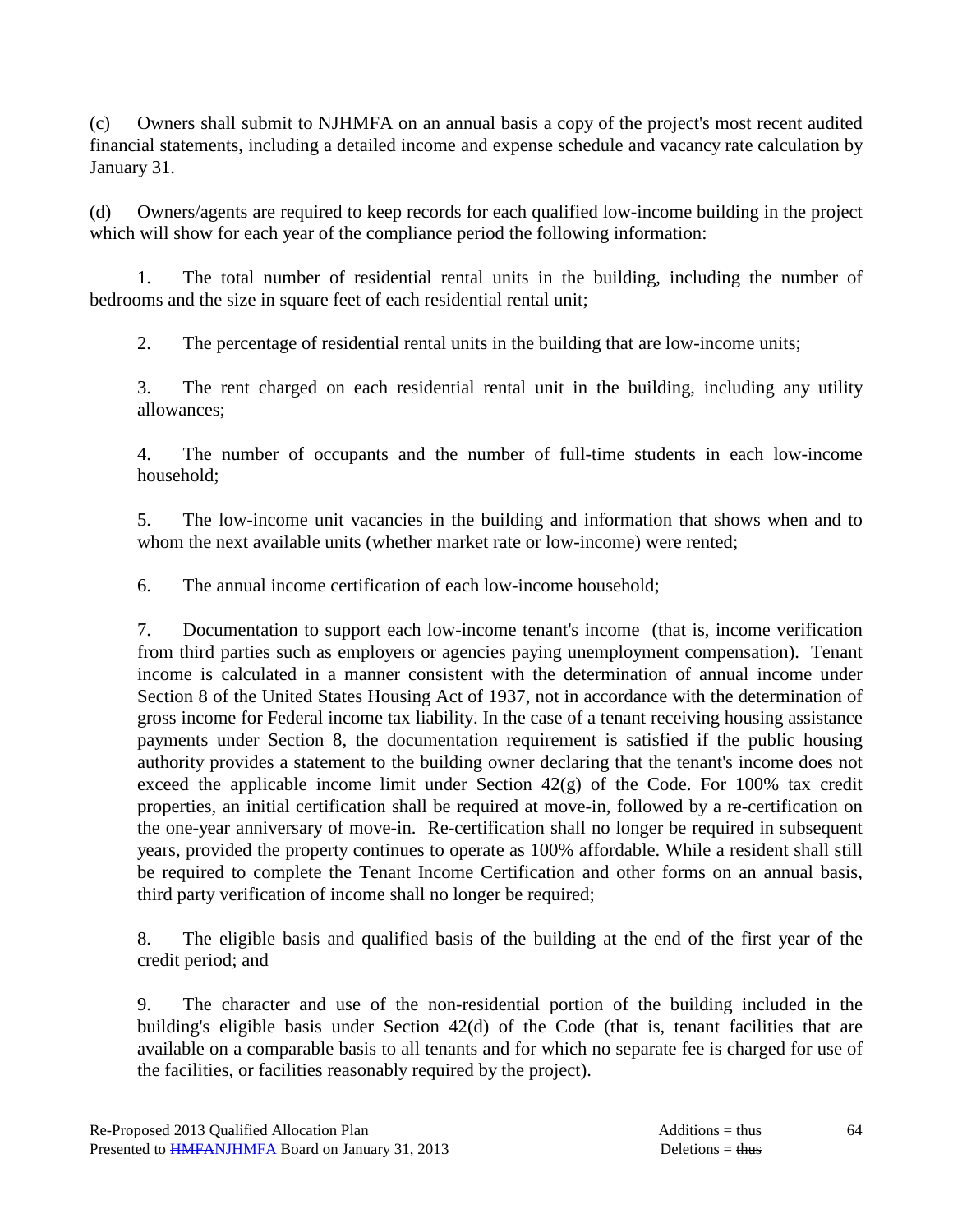(e) Owners/agents are required to retain records for each qualified low-income housing project as follows:

 1. Owners/agents are required to retain the records described above for at least six years after the due date (with extensions) for filing the Federal income tax return for that year.

 2. The records for the first year of the credit period, however, shall be retained for the entire compliance period plus six years beyond the due date (with extensions) for filing the Federal income tax return for the last year of the compliance period of the building. Therefore, records for the first year of the compliance period shall be retained for a minimum of 21 years. If credits were allocated based on a compliance period that was greater than 15 years, all first year records shall be retained for six years beyond the compliance period. (For example: If credits were allocated in 1996 based on a compliance period of 25 years, all first year records must be retained for 31 years or 25 years plus six years.) Records for each year thereafter shall be retained for six years after filing the Federal income tax return for that particular year.

(f) The owner/agent of a low-income housing project shall certify, under penalty of perjury, that it has complied with the low-income housing tax credit restrictions of the Code, the Qualified Allocation Plan and the project's tax credit application by providing an Owner's Certificate of Continuing Program Compliance to NJHMFA. The Owner's Certificate of Continuing Program Compliance shall be sent annually to NJHMFA for each year of the compliance period for the preceding 12-month period and contain the following:

1. That the project met the requirements of the 20-50 test under Section  $42(g)(1)(A)$  or the 40-60 test under Section  $42(g)(1)(B)$ , whichever Federal minimum set-aside test was applicable to the project, and, if applicable to the project, the 40-50 HOME test under Section  $42(i)(2)(E)(i)$ and the 15-40 test under Sections 42(g)(4) and 142(d)(4)(B) for "deep rent skewed" projects;

 2. That there was no change in the applicable fraction of any building in the project (as defined by Section  $42(c)(1)(B)$  of the Code) or that there was a change and a description of the change;

 3. That the owner received an annual income certification from each low-income tenant and documentation to support that certification, or, in the case of a tenant receiving Section 8 Housing Assistance Payments, the statement from a public housing authority declaring that the tenant's income does not exceed the applicable limit under Section 42(g) of the Code;

4. That each low-income unit in the project was rent restricted under Section  $42(g)(2)$  of the Code;

 5. That all units in the project were for use by the general public and used on a non-transient basis (except for transitional housing for the homeless provided under Section  $42(i)(3)(B)(iii)$  of the Code);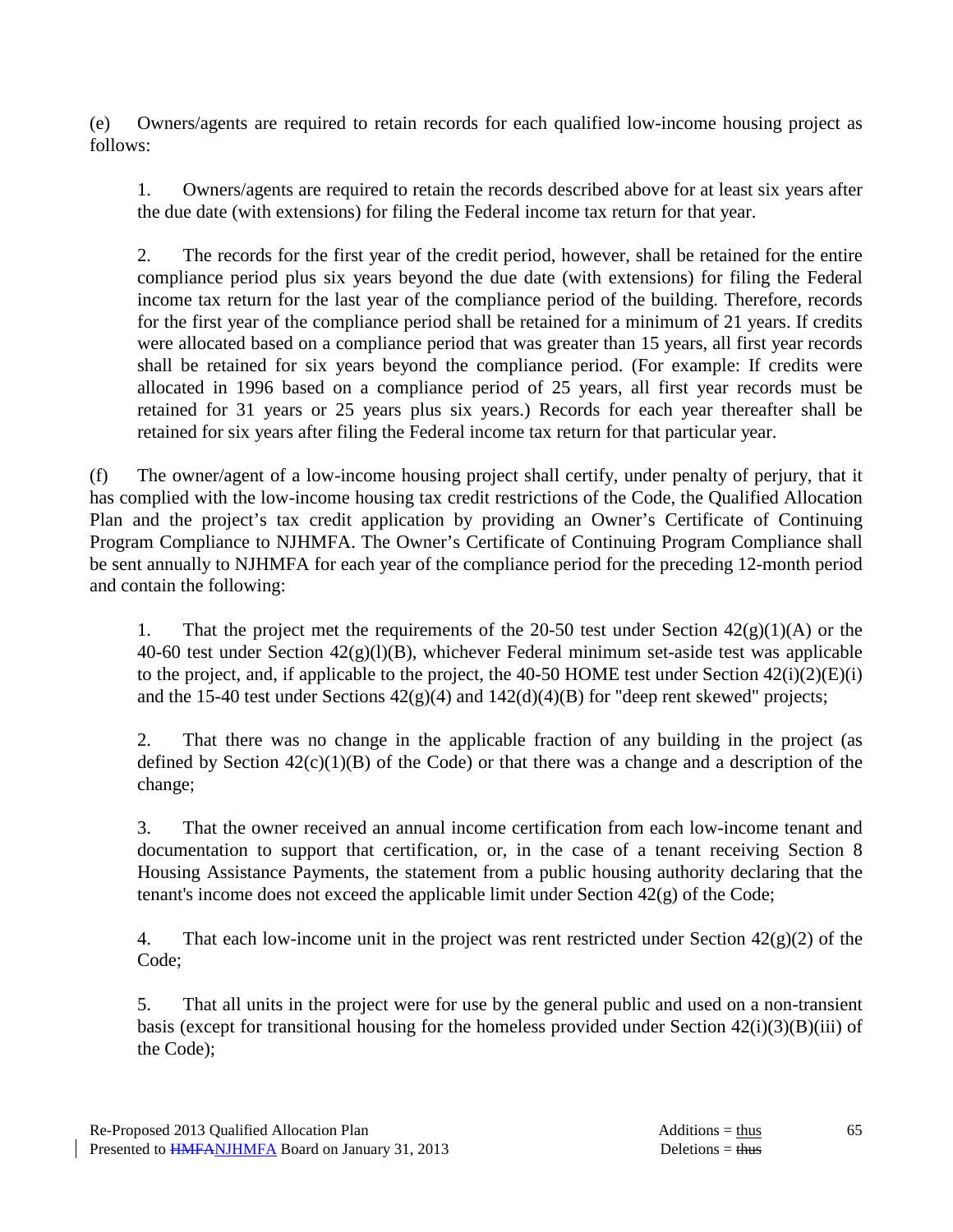6. That each building in the project was suitable for occupancy, taking into account local health, safety and building codes (or other habitability standards), and the State and local government unit responsible for making building code inspections did not issue a report of a violation for any building or low-income unit in the project;

 7. That there was no change in the eligible basis (as defined in Section 42(d) of the Code) of any building in the project or, if there was a change, the nature of the change (that is, a common area has become commercial space, or a fee is now charged for a tenant facility formerly provided without charge);

 8. That all tenant facilities included in the eligible basis under Section 42(d) of the Code of any building in the project, such as swimming pools, other recreational facilities, and parking areas, were provided on a comparable basis without charge to all tenants in the building;

 9. That if a low-income unit in the project became vacant during the year, that reasonable attempts were or are being made to rent that unit or the next available unit of comparable or smaller size to tenants having a qualifying income before any units in the project were or will be rented to tenants not having a qualifying income;

 10. That if the income of tenants of a low-income unit, which was previously verified, increases above 140 percent of the applicable limit allowed in Section  $42(g)(2)(D)(ii)$  of the Code, the next available unit of comparable or smaller size in the project was or will be rented to tenants having a qualifying income;

 11. That an extended low-income housing commitment as described in Section 42(h)(6) of the Code was in effect for buildings subject to Section 7108-(c)(1) of the Revenue Reconciliation Act of 1989, including the requirement under Section  $42(h)(6)(B)(iv)$  that the owner cannot refuse to lease a unit in the project to an applicant because the applicant holds a voucher or certificate of eligibility under Section 8 of the United States Housing Act of 1937, 42 U.S.C. § 1437s. In addition, that the owner has not refused to lease a unit to an applicant based solely on his or her status as a holder of a Section 8 voucher and the project otherwise meets the provisions, including any special provisions, as outlined in the extended low-income housing commitment;

 12. That no finding of discrimination under the Fair Housing Act, 42 U.S.C. §§ 3601 through 3619, has occurred for the project. A finding of discrimination includes an adverse final decision by the Secretary of Housing and Urban Development, 24 CFR § 180.680, an adverse final decision by a substantially equivalent State or local fair housing agency, 42 U.S.C. § 3616a(a)(1), or an adverse judgment from a Federal court;

 13. That if the owner received its credit allocation from the Nonprofit Set Aside (section 42(h)(5) of the Code), that the nonprofit entity materially participated in the operation of the development within the meaning of Section 469(h) of the Code; and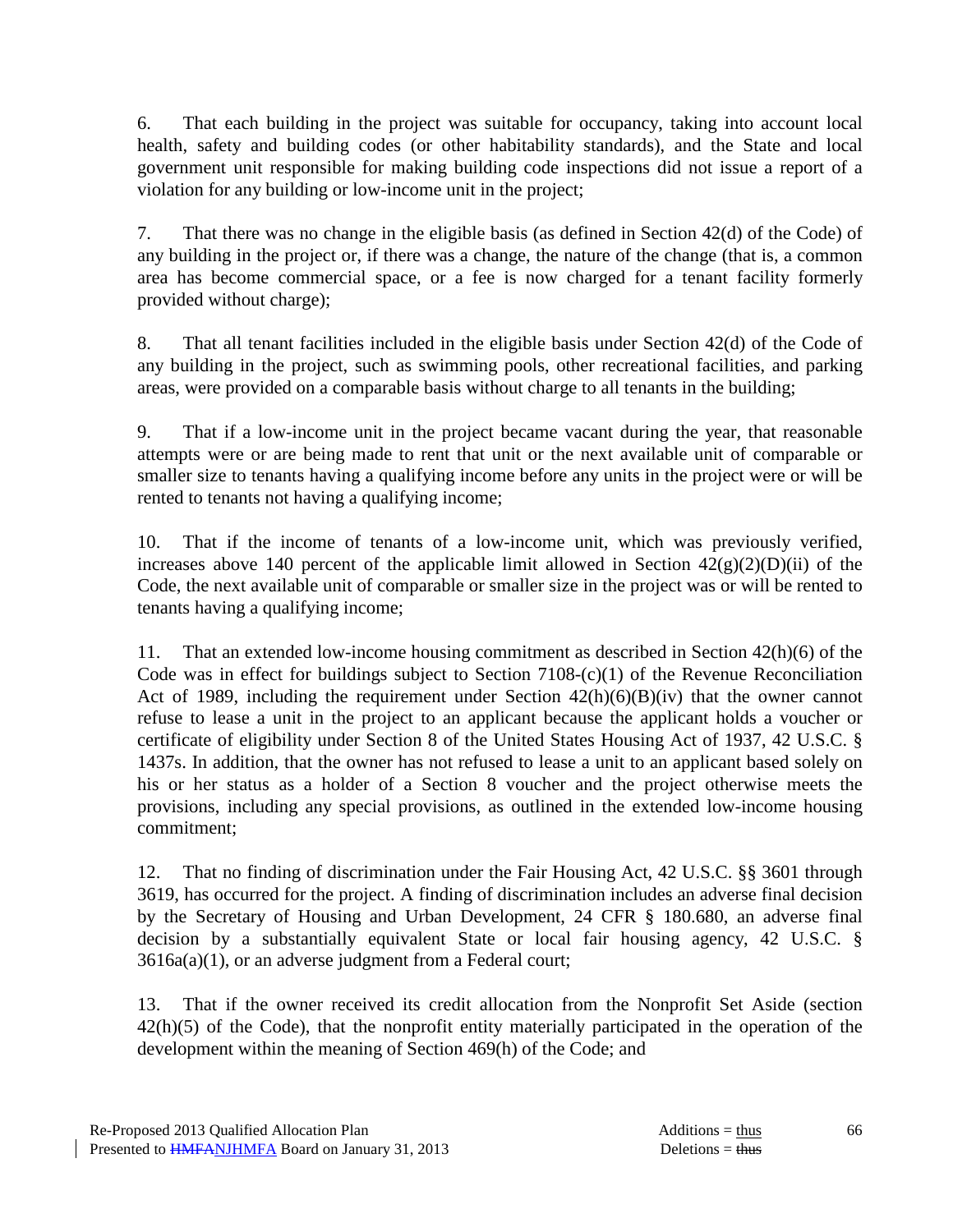14. That there has been no change in the ownership or management of the project or that there was a change and a description of the change.

(g) As required by the Housing and Economic Recovery Act, of 2008, 110 P.L. 289 (HR 3221) (HERA), owners are required to submit, on an annual basis, data pertaining to the residents of lowincome housing tax credit (LIHTC)-funded units. Such data must contain, but is not limited to income, rental assistance, disability status, monthly rental payment, race, ethnicity, family composition and age.

# **5:80-33.33 Owner's annual reports: deadlines**

Pursuant to Section 1.42-5 of the IRS Regulations, NJHMFA requires the owners of all low-income housing projects to submit annually to NJHMFA for review the Owner's Certificate of Continuing Program Compliance via electronic copy and the annual tenant information. The annual tenant information must indicate the income of and rent charged to tenants for each unit. This package shall be submitted on an annual basis via the MITAS/NJHMFA Low Income Housing Tax Credit Internet System and is due on January 31. Requests for extensions beyond the January 31 deadline must be submitted by December 31 of the prior year.

# **5:80-33.34 NJHMFA review and inspection**

(a) Prior to the issuance of the IRS Form 8609, NJHMFA (or its authorized designee) may conduct an on-site inspection of the project to confirm that all representations made in the project's tax credit application have been met. (See N.J.A.C. 5:80-33.26.) NJHMFA (or its authorized designee) shall perform its first inspection of the project no later than the end of the second calendar year following the year the last building in the project is placed in service. NJHMFA also reserves the right to perform an on-site inspection of any low-income housing project through the end of the extended use period and have access to all books and records which would document compliance.

(b) On an annual basis, owners of at least 3333.33 percent of all tax credit projects shall submit to NJHMFA for compliance review the following information for a minimum of 20 percent of all lowincome units (units shall be identified by NJHMFA):

- 1. A copy of the annual income certification for the household;
- 2. The documentation the owner has received to support the certification; and
- 3. The rent record.

(c) NJHMFA (or its authorized designee) shall also, on an annual basis, select 3333.33 percent of all tax credit developments and shall perform physical inspections of the low-income units corresponding to (b) above to determine suitability for occupancy, taking into account State and local health, safety and building codes. NJHMFA (or its authorized designee) shall also perform physical inspections of every building and every vacant unit in the development. If NJHMFA (or its authorized designee)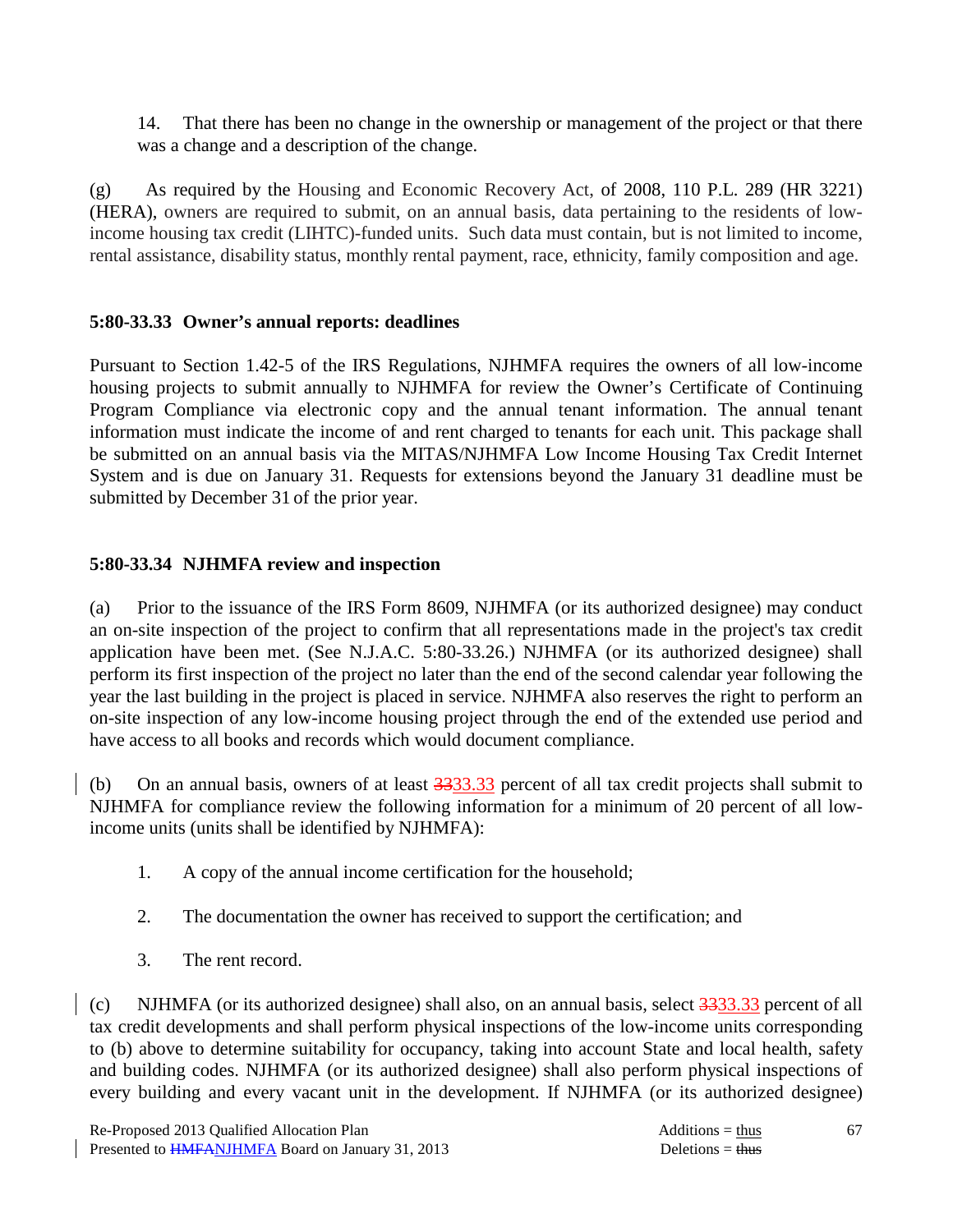determines a violation(s) exist(s) which could render a building unsuitable for occupancy, such violation may be considered an issue of noncompliance which must be reported to the Internal Revenue Service. The owner shall be given a reasonable period of time to correct the violation(s). At the end of the correction period, NJHMFA shall notify the IRS whether the owner has or has not corrected the violation(s). Such violation(s) may also be reported for appropriate action to the Division of Codes and Standards, Bureau of Housing Inspection in the New Jersey Department of Community AffairsDCA.

(d) NJHMFA shall select which projects shall undergo NJHMFA review and give owners reasonable notice that their project has been chosen as well as identify which documents shall need to be made available. Reviews may occur more frequently than on a 12-month basis, provided that all months within each 12-month period are subject to certification. The method of choosing the sample of files or units to be inspected will not give the owner advance notice of which units and tenant records are to be inspected and reviewed.

### **5:80-33.35 Notification of noncompliance**

(a) Upon determination by NJHMFA of noncompliance with Section 42 of the Code, this subchapter, or any other relevant rules, regulations, or procedures, NJHMFA shall give notice to the owner of the noncompliance. The owner shall then be given sufficient notice to correct the noncompliance.

(b) NJHMFA is required to notify the IRS, via IRS Form 8823, within 45 days after the end of the correction period, of all noncompliance and whether the owner has or has not corrected such noncompliance.

# **5:80-33.36 Confidentiality of tax credit applications and information**

(a) Applications and all supporting documents submitted to NJHMFA for tax credit reservations shall be confidential, non-public records until Final Cycle awards are announced or until cancellation of the Final Cycle is announced by NJHMFA. Thereafter, applications and all supporting documents submitted to NJHMFA for tax credit reservations shall be deemed to be public records, except the documents set forth in item (c) below shall remain confidential, non-public records.

(b) Applications and all supporting documents submitted to NJHMFA for volume cap tax credits shall be confidential, non-public records until NJHMFA has issued a determination letter. Thereafter, applications and all supporting documents submitted to NJHMFA for volume cap tax credits shall be deemed to be public records, except the documents set forth in item (c) below shall remain confidential, non-public records:

(c) To the extent they constitute "trade secrets" or "proprietary commercial or financial information" within the meaning of the New Jersey Open Public Records Act, N.J.S.A. 47:1A-1 et seq., the following documents are confidential, non-public records: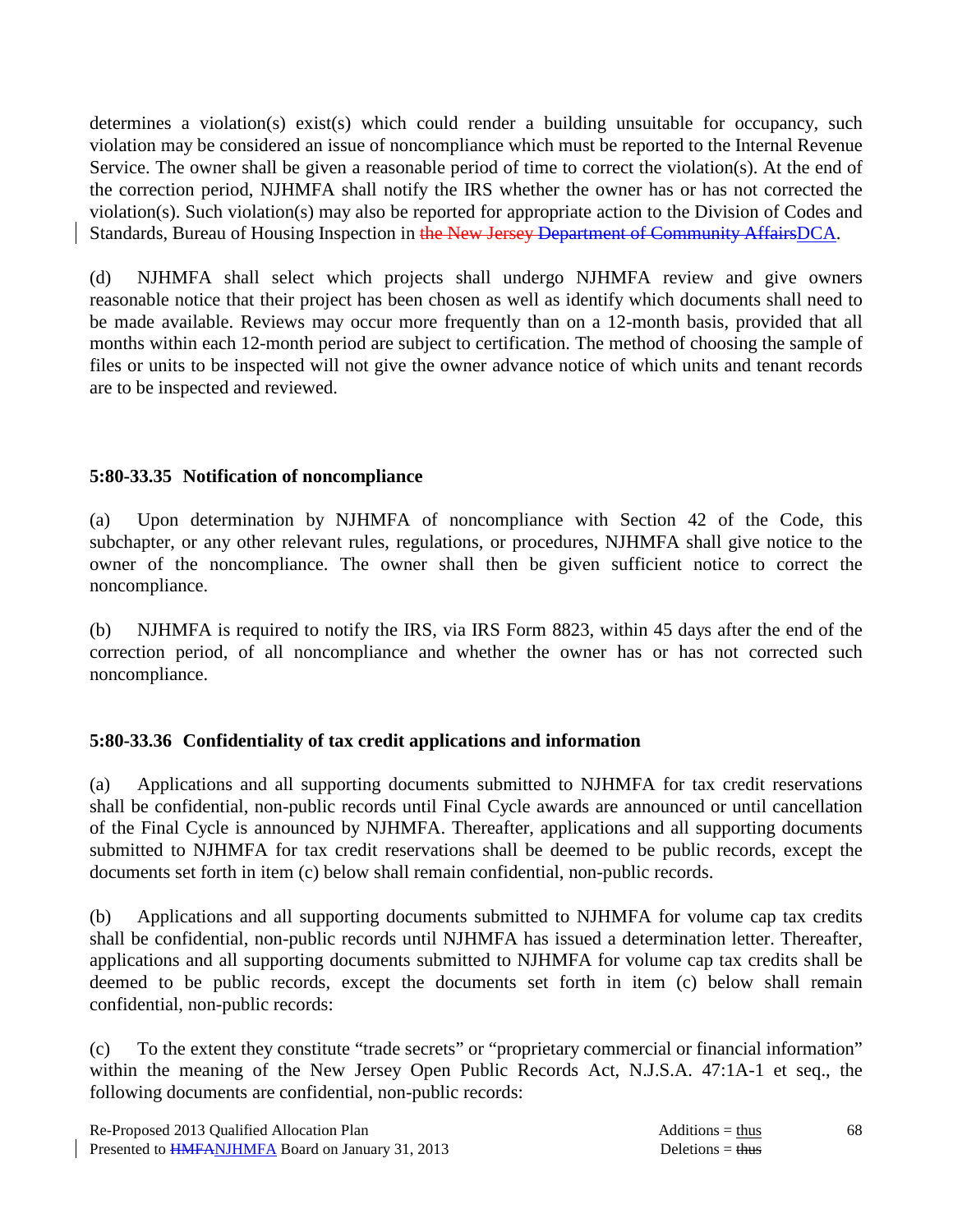1. Financing information and syndication documents submitted in compliance with N.J.A.C. 5:80-33.12(c)5. However, an applicant's certification of the extent of Federal, State and local subsidies shall be a public record;

 2. Funding commitments and other documents submitted in compliance with N.J.A.C. 5:80- 33.12(c)6;

 3. Documents and other information, including 15-year cash flow pro forma, submitted in compliance with N.J.A.C. 5:80-33.12(c)7;

 4. Financing information and Breakdown of Costs and Basis submitted in support of the application needs analysis described at N.J.A.C. 5:80-33.21; and

5. Data submitted for comparable projects pursuant to N.J.A.C. 5:80-33.12(c)7iii.; and

6, Third-party reports including but not limited to market studies, appraisals, cost certifications and economic feasibility analyses.

(d) Information or documents submitted or prepared with respect to binding commitments, carryover applications, placed in service allocations, and IRS Form 8609 shall be confidential and shall be disclosed only as authorized by Section 6103 of the Code.

(e) Information submitted to NJHMFA by or on behalf of a project owner with respect to compliance monitoring and reports, compliance notices, and IRS Forms 8823 prepared by NJHMFA with respect to monitoring the compliance of any project shall be confidential and shall be disclosed only as authorized by Section 6103 of the Code.

# **5:80-33.37 Exchange of credits**

(a) A sponsor may return previously allocated credits to the Reserve in exchange for an allocation of current year credits, or at the discretion of NJHMFA, a binding commitment to allocate credits from future years' tax credit authority if the exchange is made after September 30, in an amount not to exceed the amount of the returned credits, if the sponsor establishes to the satisfaction of the Tax Credit Committee that the sponsor, despite its timely and diligent efforts, is in jeopardy of failing to meet the placed-in-service deadline for the building with respect to which the prior credits were allocated as a result of either:

 1. Litigation that the sponsor could not reasonably have anticipated at the time of application submission; provided, however, that the sponsor has used its best efforts to obtain expeditious review; or

2. Catastrophic events that the sponsor could not reasonably have anticipated or controlled.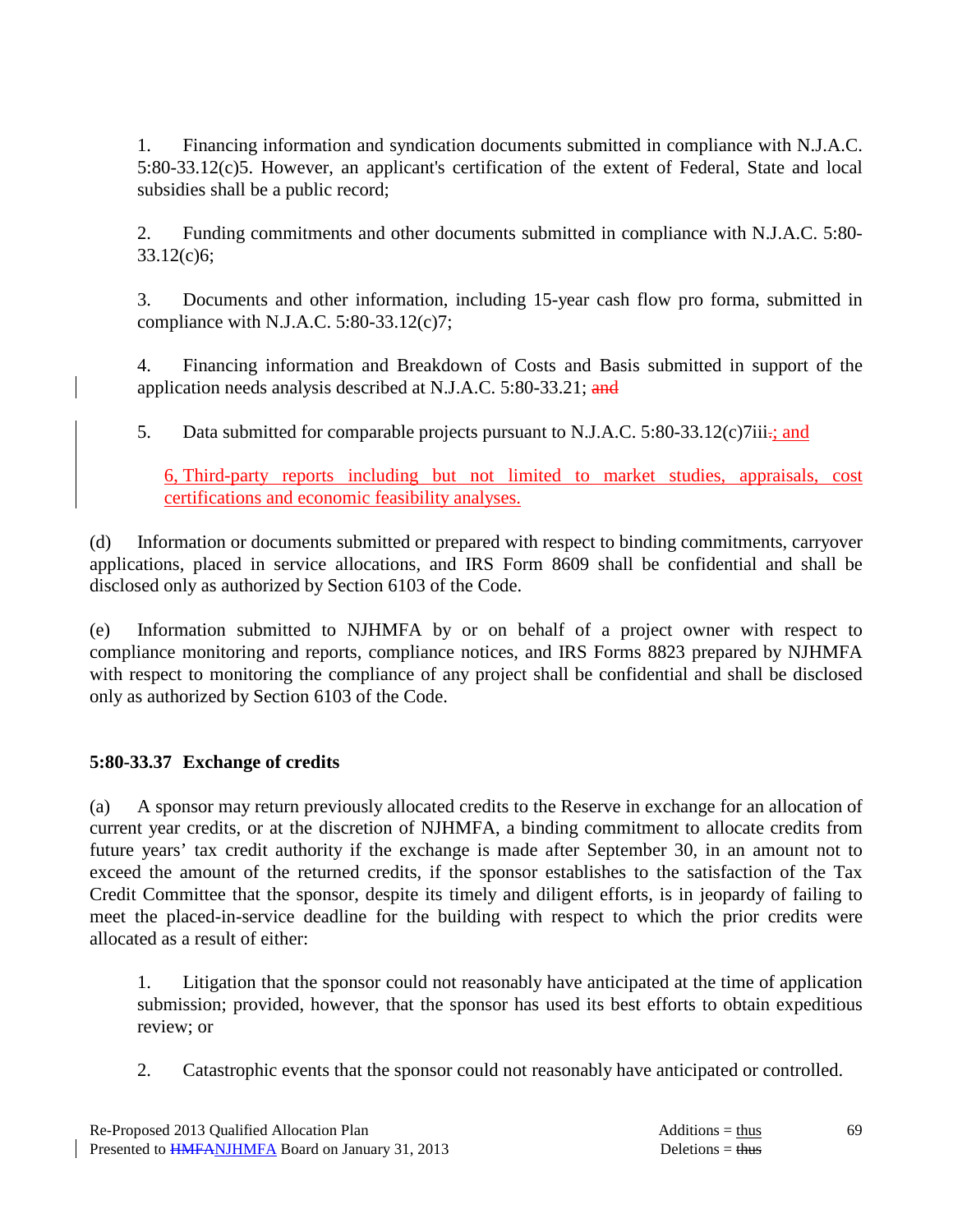(b) Projects that receive an award of credits under N.J.A.C. 5:80-33.8(a)3 shall also be eligible to return previously allocated credits to the Reserve if the sponsor establishes to the satisfaction of the Tax Credit Committee that the project is unable to secure an investor to purchase the credits without such an exchange. An exchange under this subsection shall not count against the per project limitations in (f) below.

 $\overline{(e)}$  To qualify for the exchange permitted in this section, the sponsor must provide the Tax Credit Committee with evidence of:

 1. The due diligence performed by the sponsor in attempting to meet the placed-in-service deadline;

 2. The specific circumstances causing the delay that jeopardizes the sponsor's compliance with the placed-in-service deadline;

3. The attempted remedial measures taken by the sponsor in order to mitigate the delay; and

 4. Any other information that may be requested by NJHMFA staff on behalf of the Tax Credit Committee.

 $(dc)$  To be eligible for the exchange permitted under this section, the sponsor must establish to the satisfaction of the Tax Credit Committee that:

 1. The project with respect to which the prior credits were allocated will meet the Energy Star requirements set forth in the QAP in effect at the time the exchange is requested, if applicable to the type of building; and

 2. The project would receive at least 65 percent of the maximum score under the QAP in effect at the time the exchange is requested, based on the point system applicable to the type of project for which the exchange of credits is sought. Negative points related to the full return of tax credits to NJHMFA under the QAP in effect at the time the exchange is requested shall not be imposed based upon an exchange pursuant to this section.

(ed) A sponsor who receives an exchange of credits as provided in this section, as well as any affiliate entity effectively under the sponsor's control and any entity that is a related party with respect to the sponsor, shall be precluded from applying for tax credits for a new project for the next tax credit cycle following the day on which the Tax Credit Committee approves the exchange. When the sponsor, affiliate entity and any related party may again apply for tax credits for a new project, negative points related to the full return of tax credits to NJHMFA under the QAP in effect at the time the exchange is requested shall not be imposed based on an exchange pursuant to this section.

(fe) No more than one exchange of credits may be approved with respect to a given project, but a sponsor may, in a single application, ask to exchange more than one year's allocation of credits.